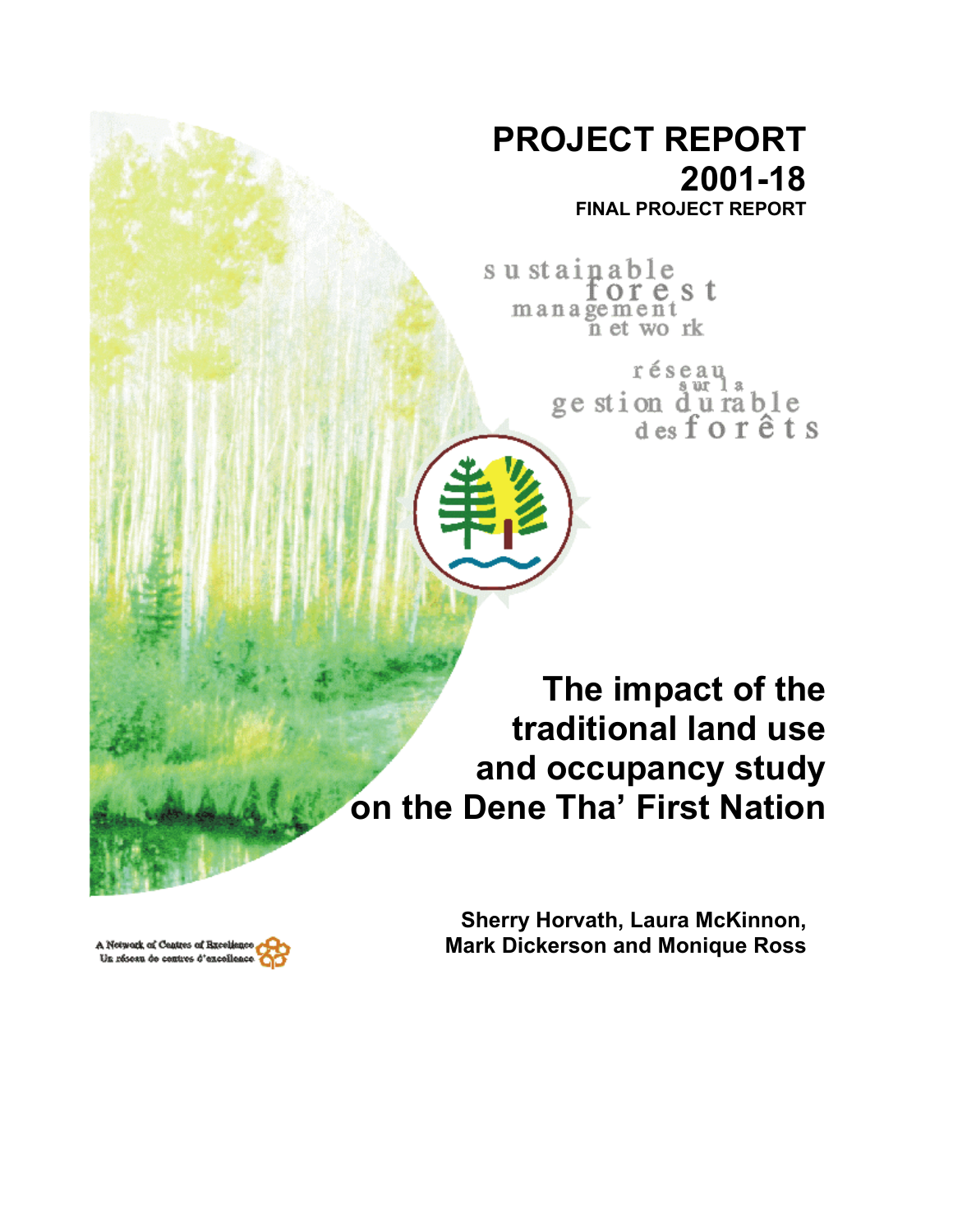For copies of this or other SFM publications contact:

Sustainable Forest Management Network G208 Biological Sciences Building University of Alberta Edmonton, Alberta, T6G 2E9 Ph: (780) 492 6659 Fax: (780) 492 8160 http://www.ualberta.ca/sfm

ISBN 1-55261-128-0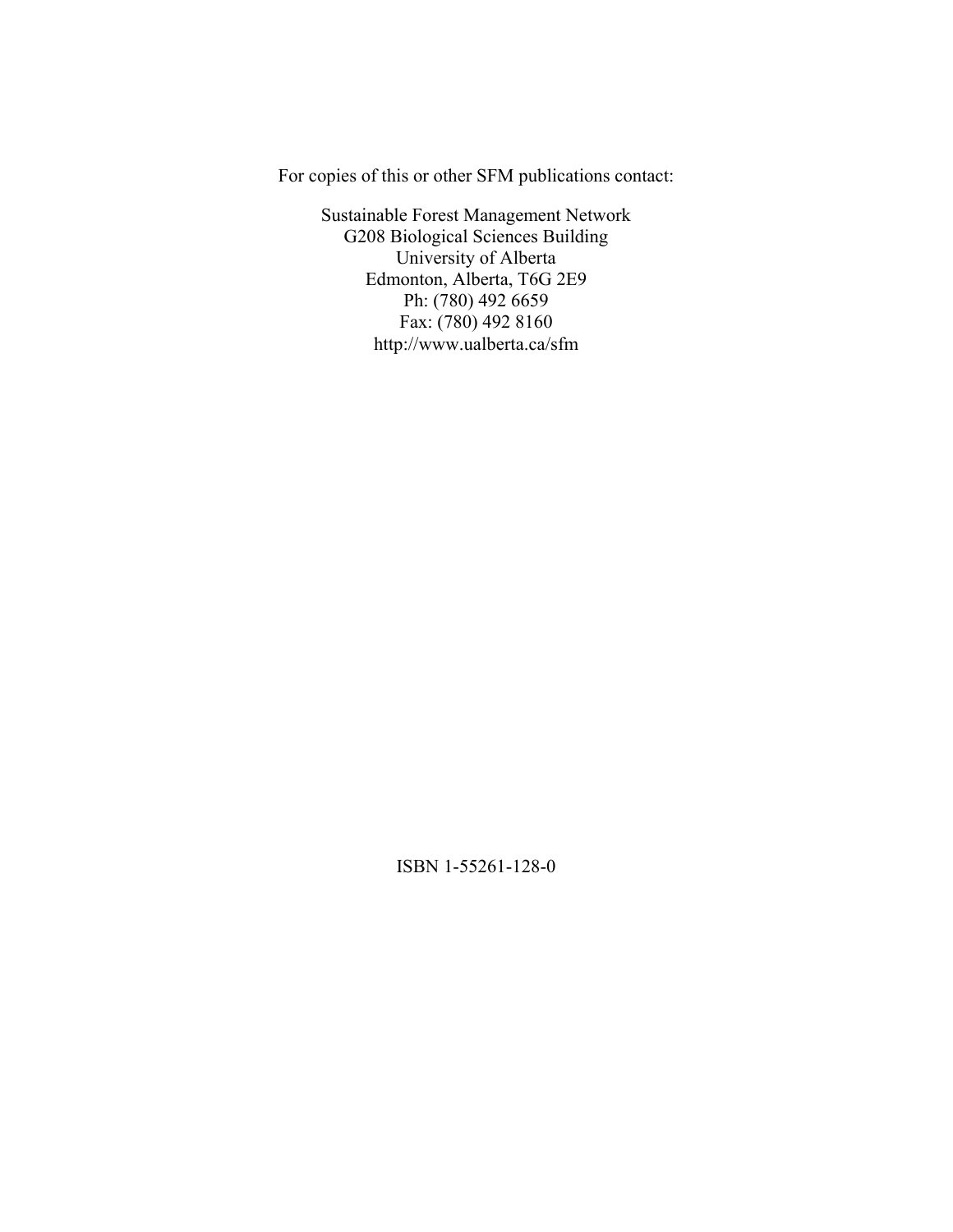# **The Impact of the Traditional Land Use and Occupancy Study on the Dene Tha' First Nation**

compiled by:

**Sherry Horvath Laura McKinnon Mark Dickerson Monique Ross** 

**JUNE 2001**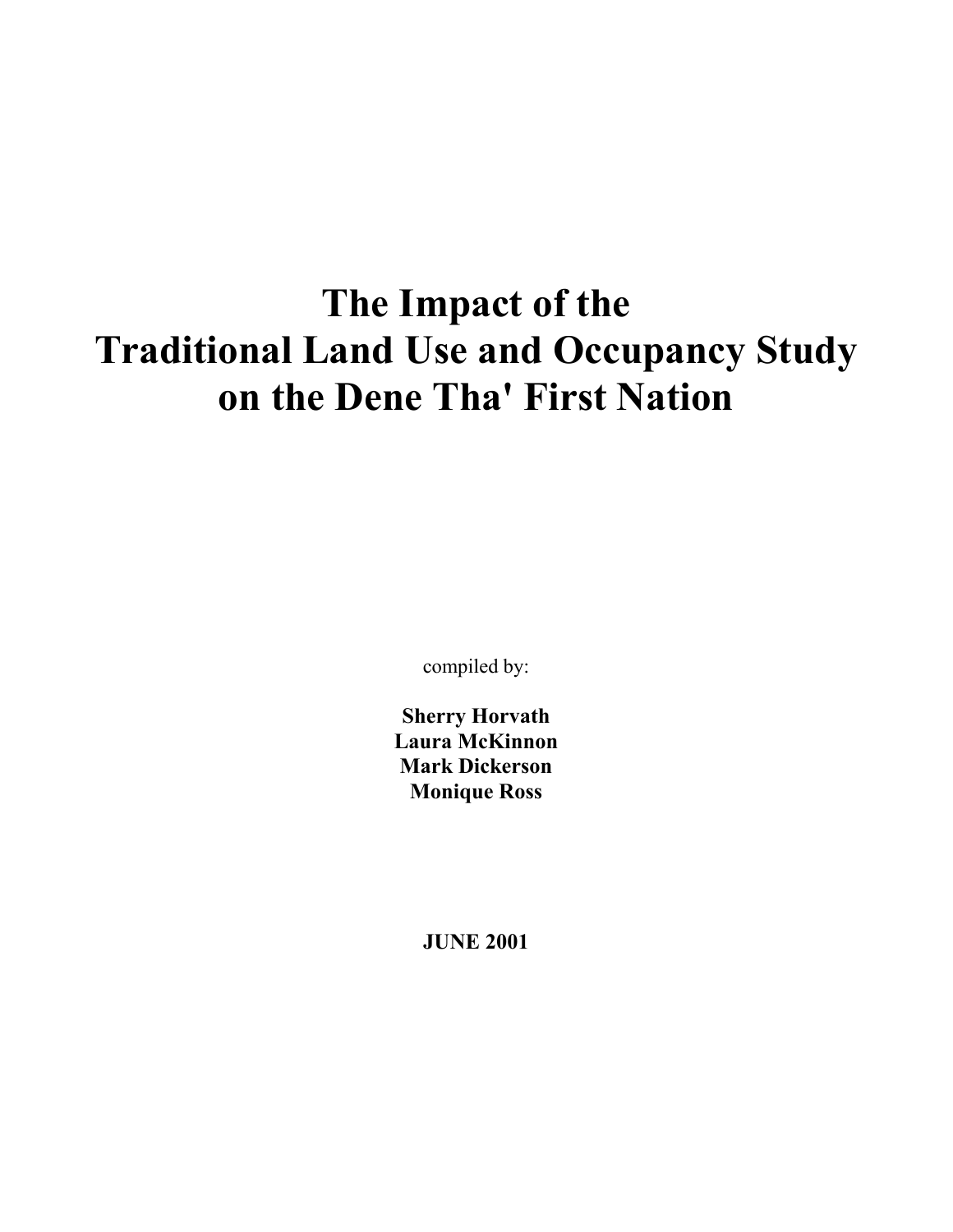## **Executive Summary**

#### **BACKGROUND**

• Extensive forestry and oil and gas development activities have been occurring on Dene Tha' traditional lands since the 1960s. Today, there are more oil and gas resource development activities on Dene Tha' traditional lands than any other area in Western Canada.

• The combined effects of these development activities continue to have significant effects on the Dene Tha' traditional way of life.

• Between 1995 and 1997, the Dene Tha' worked in partnership with the Arctic Institute of North America to conduct a Traditional Land Use and Occupancy Study (TLUOS) that would document their traditional way of life and traditional uses of the land. The results were published in a book in 1997, titled *Dene Tha': Traditional Land Use and Occupancy Study*.

#### **ABOUT THIS RESEARCH**

The purpose of this research project is to examine the impacts of the Dene Tha' TLUOS on the Dene Tha' community. The research was conducted as a partnership project between the Arctic Institute of North America and the Dene Tha' community. It was funded by the Network of Centres of Excellence for Sustainable Forest Management. To identify the impacts of the TLUOS, researchers from the Arctic Institute worked with three Dene Tha' community members to develop an open-ended questionnaire, select community members to be interviewed, and conduct interviews in the Dene Tha' community. In total, 32 community members were interviewed:

- 12 elders who had been interviewed for the TLUOS
- 4 community researchers who had worked on the TLUOS
- 5 council members
- 4 Band staff
- 7 other community members

The Arctic Institute researchers then analyzed the interviews for common themes and responses. This outline presents a summary of the impacts identified by community members, along with selected quotes from the interviews and recommendations made by community members.

#### **IMPACTS WITHIN THE COMMUNITY**

Before beginning the TLUOS, the Dene Tha' identified goals they hoped to achieve by completing the TLUOS. Some of these goals were aimed at the community itself. They included: maintaining culture by passing on traditional knowledge to future generations; enhancing traditional land uses; locating and identifying traditional sites. Following are the impacts interviewees felt the TLUOS had regarding these goals.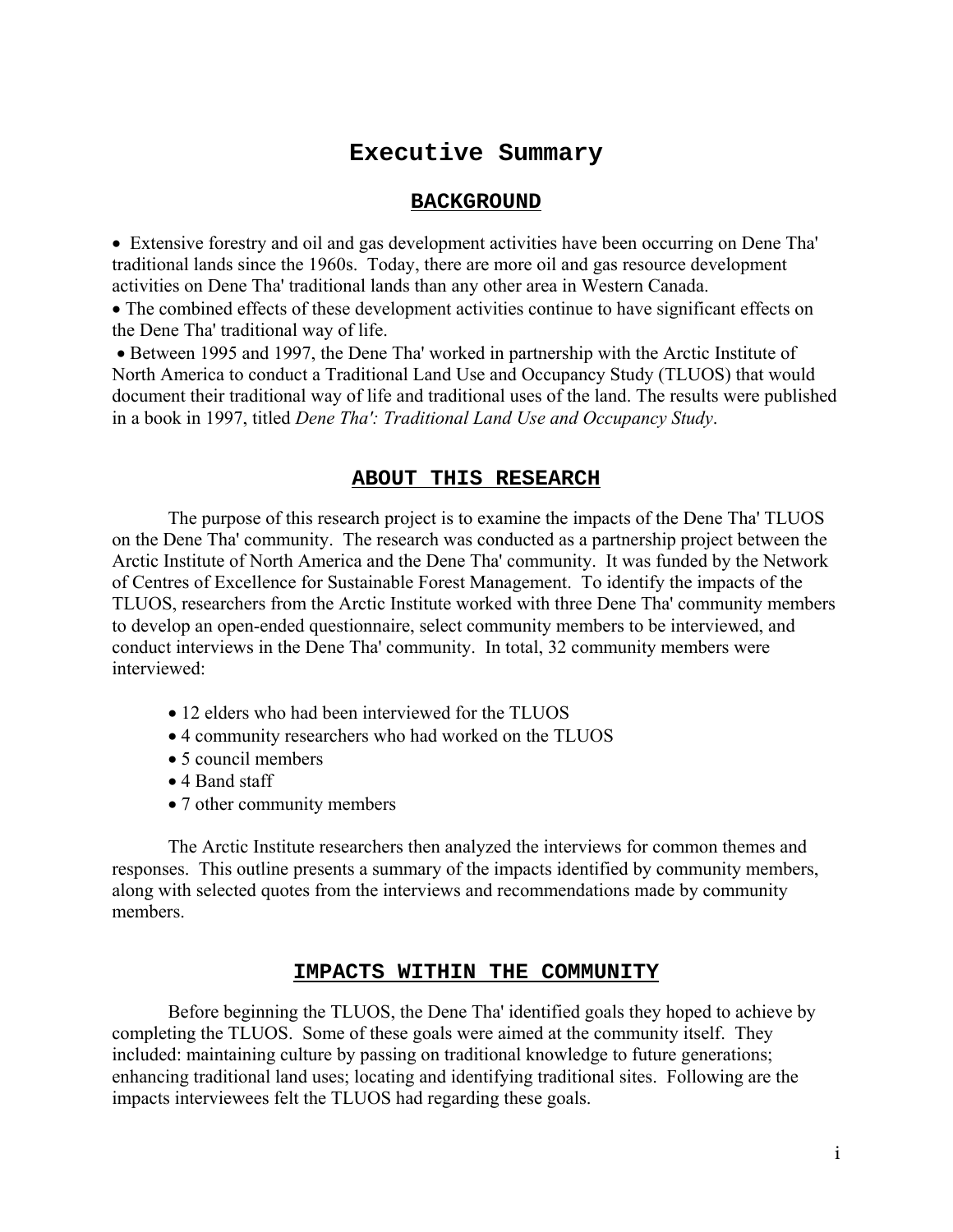## **A. Maintaining Culture**

*"We saw its* [the book's] *effects on the youth in the classroom setting - the kids were really surprised. They said 'Did people really do that?' and 'Why did they do it that way?'"*

• The book is important for helping the community strengthen and maintain its culture. The book has helped to increase traditional knowledge within the community by recording and teaching about important stories and places.

• Community members should be made more aware of the book and its contents in order to help strengthen and maintain culture.

## **B. Increasing Traditional Land Uses**

*"Killing a moose is spiritual. There are certain things you need to do and certain ways to use the moose. By learning more about the land, and using the land, people learn more about their spirituality. It helps us to gain what we have lost."*

• Encouraging traditional uses of the land is important for helping the community to maintain its culture and spirituality, for reviving the bush economy, and for showing the Dene Tha's presence on the land.

• Some interviewees felt the TLUOS has increased traditional land uses because the book is a useful guide and the study renewed interest and conversation about traditional ways. Some interviewees felt the TLUOS has not increased traditional land uses yet. Almost all the interviewees felt the book should be used to encouraged traditional land uses.

## **C. Identifying Important Sites for the Community**

*"Some of my uncles and aunts were interviewed and so I learned about my family, where they went, how they lived. It is good to know where our grandparents are buried. Now I know where my grandparents are buried and I can visit them. I never met them, but I can visit them out of respect."* 

• Recording stories about important places is just as important as recording their locations. Recording the stories and locations is important for maintaining the Dene Tha' culture and spirituality.

• The TLUOS has done a good job of collecting information about important sites, however many more locations and stories still need to be recorded quickly, before the Elders pass away.

## **IMPACTS ON THE DENE THA'S RELATIONSHIP WITH OUTSIDERS**

Other goals the Dene Tha' wanted to achieve through the TLUOS were aimed at improving the community's relationship with outsiders. These goals included: educating outsiders about Dene Tha' culture and presence on the land; protecting traditional sites from development activities; using the TLUOS as a tool in working together with industry and government for resource management. Community members identified the following impacts.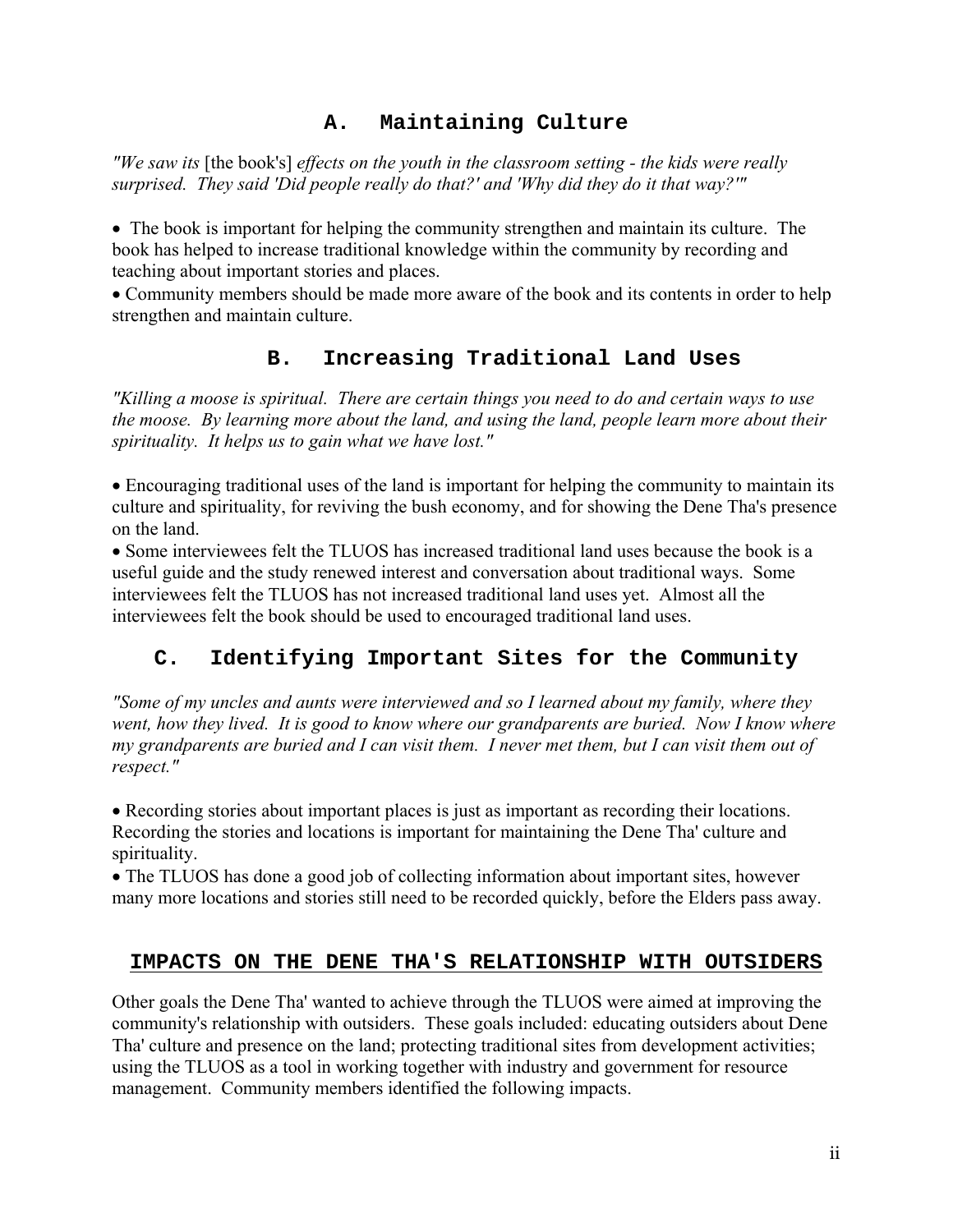## **A. Awareness and Recognition of the Dene Tha'**

*"We need to tell the outside world that this is Dene Tha' territory. Areas of hunting and gathering are passed on from generation to generation within the Dene Tha' community, and should be recognized as territory."*

• Many oil and gas companies are using the book to learn more about the Dene Tha'.

• The TLUOS has helped to educate outsiders about Dene Tha' culture and has helped to increase their awareness of how Dene Tha' use the land. However, the TLUOS has not increased outsiders' recognition of the traditional lands as Dene Tha' territory.

## **B. Protecting Traditional Sites and Traditional Uses**

*"There is no more big bush for the animals to live in. Before there were lots of wildlife chickens, birds, rabbits - now there's not very much left. There's nothing left to live off the bush the bears are starving."*

• The TLUOS has been helpful in working with resource developers to protect important sites from development, but more sites need to be located and GPSed so that they can also be protected.

• Protecting specific sites is not enough. The land as a whole must be protected from the combined effects of resource development in order to maintain the Dene Tha' culture and lifestyle.

## **C. Communication and Consultation with Industry and Government**

## **i. The Meaning of Consultation**

*"Improved consultation has happened and will continue to happen the book opens up dialogue between industry and First Nations. There is good information exchange with industry. Industry uses the book as a guide."*

• Different community members expressed the following different ideas about what consultation means:

-industry telling the community about their development plans

-industry asking the community for feedback on their development plans

-industry and the community talking together to plan for development activities

-industry paying community members to operate within their traplines

• The TLUOS and the book helped to improve communication between the community and oil and gas companies, but communication between the community and forestry companies has improved only slightly, if at all.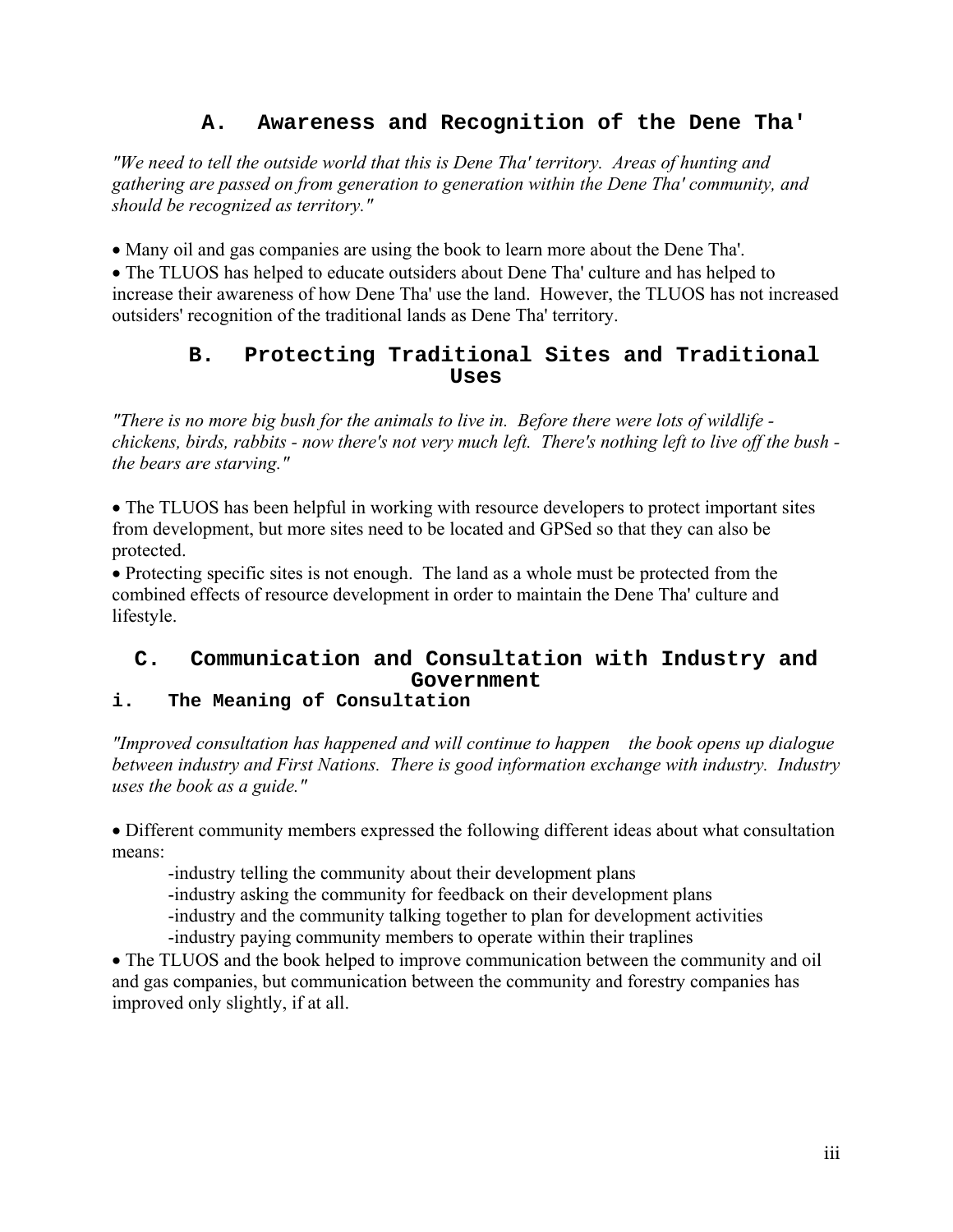#### **ii. Schedule of Fees**

*"The book reinforced the Schedule of Fees for the Trappers' Committee It increased the government's respect for the community and what we could do. For example, the community was able to address companies that didn't comply to the Schedule of Fees through existing EUB*  [Alberta Energy and Utilities Board] *channels - these channels had been there all the time."*

• The TLUOS was helpful in convincing oil and gas companies to comply with the Schedule of Fees because it increased understanding and recognition of the Dene Tha's presence on the land. • The money received through the Schedule of Fees was helpful for the community, but that should not detract from the larger goals of the TLUOS, which were to protect and secure the land for the Dene Tha'.

## **iii. Dene Tha' Consultation Pilot Project**

*"The TLUOS was a trigger for the Pilot Project. The EUB Project is just a step in the evolution of what started with the TLUOS it is all a part of the same thing. It* [the EUB Project] *will go on and it will evolve again after September."*

• The creation of the Pilot Project shows that the Dene Tha' have been able to increase government recognition of their concerns about resource development on their trap lines and their need to be involved in consultation.

• The Pilot Project will enable the Dene Tha' to continue their TLUOS by identifying and GPSing more sites in areas where resource development activities are occurring. However, the TLUOS should be continued in all areas of the traditional lands in order to maintain Dene Tha' culture and lifestyle.

## **iv. Employment and Training**

*"Companies who are doing projects on traditional land consult with us, so we know what is happening on our land. Then the community can ask for people to be employed through the projects. Younger people are trained so that they can be ready to go out and work."*

• The TLUOS helped to created employment and training opportunities for Dene Tha' community members by improving consultation between the community and oil and gas companies. However, more training and employment are still needed.

• Community Researchers who were hired to work on the TLUOS learned new skills and gained experience that would be helpful to them in the future.

• The TLUOS led to new employment positions in the community: Trapper Liaison, GPS positions, and other positions created under the new EUB Pilot Project.

## **COMMUNITY EMPOWERMENT**

Although community empowerment was not an original goal of the TLUOS, many community members talked about how the TLUOS brought about empowering changes both within the community and in the community's relations with others.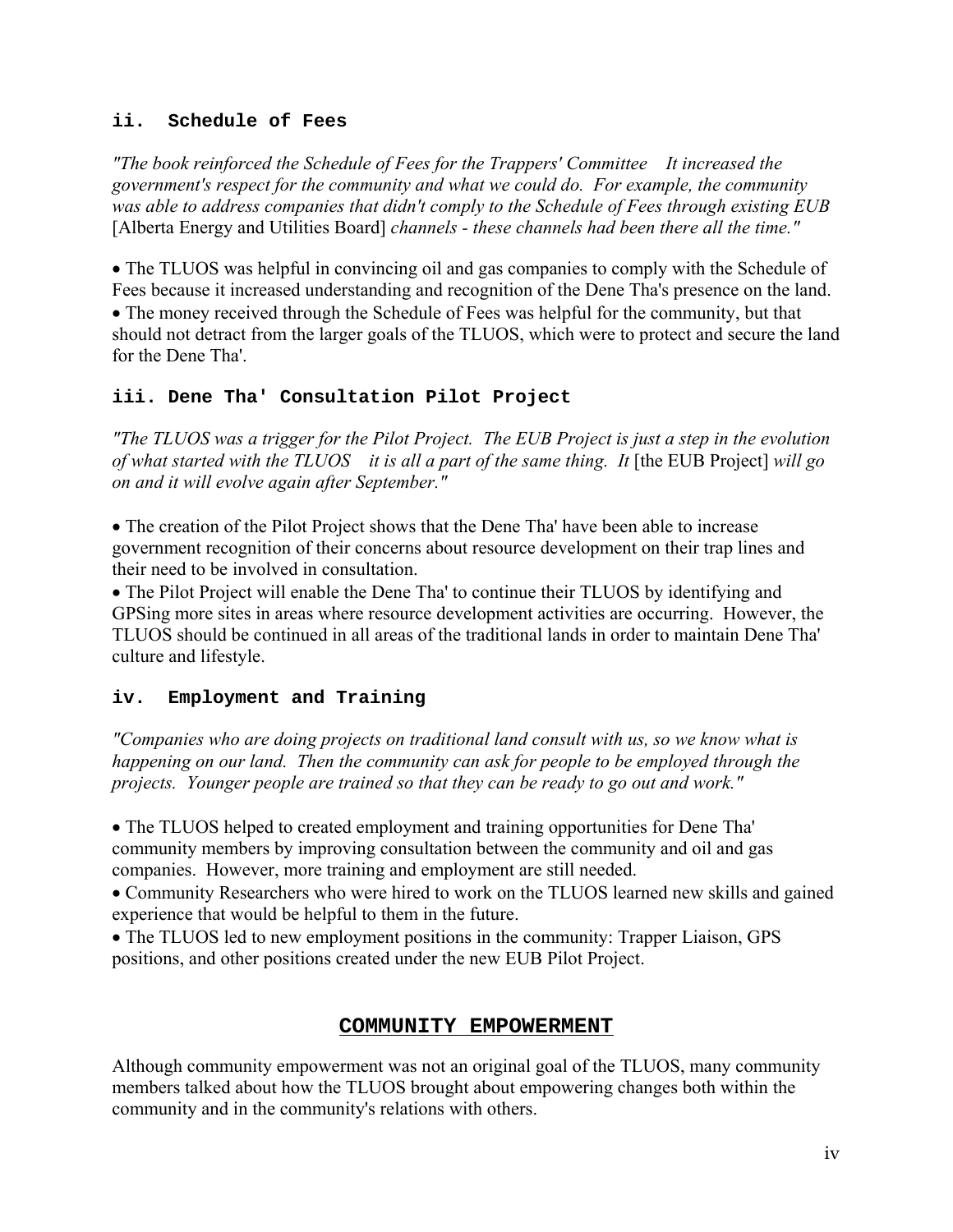*"It* [the TLUOS] *created pride in leadership that something could actually happen. The book is a tangible result. People pulled together to get it done. If we work on one project and succeed, it shows that there can be spin-off projects, and if they are pursued we can succeed at them too."*

• The TLUOS helped to strengthen relationships and develop new skills and knowledge in the community by involving community members in the project.

• Pride in the community increased as community members realized what they could accomplish and how much traditional knowledge the community still holds.

• By helping to maintain culture, the TLUOS can promote health and wellness in the community. The TLUOS can help strengthen cultural values and beliefs that are important for guiding community decisions about the future.

• The TLUOS has increased the Band's confidence and knowledge so that community leaders and staff are better able to communicate with industry and government.

## **CONCLUSIONS**

• The TLUOS has had positive impacts both within the Dene Tha' community and in the community's relations with others.

• TLUOSs should be conducted in ways that involve community members and give them control over the project, rather than having outside consultants gather and document traditional information. Many of the benefits of the Dene Tha' TLUOS resulted from community involvement.

• It is not enough for industry and government to use the TLUOS book as a reference guide for their development planning. Industry and government must consult directly with the community for resource development on traditional lands. The TLUOS book should serve as a tool for aiding consultation.

## **RECOMMENDATIONS GIVEN BY COMMUNITY MEMBERS**

Some community members gave recommendations on how the TLUOS can be used to bring about more positive impacts for the Dene Tha' community.

#### **1. The TLUOS should be used in new and creative ways to help strengthen and maintain culture in the community.**

• Some examples provided by community members include:

-start a community storytelling program or festival

-use the book for radio programming

-read stories from the book during reading week at school

 -use the book in counseling and Social Development programs to promote health and wellness

-make videos that can be shown on TV after BINGO

-translate the book

-organize workshops for elders to learn about and discuss the contents of the book -organize workshops for Band staff to learn how to use the TLUOS in their work

-put copies of the book in waiting rooms at the nursing station and Social Development office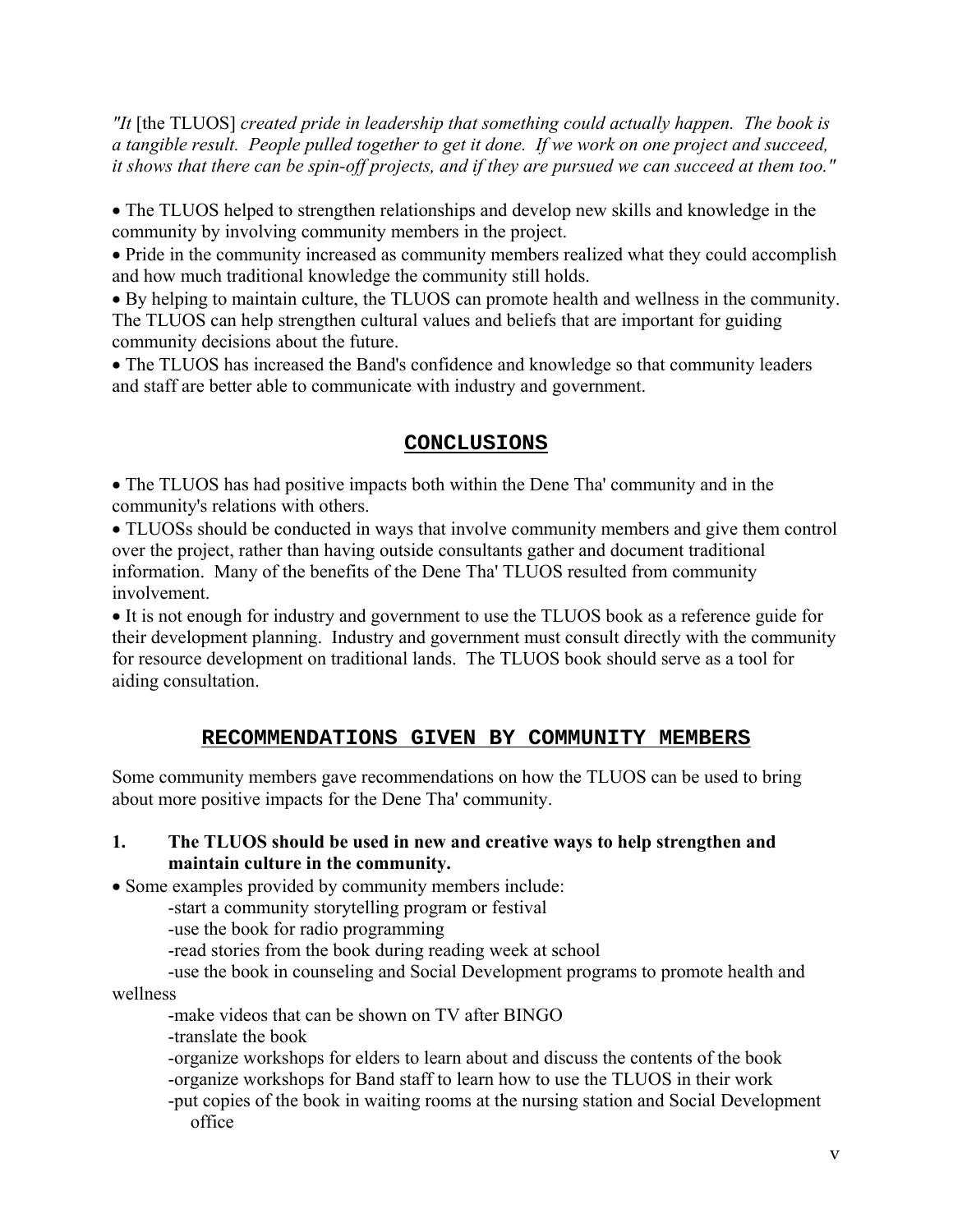-display the book at the Band Office and the Store -have someone go door to door to talk about the book

## **2. The TLUOS must be an ongoing process.**

- Much more traditional knowledge still needs to be collected and documented.
- The TLUOS needs to be updated because the characteristics of the land are constantly

changing due to resource development activities and changes in the environment.

## **3. The TLUOS should document current uses of the land, not only traditional uses of the land.**

• Dene Tha' uses of the land have changed over time.

• Current uses of the land should be documented to help the Dene Tha' examine how they can benefit from the land today, and in the future.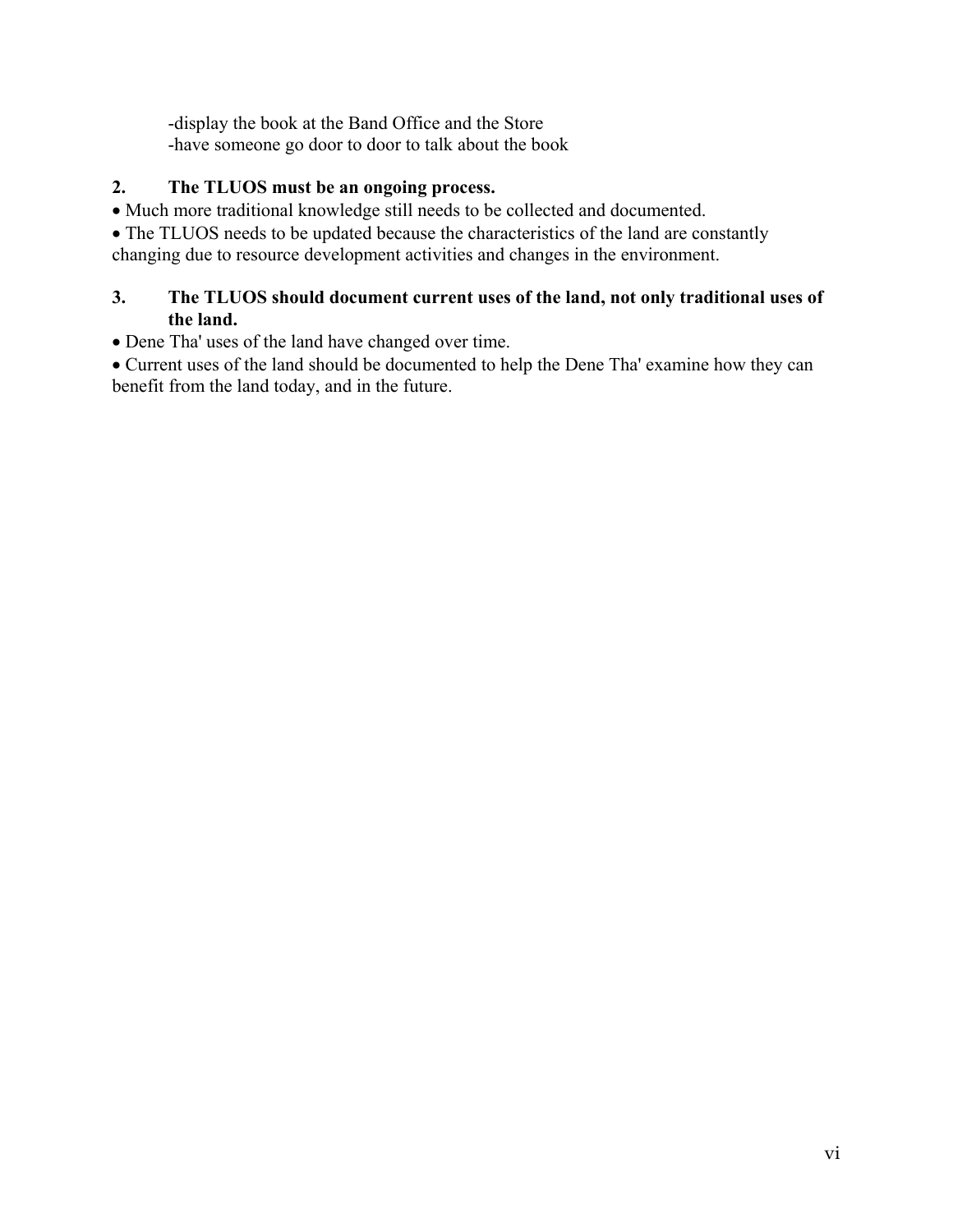# THE IMPACT OF THE TRADITIONAL LAND USE AND OCCUPANCY STUDY ON THE DENE THA' FIRST NATION

## **TABLE OF CONTENTS**

| L.                                                                          |  |
|-----------------------------------------------------------------------------|--|
|                                                                             |  |
| III.                                                                        |  |
| $\mathsf{A}$                                                                |  |
| $\mathbf{B}$                                                                |  |
| $\mathcal{C}$                                                               |  |
| <b>IMPACTS OF THE TLUOS ON COMMUNITY RELATIONS WITH OTHERS 16</b><br>IV.    |  |
|                                                                             |  |
|                                                                             |  |
| COMMUNICATION AND CONSULTATION WITH INDUSTRY AND GOVERNMENT: CO-<br>$C_{-}$ |  |
|                                                                             |  |
| $\dot{L}$                                                                   |  |
| ii.                                                                         |  |
|                                                                             |  |
|                                                                             |  |
|                                                                             |  |
|                                                                             |  |
|                                                                             |  |
|                                                                             |  |
|                                                                             |  |
| RECOMMENDATION THREE: TLUOSS ARE NOT STAND-ALONE DOCUMENTS 43               |  |
|                                                                             |  |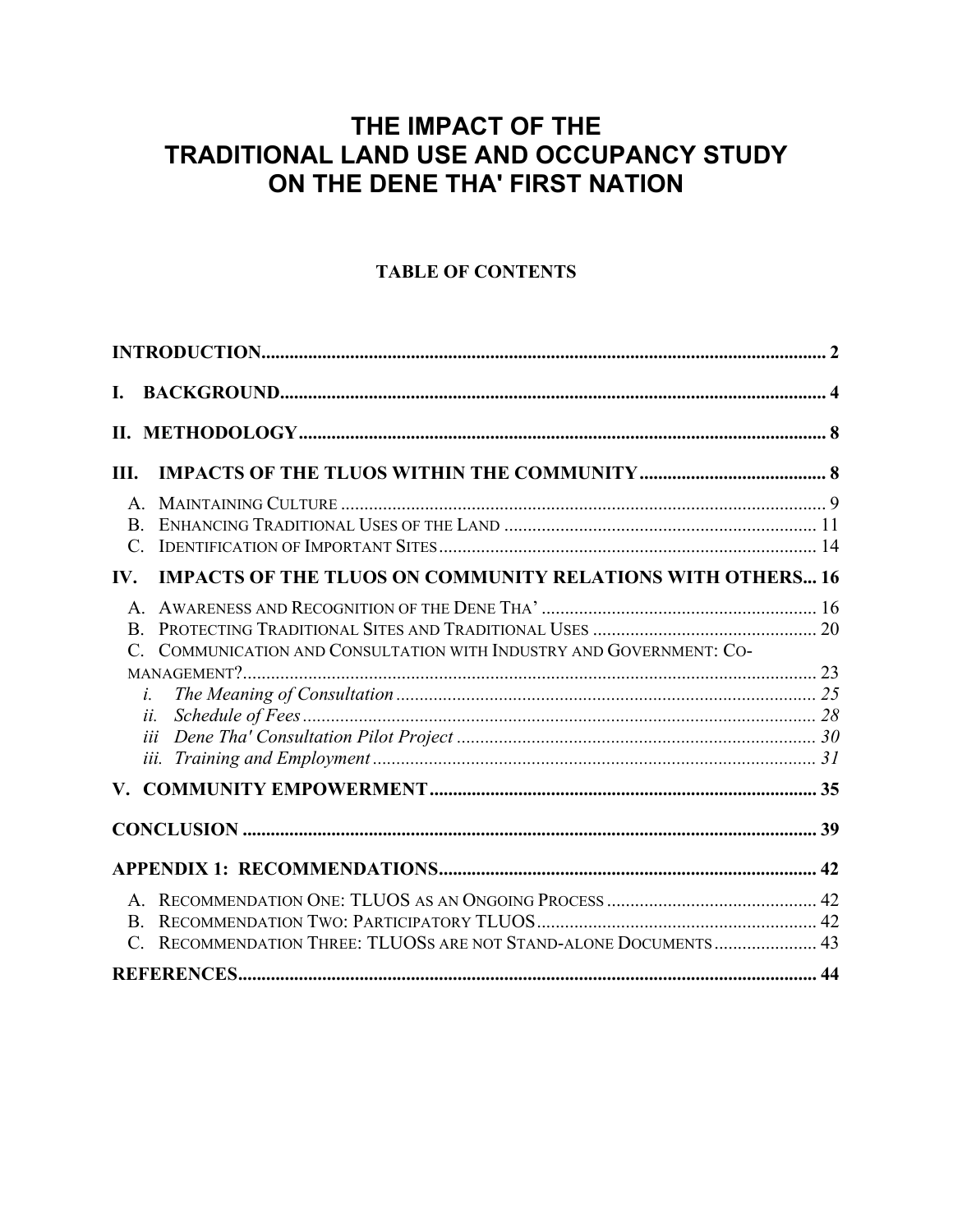#### <span id="page-10-0"></span>**INTRODUCTION**

 $\overline{a}$ 

Since the [1](#page-10-1)970s, Traditional Land Use and Occupancy Studies (TLUOS)<sup>1</sup> have been carried out with increasing frequency by Canadian First Nation communities and indigenous peoples around the world (Robinson and Ross, 1997). The first TLUOS in Canada, the Inuit Land Use and Occupancy Project, was completed in 1976. After interviewing hundreds of Inuit in 33 communities, the study resulted in over two hundred maps of seasonal subsistence activities and accompanying narrative. While this project was a significantly larger undertaking than most current TLUOSs, basic elements and desired results remain consistent: "These maps and oral testimonies were instrumental in documenting the Inuit presence in the Canadian north and the nature of their relationship with the land" (Kassam and Maher, 2000).

TLUOSs collect data about traditional and contemporary land use, by conducting interviews with elders and current bush users and documenting this knowledge for the future. Information is collected about Aboriginal wildlife management systems and the seasonal round of activities, as well as site-specific data such as locations of trails, cabins, graves, historic areas, spiritual sites, and the harvest of fish, wildlife, berries and medicinal plants. This information is then mapped, usually using Global Positioning System (GPS) and Geographic Information System  $(GIS)^2$  $(GIS)^2$  technology and separate maps are overlaid to show regional use patterns. The result is a visual representation of the community's relationship to the land.

Traditional Land Use and Occupancy Studies have been conducted in a variety of ways. Some studies have been community driven, training community members to conduct the interviews, organize the information, and GPS the sites. In these studies, community members have played integral roles in the design and development of the TLUOS. Other TLUOSs have been initiated by industry or government. Private consultants have sometimes been sent into communities to gather information and complete maps. In many of these studies the participation of community members has been minimal. TLUOSs that are participatory and communitydriven hold the potential of empowering communities and building the capacity of individuals

<span id="page-10-1"></span><sup>&</sup>lt;sup>1</sup> Land use studies are known by a variety of names including Land Use and Occupancy Studies, Traditional Use Studies, mapping projects, and mapping biographies. Recently the term "Cultural Land Use and Occupancy Studies" has been used to indicate that the use of the land is not static and relegated to history, but is evolving from past to present to future.<br><sup>2</sup> Global Positioning Systems allow users to pinpoint the coordinates of a site (latitude and longitude) through the

<span id="page-10-2"></span>use of a hand-held GPS receiver in communication with sattelites. Geographic Information Systems are "computerbased systems that are used to store and manipulate geographic information" (Aranoff, as quoted in Johnson, 1997).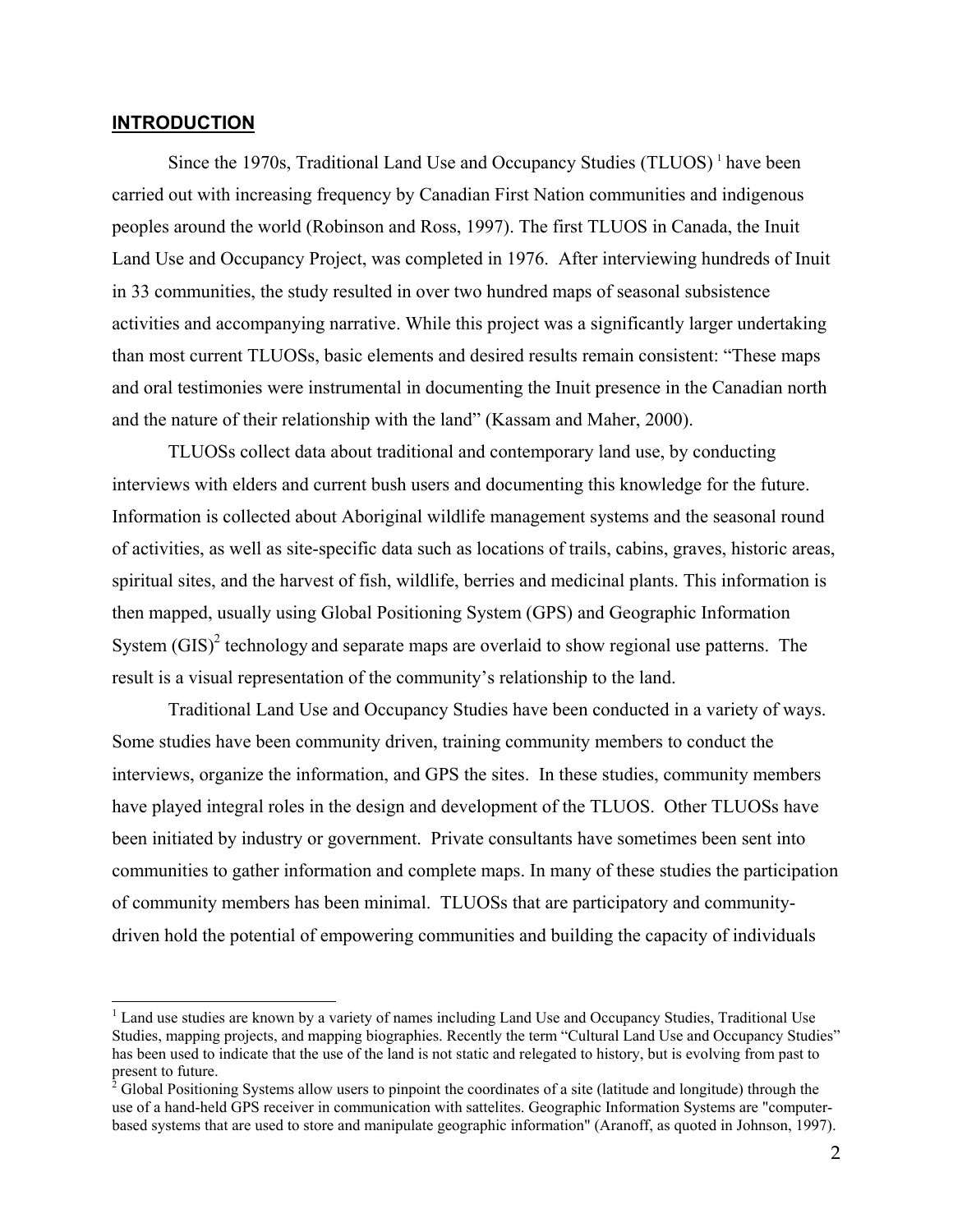within the community. They can also help to foster a community's pride in its culture (Tobias, 2000).

This study uses the Dene Tha' First Nation (DTFN) as a case study to examine the impacts of a TLUOS on a First Nation community. The Dene Tha' conducted their TLUOS in partnership with the Arctic Institute of North America between the years of 1995 and 1997. The Arctic Institute provided off-site management of the TLUOS. Funding for the project was donated by more than a dozen different bodies, including oil and forestry companies, as well as the federal and provincial government. The Dene Tha' TLUOS used a participatory research process to collect data on important sites such as trails, cabins, graves, spiritual sites, hunting and trapping areas, and Dene Tha' place names. The TLUOS also collected ethnographic information such as stories, traditions, and beliefs. A Community Advisory Committee was formed to provide guidance to the project. It consisted of five Elders, one Councilor, the Executive Director, and the Land Use Administrator. Four community members were selected to act as Community Researchers and were provided training in interviewing and social science research by the Arctic Institute. Approximately seventy elders were interviewed, using an openended interviewing approach. Elders were asked about ethnographic information and site locations. The sites were then transferred onto seven different maps, with several sessions held for community members to verify the information on the maps. A second phase of the research followed, which consisted of 'ground-truthing' many of the sites and recording GPS (Global Positioning System) readings for these sites. In 1997, the Dene Tha' First Nation published their book, *Dene Tha' Traditional Land-Use and Occupancy Study*, containing the map sets, stories and photographs.

First Nations' goals in initiating Traditional Land Use and Occupancy Studies address two areas: 1) positive impacts within their community, and 2) positive impacts in their community's relations with others. In evaluating the impact the TLUOS has had on the Dene Tha' community, this research seeks to answer two questions:

1. What has been the impact of the TLUOS process and data within the community?

2. What has been the impact of the TLUOS in the community's relations with others, particularly in regard to meaningful participation in resource development decision-making?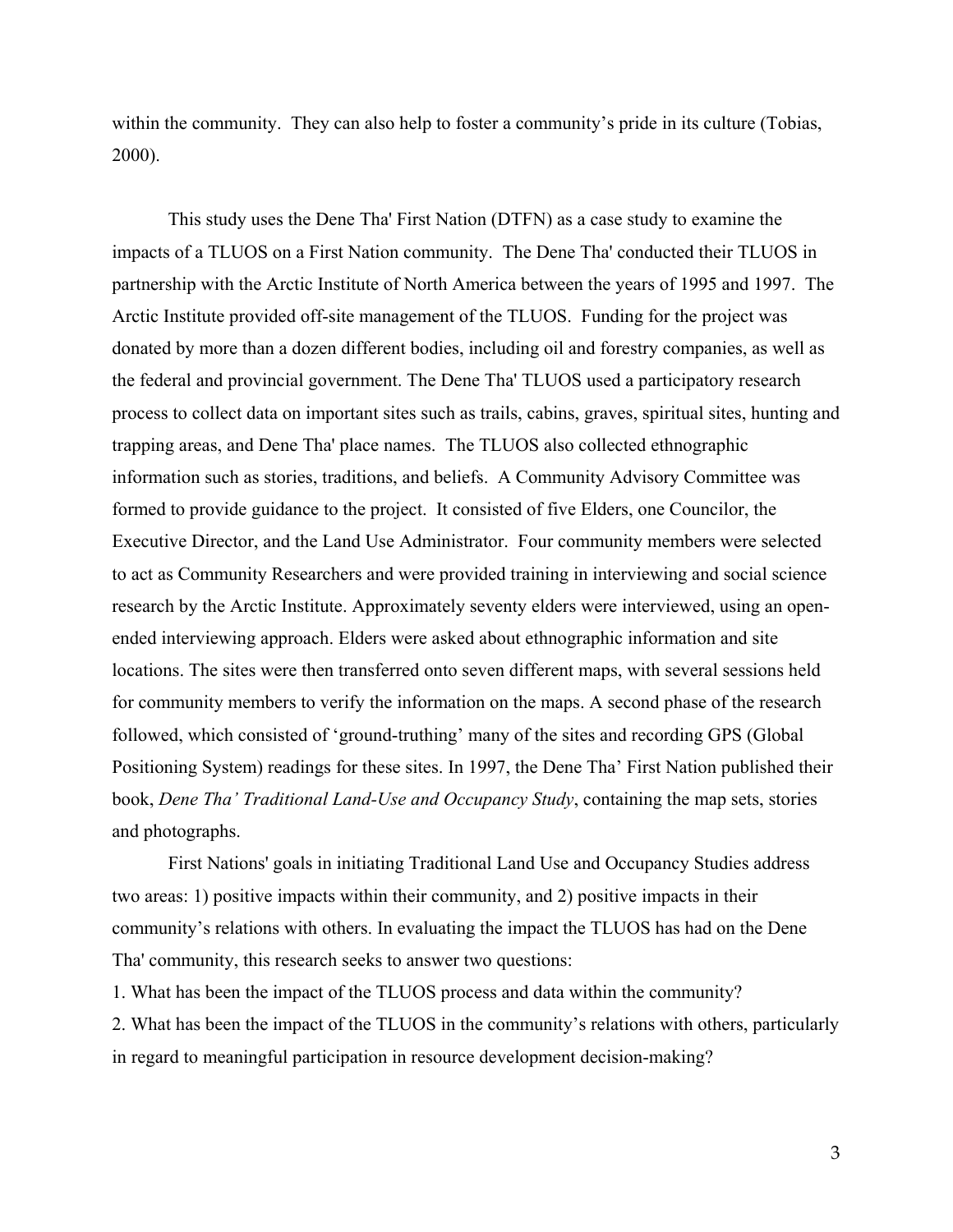## <span id="page-12-0"></span>**I. BACKGROUND**

FIGURES 1 and 2 AVAILABLE IN HARD COPY ONLY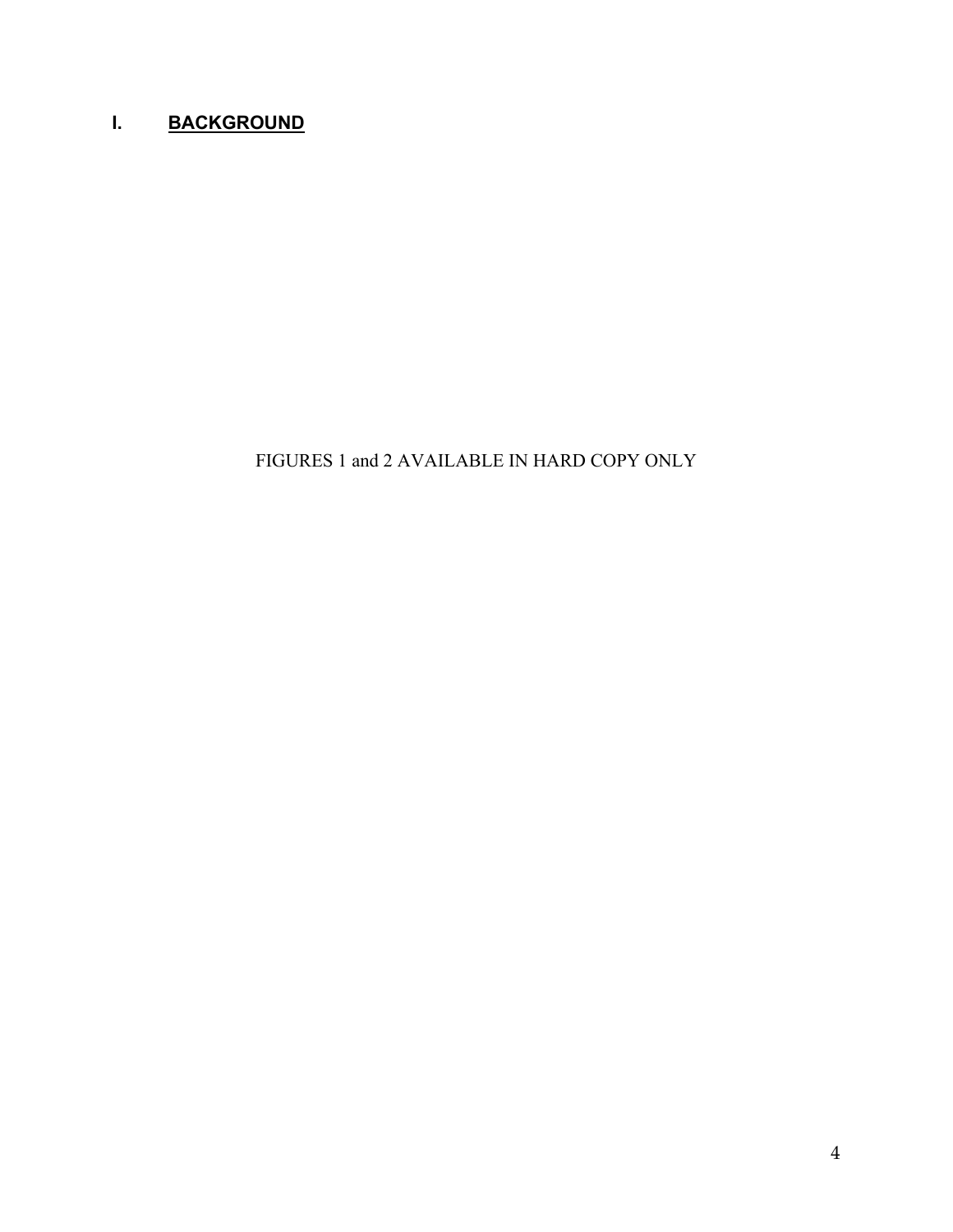The Dene Tha' maintained a nomadic and subsistence lifestyle until quite recently, living off the land in small encampments for most of the year. They carried out the subsistence practices their ancestors had for thousands of years, on the same traditional territory that stretched from northwestern Alberta to northeastern British Columbia and into the southern Northwest Territories. Their lifestyle was based on seasonal hunting and harvesting, and maintaining a relationship to the land played an integral part in their culture and spirituality. (DTFN, 1997).

The Dene Tha' adhered to Treaty 8 in 1900. No reserves were established in their traditional territory, however, until the Department of Indian Affairs began surveying in 1946. "Post-war governments wanted to persuade northern Aboriginal people like Dene Th'a to form more concentrated settlements so that they could be more easily assimilated into mainstream society" (Royal Commission on Aboriginal Peoples (RCAP), 1996: 432). The Dene Tha's nomadic and subsistence lifestyle continued until the 1950's when a residential school was constructed at Assumption. Catholic missionaries then encouraged the process of moving to permanent settlements and Dene Tha' families began to settle near the school in order to be close to their children. Families began to live in permanent homes; police and nursing stations, a grocery store, and a gas station were established. The result was the development of three permanent settlements: Assumption (also known as Chateh), Meander River, and Bushe River. (DTFN, 1997; RCAP, 1996)

The forestry and oil and gas industries arrived in the traditional territory of the Dene Tha' in the 1960s. Since that time, both industries have experienced tremendous growth, resulting in substantial contributions to Alberta's economy. The 1980s saw the development of new technology that enabled hardwood aspen, previously considered to be of no economic value, to be used for pulp (Pratt & Urquhart, 1994). Since then, Alberta's forestry industry has rapidly accelerated and diversified from primarily manufacturing commodity lumber to providing export lumber, pulp, fibreboard, engineered building products, prefabricated buildings, cabinets, and furniture (Alberta Economic Development website). Between 1992 and 1999 alone, Alberta's forestry industry shipments grew from \$2.5 billion to \$4 billion, and employment in the direct and indirect forestry sector grew from 10,250 jobs to 53,000 jobs (Institute on Governance, 1994; Alberta Forest Products Association (AFPA) website). In 1999, the forestry industry paid \$270 million to the provincial government in stumpage fees and corporate income and property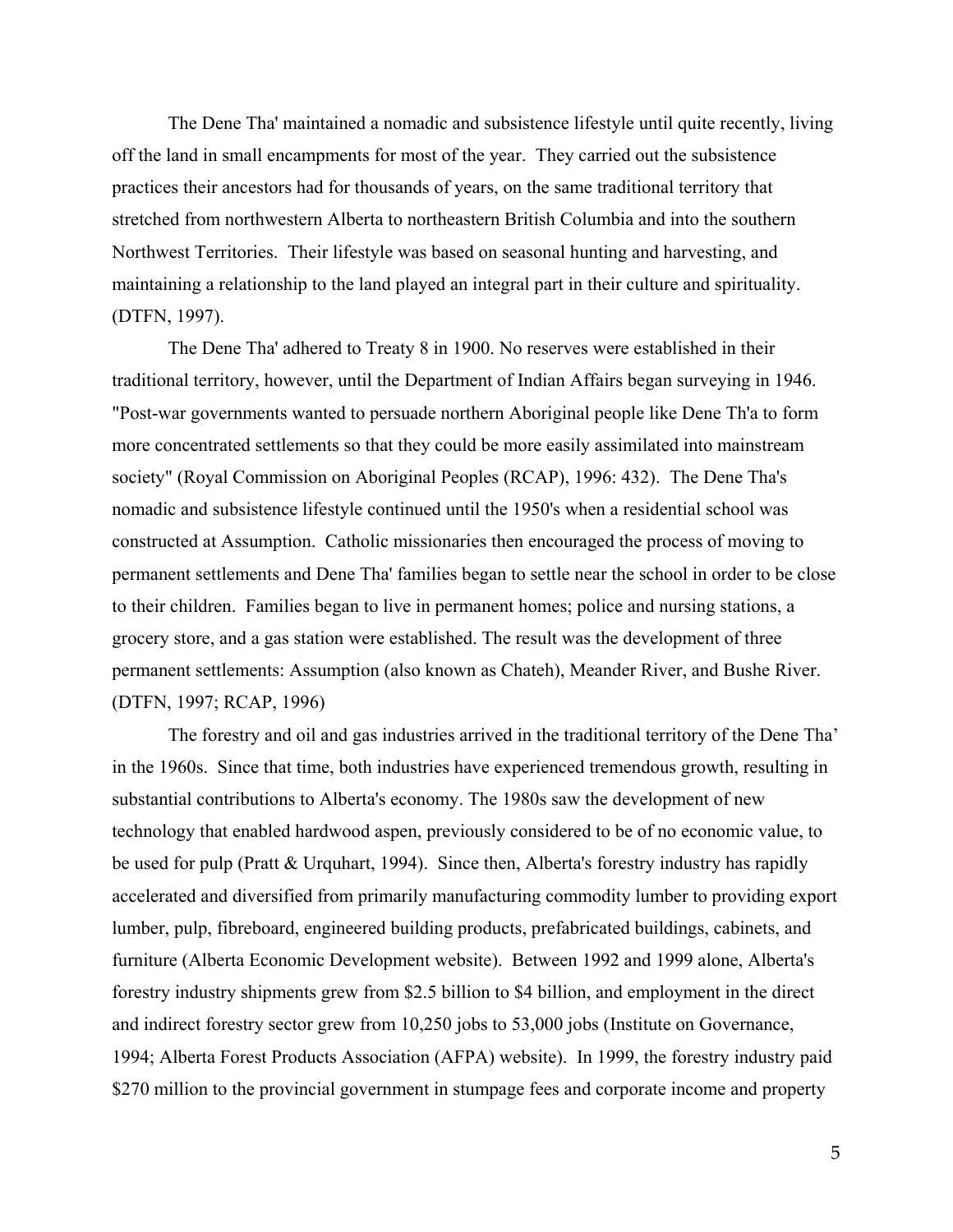tax (Alberta Resource Development website). Today, forestry is the third largest primary sector in Alberta (AFPA website).

The oil and gas industry has also experienced significant growth in Alberta. Between 1980 and 1999 the production level for natural gas rose from 63.9 billion cubic metres per year to 121.6 billion cubic metres per year. The petroleum sector is the largest single contributor to Alberta's economy, creating 41,500 jobs in 1992 (Institute on Governance, 1994) and investing more than \$26 billion in 1996. (Stelfox & Wynes, 1999) Over the past five years, Alberta's international trade in goods and services for the oil and gas industry has experienced a growth rate of almost 10% per year (Alberta Economic Dev't website).

Despite the tremendous growth in the oil and gas and forestry industries in the last two decades, First Nation communities continue to experience living conditions well below the Canadian average. They have not benefited from the rapid development occurring on and around their traditional lands. In 1991, 47.2% of Aboriginal people in Canada had an annual income less than \$10,000; social assistance was the sole source of income for 48% of Aboriginal people living on-reserve. Housing on reserves is overcrowded and below standards. In 1997, the Department of Indian Affairs found that only 52% of homes in Aboriginal communities were adequate. One in four Aboriginal homes do not have full operation bathroom facilities; 20% of Aboriginal communities have water systems that pose a significant health risk. Improvements in housing, sanitation, and nutrition are needed to combat high rates of disease such as tuberculosis, which is forty-three times higher among registered Indians than others born in Canada. Employment in Aboriginal communities is also a problem, with at least 25% of the entire Aboriginal population in Canada being unemployed. For those who choose to remain in their communities and on their traditional lands, the impacts of poverty are a fact of life. (Grand Council of the Crees, 1998).

In addition to the lack of economic benefits experienced by First Nation communities, cumulative effects of resource development on traditional lands have made it difficult to carry out traditional and subsistence activities. Dene Tha' traditional land to the north and south of Assumption is among the most densely accessed areas in the Western Canada Sedimentary Basin. Industrial activities in the Basin are "unprecedented in terms of both their huge scale and rapidity of development" (Alberta Environmental Protection, 1998:1). Hay/Zama Lakes, in the heart of Dene Tha' traditional territory, is listed as an area that experiences the highest densities of seismic lines, roads, wellsites, gas processing plants, and pipelines in Alberta (Stelfox &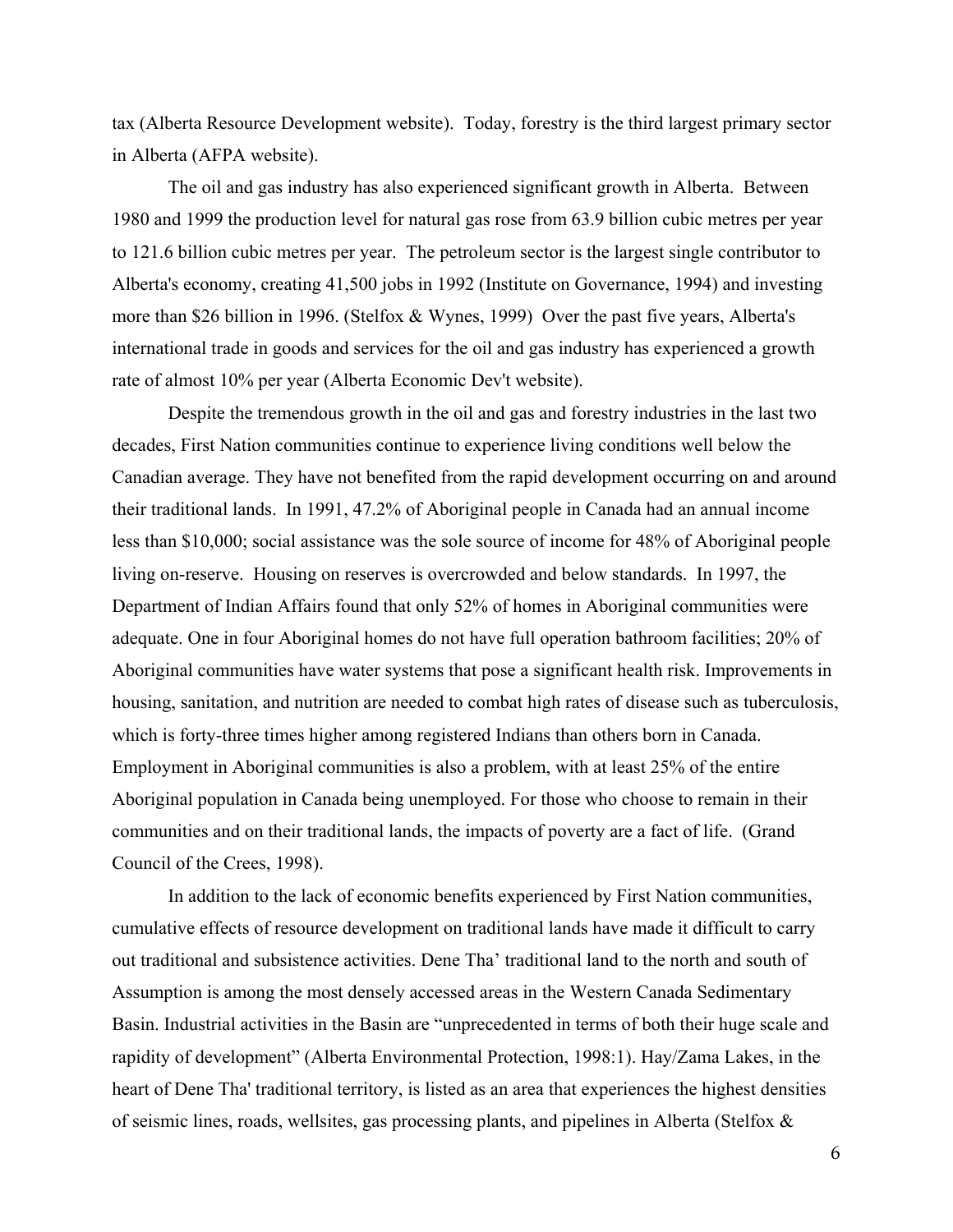Wynes, 1999). Dene Tha' elders explain, "seismic lines criss-cross the land; oil and gas installations appear on every trapline; logging activities drastically alter furbearing habitat" (DTFN, 1997: 15). Despite these pressures, the Dene Tha' continue to hunt, trap, and fish, as well as carry out other subsistence activities on their traditional land. These activities provide a crucial part of the resources of most homes.

Although First Nation communities continue to use the majority of their traditional lands for hunting, gathering, and cultural purposes, it is only on reserve lands that they have some authority over land use<sup>3</sup> (DTFN, 1997). As a result they tend to be excluded from meaningful participation in resource development decision-making and have little influence over the level of disturbance on traditional lands. The past and current alienation of Aboriginal people from natural resource use and from traditional land uses continues to contribute to difficulties faced by First Nations communities. Payne and Nepinak assert that "the Canadian paradigm in natural resources management has resulted in poverty in Aboriginal populations and severely restricted the development of viable First Nations economies and communities" (1996:167). Recent court decisions have affirmed Aboriginal rights on traditional land, and Canada's National Forest Strategy has stated that Aboriginal people have an important role to play in planning and managing forest resources within their traditional lands (Robinson & Ross, 1997). However, these political and legal successes have not yet translated into social and economic well-being for First Nation communities.

The history of the Dene Tha' people illustrates how colonization and resource development projects initiated by non-Aboriginal Canadians have critically affected the mutually dependent culture and land base of many First Nations. Most First Nations in Canada are currently rebuilding their social fabric, culture and traditions, looking both to the past and present for avenues to community health, wellness, capacity and the restoration of self-sufficiency. The Dene Tha' have a rich cultural heritage, and have continued many of their traditional activities. In addition, the Dene Tha' language is spoken by almost all community members (DTFN, 1997). First Nation communities today are seeking ways to *both* maintain their culture *and* become involved in resource planning and management so that they can control, and benefit from, the resource development occurring on their traditional lands. The Dene Tha' do not see these two goals as mutually exclusive, but rather as goals that should be jointly pursued for the betterment

 $\overline{a}$ 

<span id="page-15-0"></span><sup>&</sup>lt;sup>3</sup> DIAND (the federal Department of Indian Affairs and Northern Development) is legally responsible for the management of reserve lands.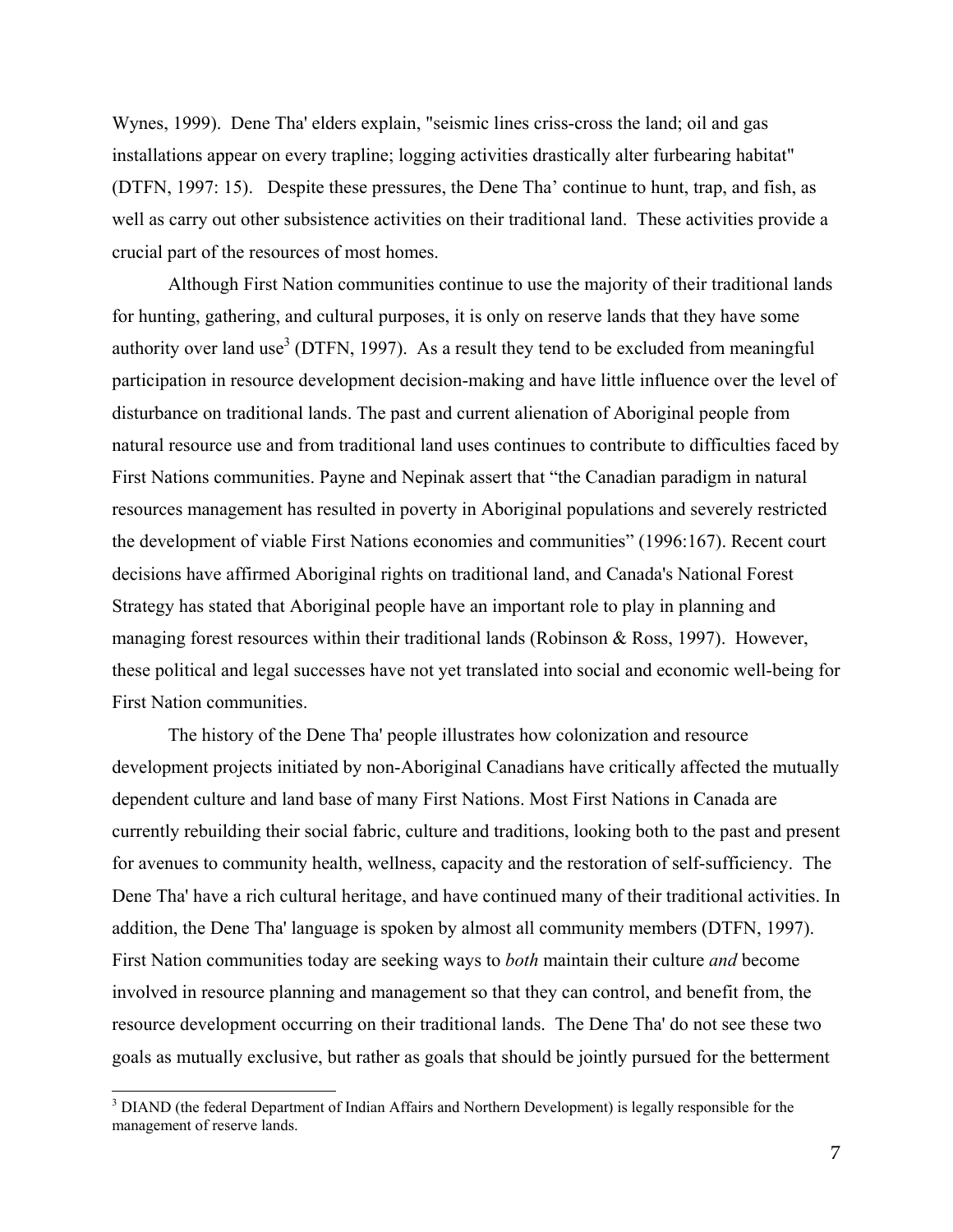<span id="page-16-0"></span>of the community. This research examines the role of the Dene Tha's TLUOS in achieving these goals.

#### **II. METHODOLOGY**

 $\overline{a}$ 

This project was conducted in 2000 as a joint project of the Network of Centres of Excellence for Sustainable Forest Management (NCE) and the Dene Tha' First Nation (DTFN), with funding from the NCE. Once the Dene Tha' First Nation Band Council agreed to participate in the project, three community members were asked to act as Community Researchers: Lorny Metchooyeah, Connie Martel, and Roger Yatsallie. The project was designed around an openended questionnaire developed with community interviewers. The contributions of the community researchers were critical to the implementation of this project. $4$  They critiqued and revised the questionnaire and advised the selection of community members to be interviewed; the interviewees were selected by purposive sampling where the criteria for selection were typicality or interest based on the researchers' judgement (Robson, 1993). The community researchers also conducted the majority of the interviews, translating when necessary. Openended interviews were conducted face to face with a total of thirty-two community members. The sample consisted of elders (most of whom had been interviewed for the original TLUOS), former Community Researchers on the TLUOS, Band staff, Council Members, and general community members. The key factor in the success of the research was the Community Researchers. Their knowledge of the community, its members and the Dene Tha' language, and their enthusiasm for the project opened doors and hearts, allowing mutual interest and trust between interviewers and interviewees in a way that would have been impossible without their participation.

#### **III. IMPACTS OF THE TLUOS WITHIN THE COMMUNITY**

During the initial stages of the TLUOS, the Dene Tha' identified a number of goals they hoped to achieve by undertaking the project. Some of these goals were aimed at maintaining their culture by educating community members and ensuring that traditional knowledge is passed on to younger generations before the Elders are gone. The TLUOS also sought to assist in enhancing traditional land uses. By recording the Dene Tha's traditional and current presence on

<span id="page-16-1"></span><sup>&</sup>lt;sup>4</sup> It is important to note that interpretations and critiques presented in this paper are those of the authors, and not the community researchers.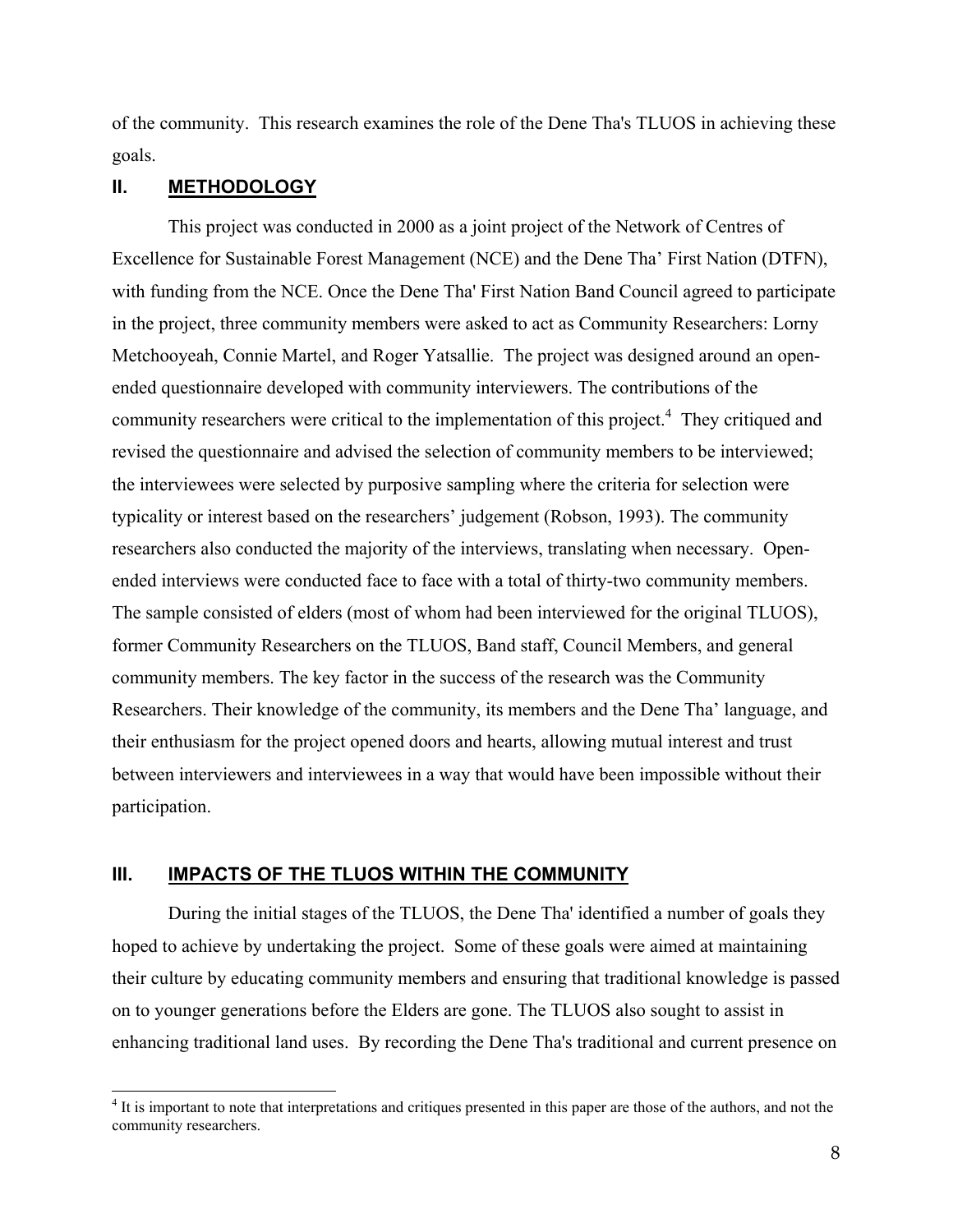<span id="page-17-0"></span>the land, and by passing on wisdom related to proper use of the land, the community hoped the TLUOS would help traditional uses to continue despite increasing pressure from non-traditional uses. Another major goal of the TLUOS was to locate and identify traditional sites. The Dene Tha' wanted to ensure that the locations of these sites were not forgotten after the Elders passed on. These original goals were the focus of a number of questions asked participants in this project.

#### **A. Maintaining Culture**

Many of the participants in this study expressed general concern about a loss of culture within their community. They explained that fewer traditional ceremonies are held and fewer young people are practicing traditional ways. They also talked passionately about the importance of maintaining their culture. One Dene Tha' community member explained that there must be an understanding of culture and of the past because *"after that you can tie together*  historical background and today's perspective."<sup>[5](#page-17-1)</sup> Many participants expressed a fear that when the Elders die, the traditional knowledge they hold will be lost forever.

Almost all of the participants stated that the book<sup>[6](#page-17-2)</sup> has played, or will play, an important role in helping the community to maintain its culture. The Dene Tha' have three schools in their community: one each in Assumption, Meander, and Bushe. A few of the participants were aware that the book is currently being used in the Assumption school to teach children Dene Tha' culture and language. Those who were aware of the book's use felt it had strong impacts on the children. One participant explained, *"We saw its effects on the youth in the classroom setting the kids were really surprised. They said 'Did people really do that?' and 'Why did they do it that way?'"* Some participants with school age children felt the book was very useful. However, many of the people interviewed did not know whether the book was being used in any of the schools. The schools in Meander and Bushe do not currently use the book to teach children. These schools, unlike Assumption, belong to the public school system and do not offer a Dene Tha' cultural class as part of their curriculum. Almost all of the participants indicated that the book would be useful for educating children, and there was a general perception that the book should be used in all three schools.

<span id="page-17-2"></span><span id="page-17-1"></span><sup>&</sup>lt;sup>5</sup> In this paper all italicized quotes are verbatim quotes taken from the interviews, with original grammar and syntax. <sup>6</sup> The TLUOS, Dene Tha' Traditional Land-Use and Occupancy Study (1997) was frequently referred to by community memberse as "the book".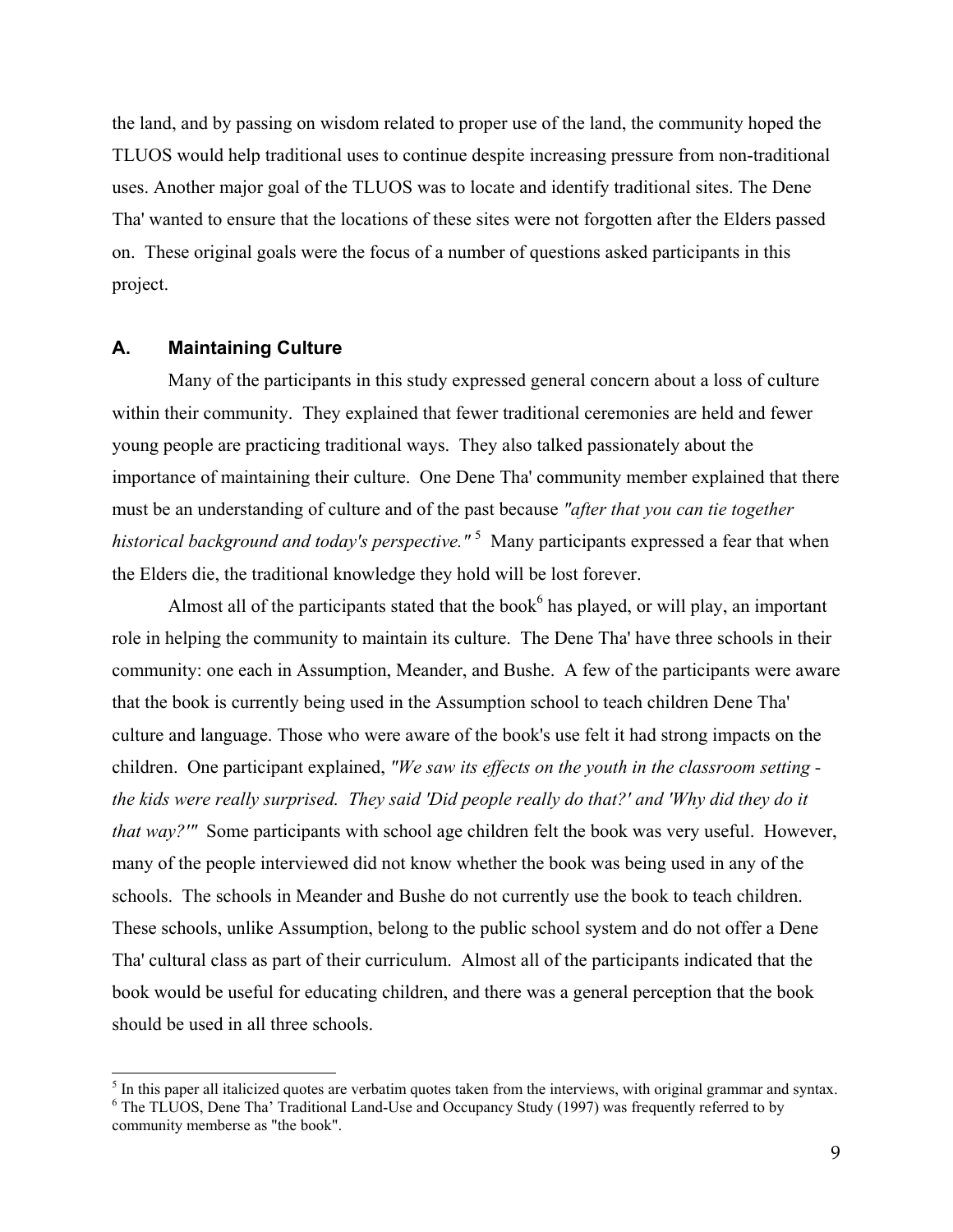Many of the participants felt the book has helped to increase traditional knowledge within the community. A few participants said that since the TLUOS was conducted, people have begun talking about traditional knowledge more and are telling more stories about how things used to be. Others recognized the important role the book has played in recording and teaching traditional place names: *"Children should know the Indian names for places, not the English names, and with this book they can be tested in school."* Another participant explained that the book helps to maintain language, and that this is important because language and culture depend on each other. The book has been used in summer camps to educate youth about traditional uses of the land. A few participants said the book is very useful for this purpose: it serves as a good reference guide and increases safety in the camps by preparing youth before they go out onto the land.

Relationship to the land is an integral part of First Nation culture and spirituality: the land has influenced First Nation language, values, and beliefs. First Nations' thinking has been traditionally cyclical in nature, and rather than looking at things individually and independently, they have tended to view everything in terms of its relationship to the whole of life (Payne & Nepinak, 1996). Since the introduction of residential schools and efforts to eliminate indigenous languages, First Nation communities have been struggling to regain and maintain their culture. Without culture, people lack an important foundation for understanding and interacting with each other and the world. Traditional knowledge influences how First Nation people perceive themselves, how they present themselves to others, and how they choose to run their lives (Legat, 1991). The Dene Tha's experience shows that TLUOSs can be used to record and teach cultural information for the benefit of community members. When a TLUOS results in increased storytelling and discussions about culture and traditional knowledge among community members, it can also motivate the development of other events and activities aimed at strengthening culture within the community. Culture guides decisions and actions for the future. The effort to maintain culture does not only spring from a desire to preserve the past, but also from the need to move forward into the future in a way that is compatible with community beliefs and values (Smith, 1994).

As First Nation people become more involved in resource management and decision making, they will have an important role to play in the protection and maintenance of a healthy environment. "Aboriginal people are culturally set up to achieve the goals of sustainable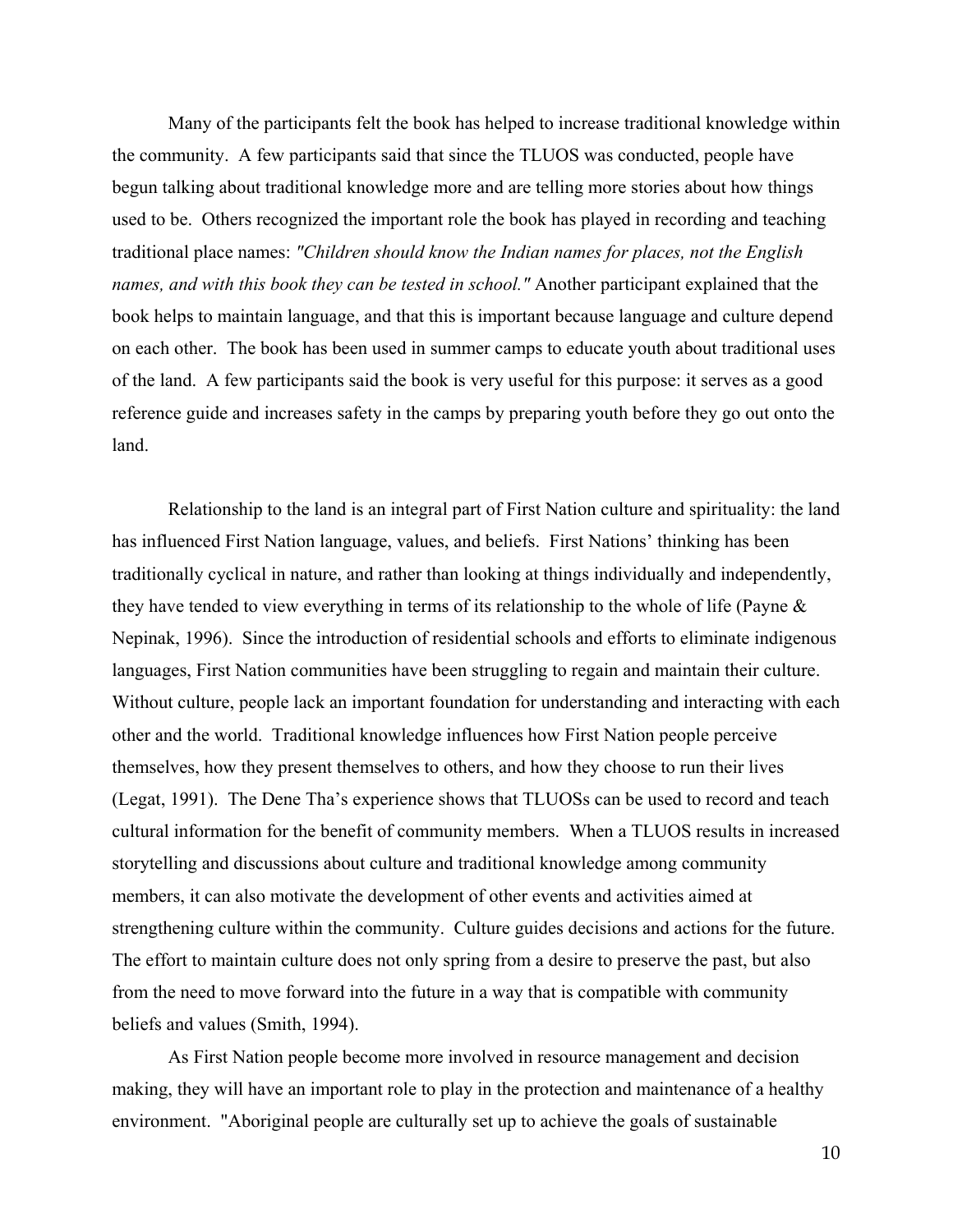<span id="page-19-0"></span>development" (Payne & Nepinak, 1996: 17). Their relationship with the land implies a need to secure the health of the environment for future generations. Along with traditional environmental knowledge, First Nations have long had their own management systems.

Before the treaties, the land and resources belonged to the Aboriginal people. We did not simply roam around as nomads. We have definite conceptions in respect to territorial rights and boundaries, as well as systems of tenure and allocation…There were large seasonal gatherings…At these times there were also teaching lodges where learning took place. It was in these settings that people learned how to use the resource with an integrity that respected the renewal capacity of the environment in which they lived. (Nepinak & Stock, 1996: 158)

It is clear that First Nation people have much to contribute to land and forest management.

Payne and Nepinak (1996) explain that the current balance of power between corporations and governments with regard to resource management is to the detriment of the environment and rural populations. As courts recognize a role for First Nation people in resource management on traditional lands, First Nation cultural perspectives towards the environment can offer alternative insights into environmental and natural resource issues. However if their culture erodes, so does their ability to provide guidance and insight into sustainable management and resource development. The Dene Tha' TLUOS could be one way of reviving and maintaining elements of Dene Tha' culture that are important for the community's own well-being, as well as the well-being of the environment.

#### **B. Enhancing Traditional Uses of the Land**

Many participants expressed a general concern about decreased traditional use of the land by community members. As stated earlier, the Dene Tha' people lived a nomadic and subsistence lifestyle before they settled onto the reserve at Assumption. A few participants expressed concern that youth are not learning and practicing traditional uses of the land. One elder commented, *"In the past at this time of year, no one would sleep because of the anticipation of the hunt. The youth today have become too dependent on government assistance."* Another participant said, *"People have forgotten how to do things."* A few participants expressed concern about a lack of traditional celebrations on the land: *"We used to have a tea dance every season, now there hasn't been one in over a year."* 

Many of the participants believed the TLUOS has a positive role to play in enhancing traditional land use. Some participants stated that people are out on the land more than they used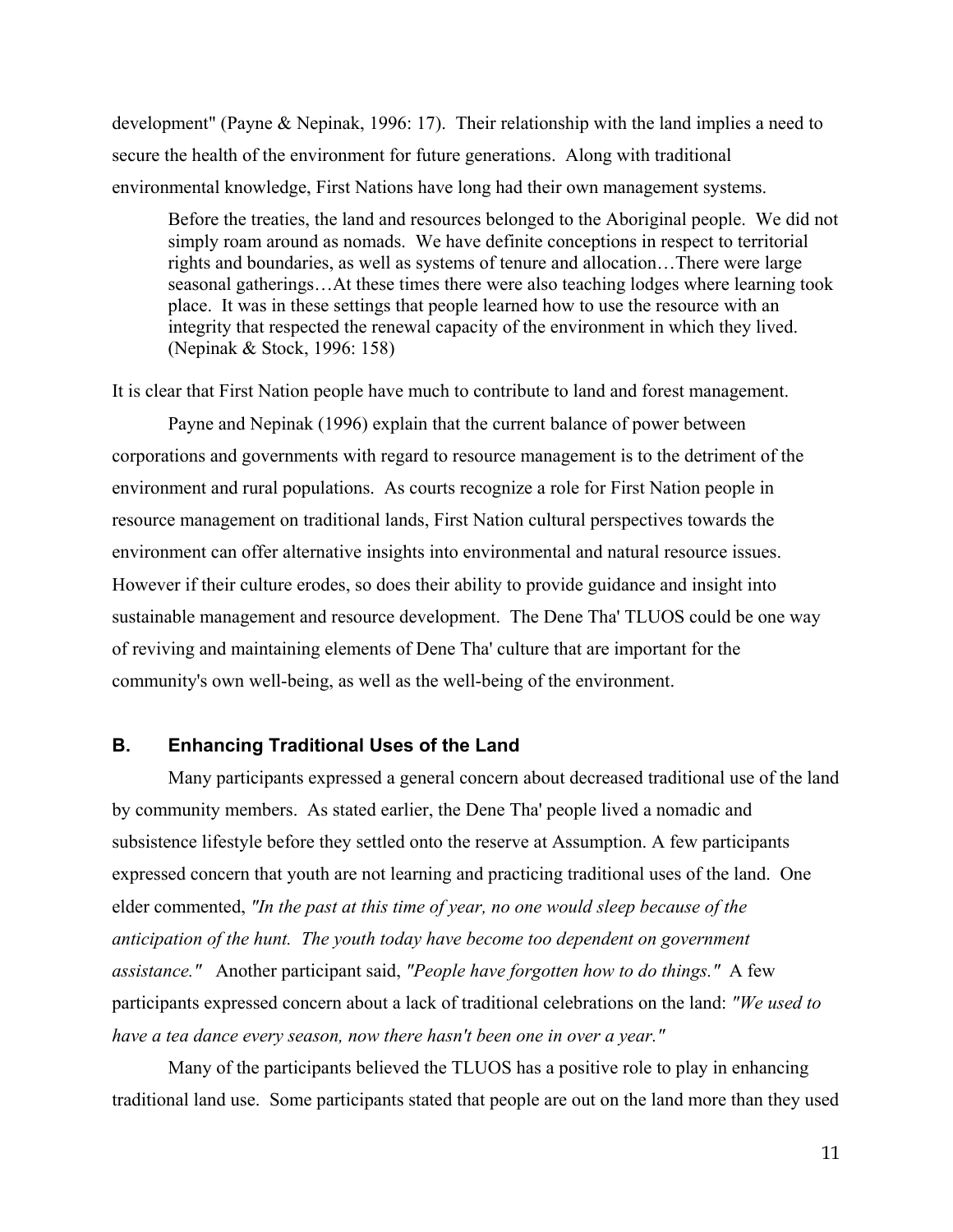to be because of the TLUOS. *"Use of the land has increased, there is more moose meat and more wild meat.*" A few participants felt that the book's use as a reference guide in summer camps for youth was resulting in an increased amount of traditional land use. One participant explained that the book can help people know how to use the land: *"It has good information in it from credible families…If you learn from the book you will know which animals to go for…There is no way you could get stuck if you use it as a guide."* Many believed that the book holds much potential for enhancing traditional land use, and that this potential will be realized in the future. Many felt the book would be particularly important for teaching about traditional land uses after the Elders have passed away.

Although almost all of the people who talked about the desire to enhance traditional land use felt that the TLUOS had a positive role to play in this regard, a few of the participants had mixed feelings. One participant stated that the TLUOS had indirectly decreased traditional use of the land in some instances: *"People are getting employment and training, but they are neglecting their trapping."* Another felt that some people no longer bother to trap because they receive money for their land through the Schedule of Fees, which is part of the Dene Tha' Consultation Process<sup>[7](#page-20-0)</sup>. One participant said that although youth were learning from the book in school, they were not practically applying it by going out on the land. A few other participants believed traditional use had not changed since the TLUOS was conducted.

Participants felt enhancing traditional land use was important for a variety of reasons. Traditional uses enable community members to meet their basic needs. Enhancing traditional land use was seen by a few participants as a way of decreasing the community's dependence on outside jobs and government assistance. One participant felt the book could be used to revive the bush economy: *"The bush economy is like having different amounts of cheques in the woods."* Another participant stressed the importance of traditional land uses for a secure future: *"We don't know how long we'll be getting government assistance…the children will have the land to fall back on if the government cuts the strings."* Some participants expressed spiritual reasons for enhancing traditional land use. The Dene Tha's spirituality is intricately interwoven with their relationship to the land. One Elder explained that for the Dene Tha', everything is spiritual*. "Killing a moose is spiritual. There are certain things you need to do and certain ways to use the moose. By learning more about the land, and using the land, people learn more about* 

<span id="page-20-0"></span><sup>&</sup>lt;sup>7</sup> For information on the Dene Tha Consultation Process and Schedule of Fees, see section IV-C.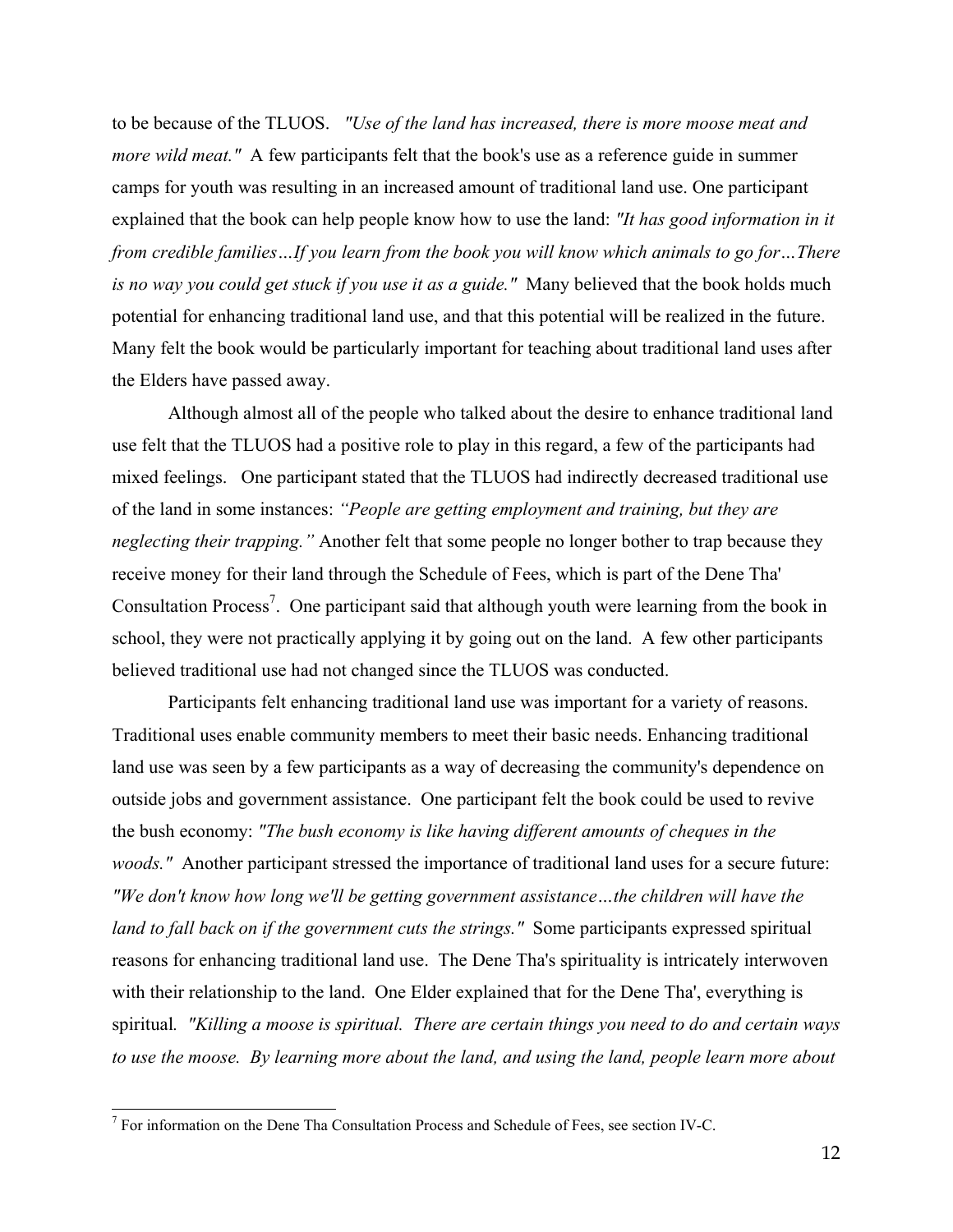*their spirituality. It helps us to gain what we have lost."* Another participant stated, *"relationship to the land encourages spiritual leadership."* Finally, a few participants talked about the importance of enhancing traditional land use in order to show the Dene Tha's presence on the land. One participant said that the book served as *"a refresher that this is your traditional territory, you need to show presence, especially for the young people."* Another stated, *"Everyone should use all of the territory. All of this land is still ours."* 

Enhancing traditional land uses is an important step in maintaining and strengthening First Nation culture. Traditional land uses connect First Nation people to their spirituality and their cultural beliefs and values. They also enable the acquisition of new traditional knowledge and the passing on of old traditional knowledge. Barsh explains that "what is 'traditional' about traditional knowledge is not its antiquity, but the way it is acquired and used"; it is gained and shared through personal experience (1996: 5). Traditional knowledge about the environment continues to grow as First Nation people interact with the land and each other. "Removing the people from the land, or preventing them from carrying out traditional subsistence practices, breaks the generation-to-generation cycle of individual experiences and empirical study" (Barsh, 1996: 7). If relationship to the land is lost, so is much of Native culture.

As indicated by participants' responses, enhancing traditional land uses is also important for enabling the Dene Tha' to meet their basic needs. The traditional bush economy of Aboriginal peoples has diminished due to changes such as large-scale developments, social assistance, and the promotion of the wage economy.

…the government encouraged and promoted the wage economy – with a disastrous failure rate – and thereby largely through neglect allowed the extant economy to fall into disrepair and collapse. (Payne & Nepinak, 1996: 169)

Despite these pressures, First Nation people continue to participate in subsistence activities to varying degrees. Various studies show that bush harvest usually accounts for 35 to 40 per cent of a household income in First Nation communities, with amounts varying from 11 to 58 per cent of the total economy (Bush et al, 1999; Asch and Smith, 1993). As documented by the TLUOS, many Dene Tha' families still rely on moose and duck as staples, and much of the Dene Tha's diet is still taken directly from the bush.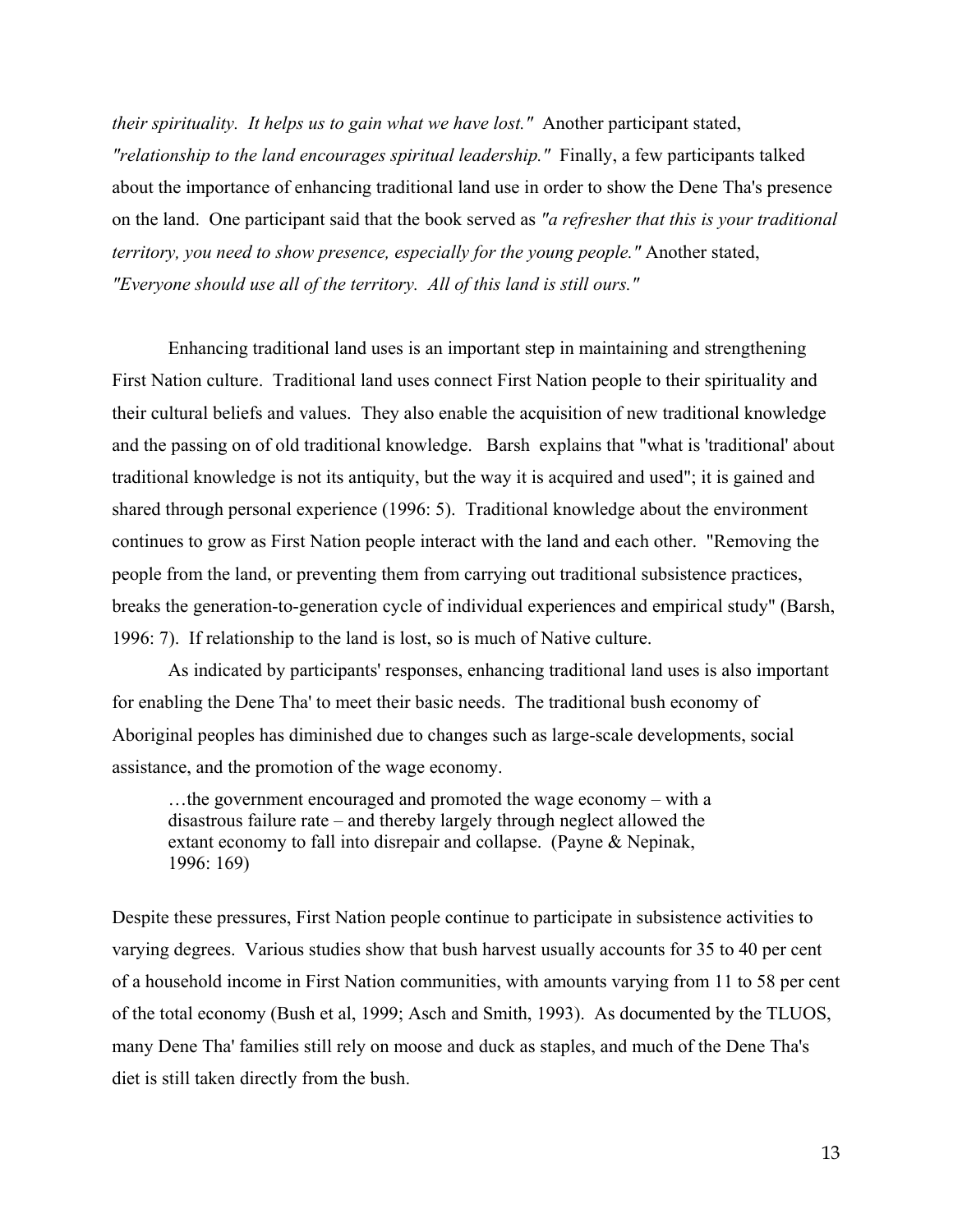<span id="page-22-0"></span>The majority of the elders in the community are active trappers and hunters. A large part of the Dene Tha' diet is taken directly from the bush economy – moose and duck are staples…Dry meat is still made by virtually every household. Moose products (moccasins, mukluks, gloves, hides) are made by a majority of Dene Tha' women. Beading, tufting and other traditional artwork are alive and well. (DFTN, 1997:19)

The bush economy has been perceived by some as a thing of the past, to be replaced with industrial economic development and formal employment. Asch and Smith, however, propose that the hunting and trapping economy is "an economic sector to be respected as an integral part of the 20<sup>th</sup> century" (1993: 155). It is important for First Nation communities to be able to offer their members the opportunity to participate in the bush economy and to supplement their incomes with traditional land use activities (Robinson, Garvin, & Hodgson, 1994). Responses from the participants in this study show that a TLUOS can be used as a tool to enhance traditional land uses by documenting land use in the past and encouraging traditional land use for the future.

#### **C. Identification of Important Sites**

As a result of the Dene Tha's historic nomadic lifestyle, there are traditional land use sites scattered all over the area that today is being used for resource extraction. These include fixed sites such as graves, tea dance locations, camping places, trails, settlement areas, spiritual and historical sites, as well as larger areas used for hunting, trapping and gathering (DTFN, 1997: 13). Most of the participants felt that the identification of these important sites was one of the main purposes of the TLUOS. Maps in the book illustrate where important sites are located. One participant explained that the TLUOS *"shows where we lived, traveled, hunted, fished, and gathered in the past."*

Participants expressed that identifying sites was important in order to educate community members about their locations and stories. One participant explained, *"I talk about places that are in the book with my children. Sometimes they don't believe my stories, but I can show them the place names in the book and then they do believe."* A few participants talked explicitly about why it is vital for community members to know about these important places. *"The old people say it is important to go back to where we used to live and find our roots. We will have visions if we return to the old sacred places."* A relationship exists between these sites and the community's spirituality, leadership, and well being. For this reason, knowing the stories behind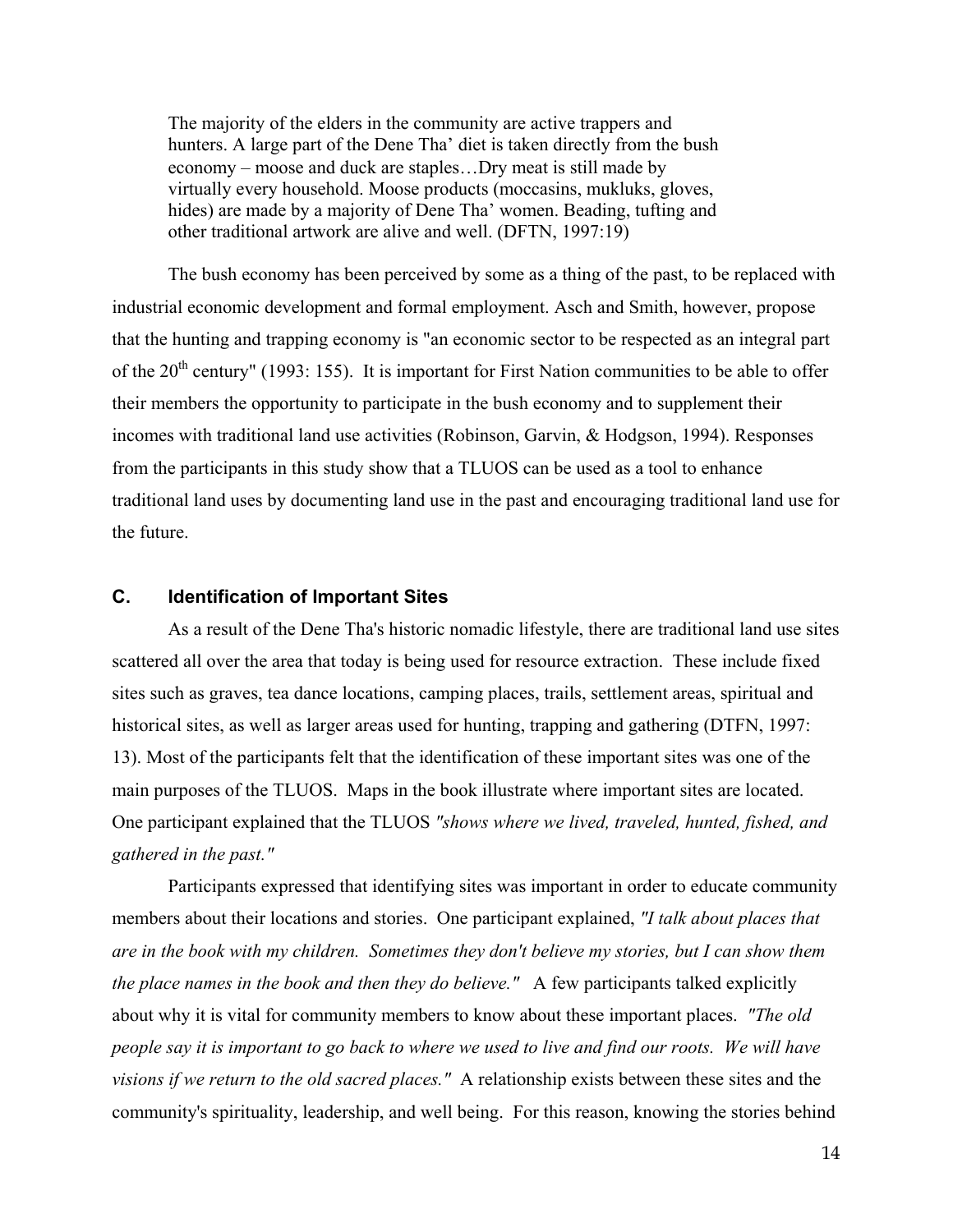sites was as important for community members as knowing their locations. One participant stated, *"There are stories behind everything and we should find them out."* Another explained that it was important to record as much information as possible about each site so that the community would have more knowledge and greater understanding. Researchers originally recorded very little information about each site, such as place name, date, and time. However, this changed over time as the TLUOS was being conducted: *"After I did a couple of sites, I started putting a lot more stuff down - why it was named, when and by who, the story or event behind the name. With graves I recorded the person's name, what causes they died from, and how old they were."*

Although most of the participants felt that the TLUOS had done a good job of collecting information on important sites, many also stressed that more information needs to be collected. *"It is good to know where all the places are, and there are still other places, other graves, other sacred sites, and other hunting sites that are not in the book." "More interviews from Meander would have revealed more about the northern part of the traditional land."* A few participants indicated that some of the important hunting and gathering areas have changed over time. *"The TLUOS needs to be updated. There have been changes in the growth of berries and plants due to disturbances."* The TLUOS was perceived to be an ongoing process by some of the participants. They stressed the importance of updating the TLUOS in an ongoing manner in order to gather as much information as possible. They did not view the TLUOS as a finished product. As one participant explained, *"The TLUOS isn't going to end, it is a continuing process."* 

The use of maps to educate community members about the location and stories of important sites is new for many First Nation communities. The sharing of traditional knowledge has historically been a social process. Individuals were prepared, morally and spiritually, to receive traditional knowledge and to use it in ways compatible with cultural beliefs and values (Barsh, 1996). For the Dene Tha', knowledge is gained through direct personal experience and interaction with others; it is not just what has been written down or learned through reading (Goulet, 1998). While First Nation elders have ascertained the importance of mapping for maintaining and sharing traditional knowledge such as the location and meanings of traditional places (Legat, 1991), the limitations of learning from the document alone must be recognized. People trying to learn from the TLUOS should be provided with opportunities to link the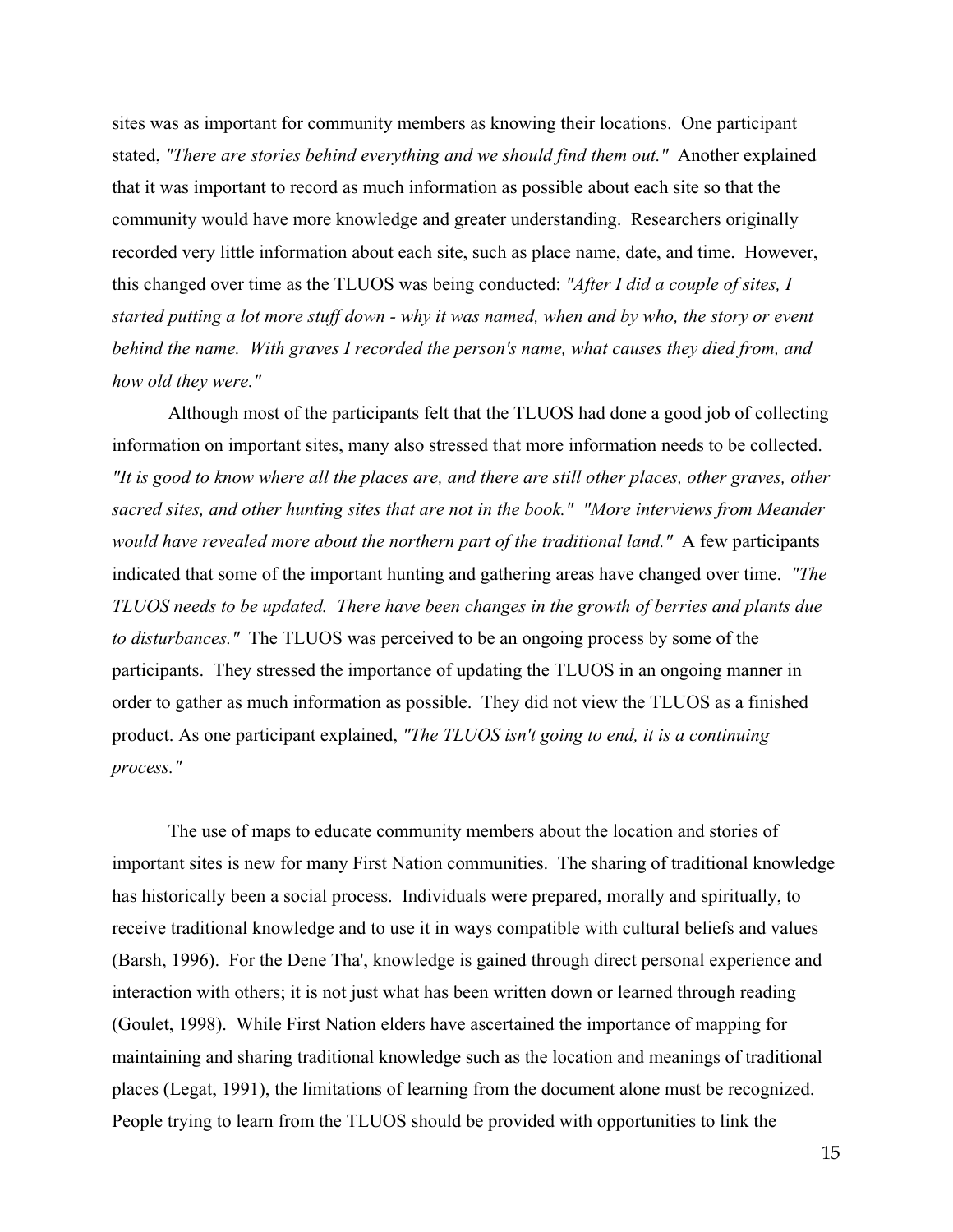<span id="page-24-0"></span>information with experience and with those in the community who hold the knowledge. The TLUOS can serve as a compliment to traditional methods of sharing information within the community.

TLUOSs conducted in a participatory manner do more than collect and preserve information for future use: they create opportunities for community members to learn traditional knowledge through social interaction and experience with elders in the community. This fits well with traditional methods of sharing knowledge. During the Dene Tha' TLUOS, community researchers met with elders, listened to their stories, and visited traditional sites with them. The TLUOS thus facilitated the sharing of traditional knowledge in oral and experiential ways. This provides a great opportunity to re-establish and strengthen relationships between community members that facilitate the sharing of traditional knowledge. Traditional site location in the TLUOS, particularly through an ongoing participatory process, is an important step in pulling together information vital to maintaining culture in the Dene Tha' community.

#### **IV. IMPACTS OF THE TLUOS ON COMMUNITY RELATIONS WITH OTHERS**

In addition to preserving and documenting traditional knowledge for use within the Dene Tha' First Nation by its members, the TLUOS was intended to inform outsiders about Dene Tha' traditional land uses. Educating outsiders about Dene Tha' presence, culture, beliefs and traditions, through the eyes of the Dene Tha' was an expressed desire at the time of the TLUOS, and the document has been used by industry and government offices to gain an understanding of the Dene Tha' way of life.

Other goals at the time of the TLUOS regarding use outside the community included: showing Dene Tha' presence on the land to both industry and government; protecting traditional sites from development activities; and using the TLUOS as a tool in working together with industry and government towards resource management (DTFN, 1997). These goals were the focus of a number of questions asked participants.

#### **A. Awareness and Recognition of the Dene Tha'**

The first step in enhancing understanding and communication with those outside the Dene Tha' First Nation involves increasing the awareness of the Dene Tha' as a people, a culture and a nation.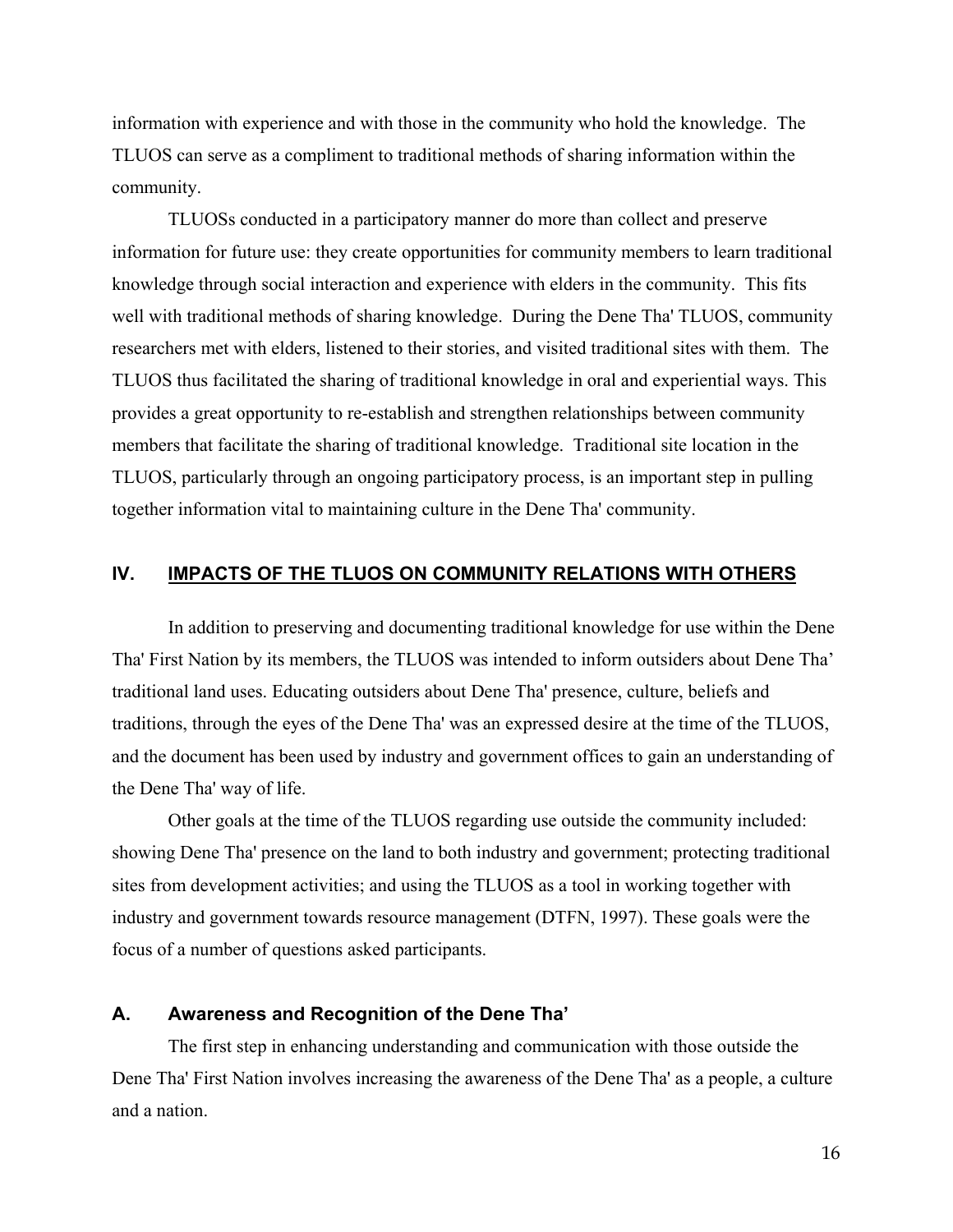In responding to questions, the participants in this study spoke of both the effects and impact the TLUOS *has* had, and the effects and impacts that the TLUOS *should* have or that they would like it to have. Far fewer respondents mentioned education of outsiders, compared to issues of presence, ownership and territory. Most of those who mentioned education of outsiders and recognition of presence on the land spoke of them as effects of the study, while those who mentioned ownership and territory spoke of them as intentions of the study that had not come to fruition. So, while issues of the ownership and territory seemed to be at the forefront of community members' minds, the TLUOS has not had the desired impact in terms of outside recognition of these issues.

Several interviewees thought that industry and government were using the book to learn more about the Dene Tha' as a people. *"Industry uses the book as a guide. For the majority of people it's in their own interests to know about our people – we are both land users."* A Dene Tha' Band Councilor commented: *"Before they (oil companies) thought it was just Crown Land …just get a permit – they had no knowledge about how we valued our land and what is out there and what it means to us as Natives – now with the book this is changing."* Another respondent stated: *"People from outside the community are learning more about how and where we live."*  The book has been sent to various government departments and copies are sold from the Band Office on a regular basis to oil and forestry companies. A few respondents had made personal efforts to have the book known further outside the community by giving copies to extended family, co-workers in the oil industry, and donating a copy to Grande Prairie College.

The need to share different conceptions of land, native and non-Native, was pointed out: *"We did this study to show our land. Drilling on the water, that too is our land. To the people the water is part of the land and we need to show that – under the Land and Water Act it is not so."* The TLUOS can assist outsiders in better understanding the Dene Tha', and perhaps contribute to the exploration of the differences in conception of land.

Several respondents felt that the study had increased the recognition of the presence of the Dene Tha' and their relationship to the land. *"Others (oil companies) have recognized how we use the land, how we care for it, and how they impact it."* The fact that industry is consulting and communicating more than in the past (see next sections), indicates that they are recognizing and acknowledging the presence of the Dene Tha'. *"Forest and oil companies are more aware of protecting sites. They look at the book and ask us more questions." "Oil companies and forestry companies…have been buying the book, and it has been used by them to identify areas of*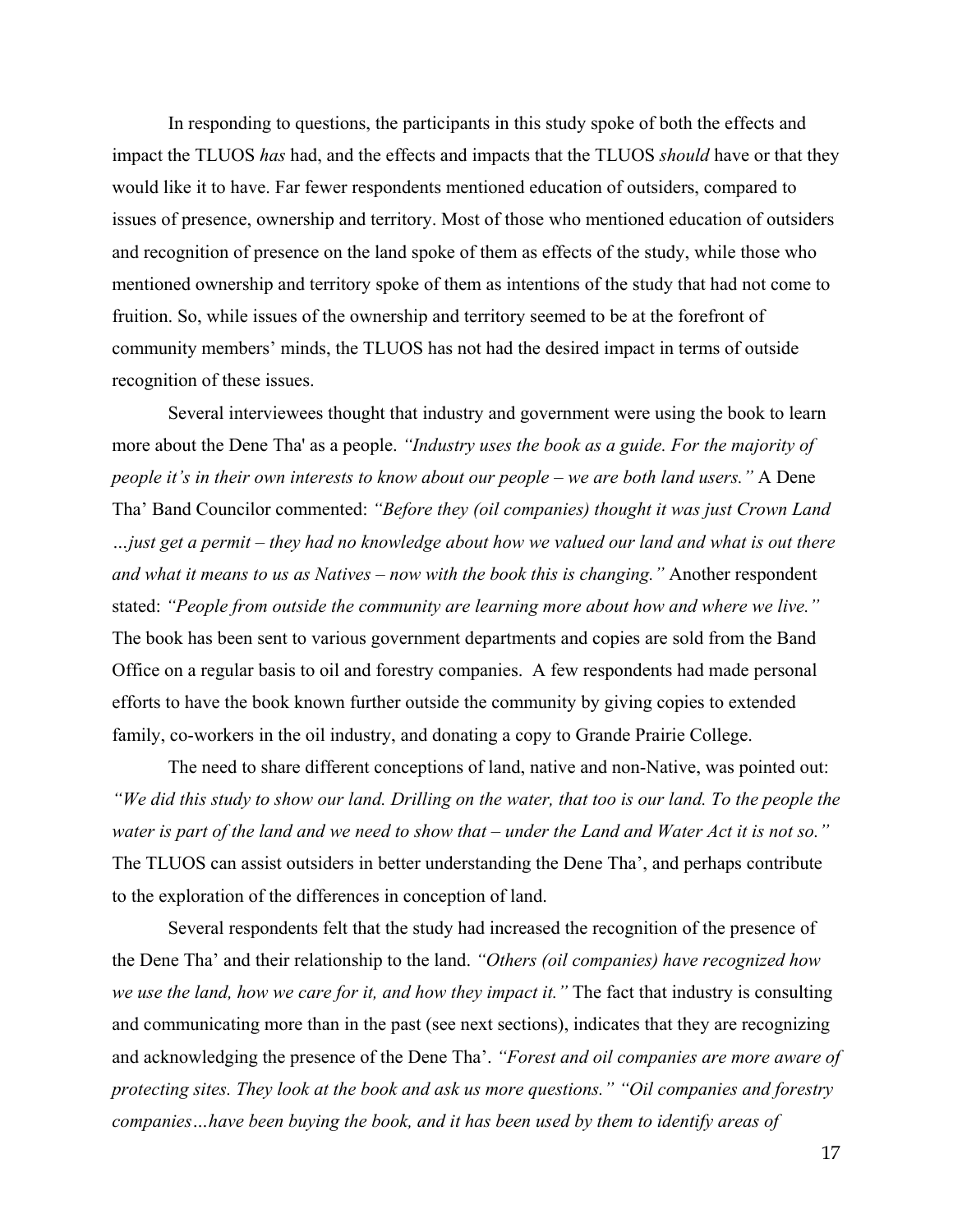*concern."* The respondents indicate that oil and forestry companies have more awareness of the Dene Tha' and recognition of their presence as a result of the TLUOS.

About half of the community members interviewed linked the TLUOS to issues regarding territory and ownership of land. There was a desire to show other parties – resource companies, provincial governments, other First Nations, and local non-Aboriginals – and have them recognize, that these lands are Dene Tha' territory and traditional lands. *"We need to tell the outside world that this is Dene Tha' territory; areas of hunting and gathering are passed on from generation to generation within the Dene Tha' community, and should be recognized as territory." "We also need to let other bands know our territory. Our territories overlap. That's okay – we let them hunt on our territory and vice versa."* A few participants specified that government recognition of territory had not yet happened. *"Government encourages consultation with industry and with the Traditional Land Use and Occupancy Study, and does not recognize traditional territory."* 

Several of the respondents specifically mentioned the pursuit of land claims as a goal or intention of the TLUOS. *"The original vision (for the TLUOS) was long term…too many people*  focus on the money<sup>8</sup> and don't see the underlying focus of securing traditional lands in the hopes *that a land claim process will come after this."*

There is a huge gap between the understanding of Aboriginal peoples and the understanding of Canadian government, industry and non-Aboriginal citizens regarding ownership and use of traditional lands. As demonstrated by the words of the Dene Tha', a necessary prerequisite to respectful, constructive and accurate relationship with the Dene Tha' by outsiders is the recognition of the Dene Tha' as a nation with a history of a presence on the land and recognition of their traditional territory.

As with many Aboriginal peoples, when the Dene Tha' signed an adhesion to Treaty 8 in 1900, it was not their understanding or belief that they were giving up their land, for this would have been contrary to their conception of land ownership. Aboriginal people perceive themselves as stewards of the land. For Aboriginal peoples, property rights are connected to use and occupancy and "the land and resources were thus communal…no one could either claim exclusive access or be excluded. The land and its resources could not be reduced to

 $\overline{a}$ 

<span id="page-26-0"></span><sup>&</sup>lt;sup>8</sup> The respondent is referring to money from the Schedule of Fees associated with the Dene Tha' Consultation **Process**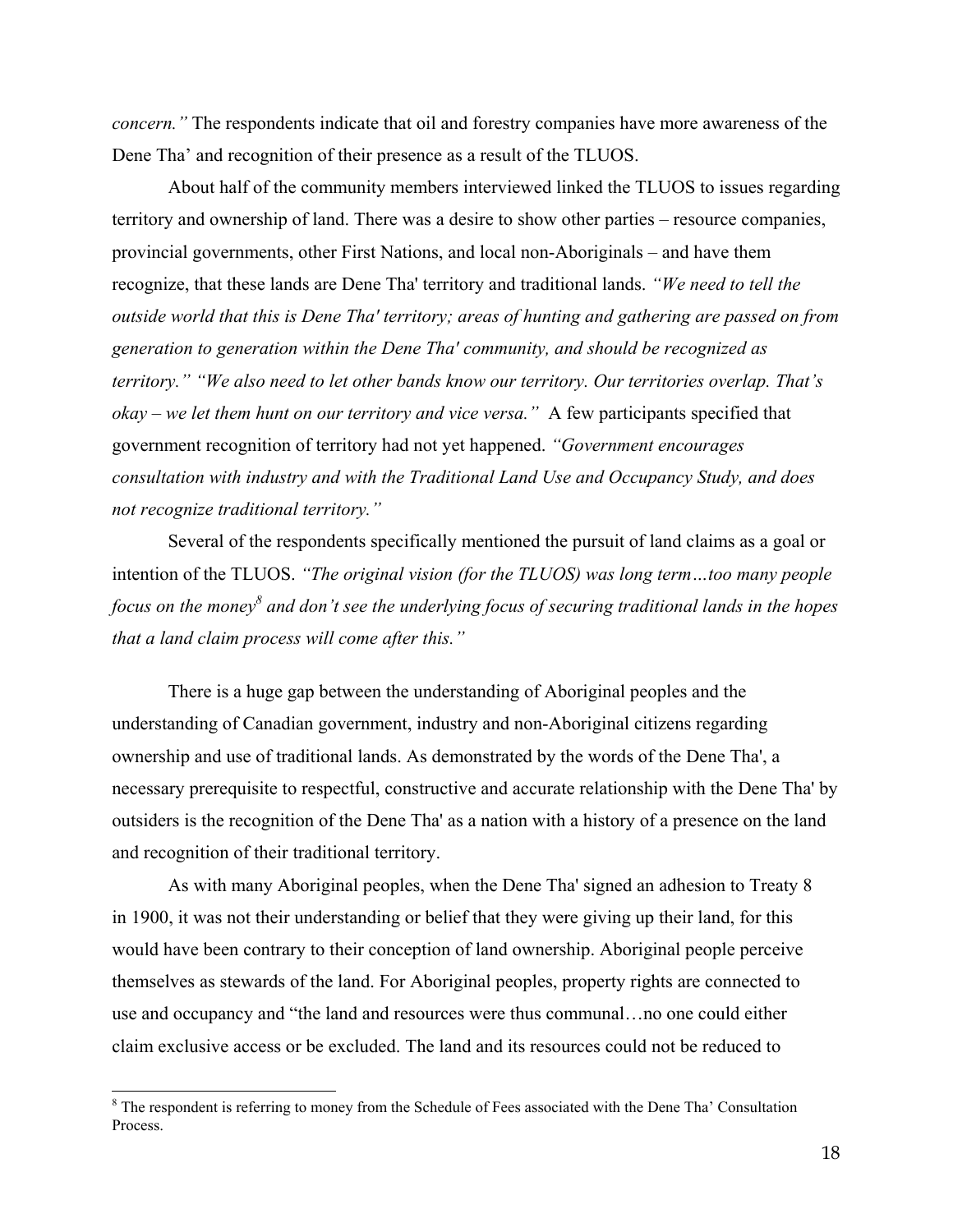individual possession and could not be alienated" (Nepinak and Stock, 1998:159). The Dene Tha' regarded the Treaty as establishing a kinship-like alliance between themselves and the Canadian government. In the words of Chief James Ahnassay:

The Dene Tha' leadership in the year 1900 A.D., agreed to enter into a Treaty of co-existence with Her Majesty the Queen in Right of the Dominion of Canada and her peoples to share the lands in peace. The true spirit and intent of the Treaty as understood and told by the Elders has yet to be implemented by Canada to this day. The Elders maintain that none of our traditional lands have ever been given up and will never be given up. (DTFN, 1997)

Because the government of Canada deemed Aboriginal peoples to have given up their rights to the land by signing the Treaty, the Dene Tha' have had little opportunity for representation or participation in decision-making processes for resource allocations, wildlife management, land use management, or municipal government on their traditional land. Neither do they share in resource revenues or receive employment guarantees. "Canada and Alberta take the position that any rights Dene Th'a may have had to lands outside their reserves were extinguished absolutely – according to the text of the document – by Treaty 8" (RCAP, 1996:433).

An important impetus for the Dene Tha' TLUOS was to show to outsiders that the Dene Tha' have lived in their traditional territory for thousands of years – to educate people about how they lived, where they lived, and how the Treaty process has not honoured the intent of the Dene Tha' in entering into Treaty. While a few members of industry recognize the need to clarify jurisdiction over traditional lands and resources, the provincial government continues to avoid recognizing traditional territory (MacKinnon et al, in press). The TLUOS has contributed to an increase in awareness by government and industry of the Dene Tha' culture, history and use of the land. However, recognition of traditional lands and territory has larger political and resourcesharing implications, and seems to be a sticking point with most governments, including the Alberta government (see Government of Alberta, 2000). The next step is recognition of the traditional lands of the Dene Tha'. The TLUOS could provide the basis for establishing this recognition. Such recognition could play an important role in enabling this First Nation to participate meaningfully in resource development planning and management.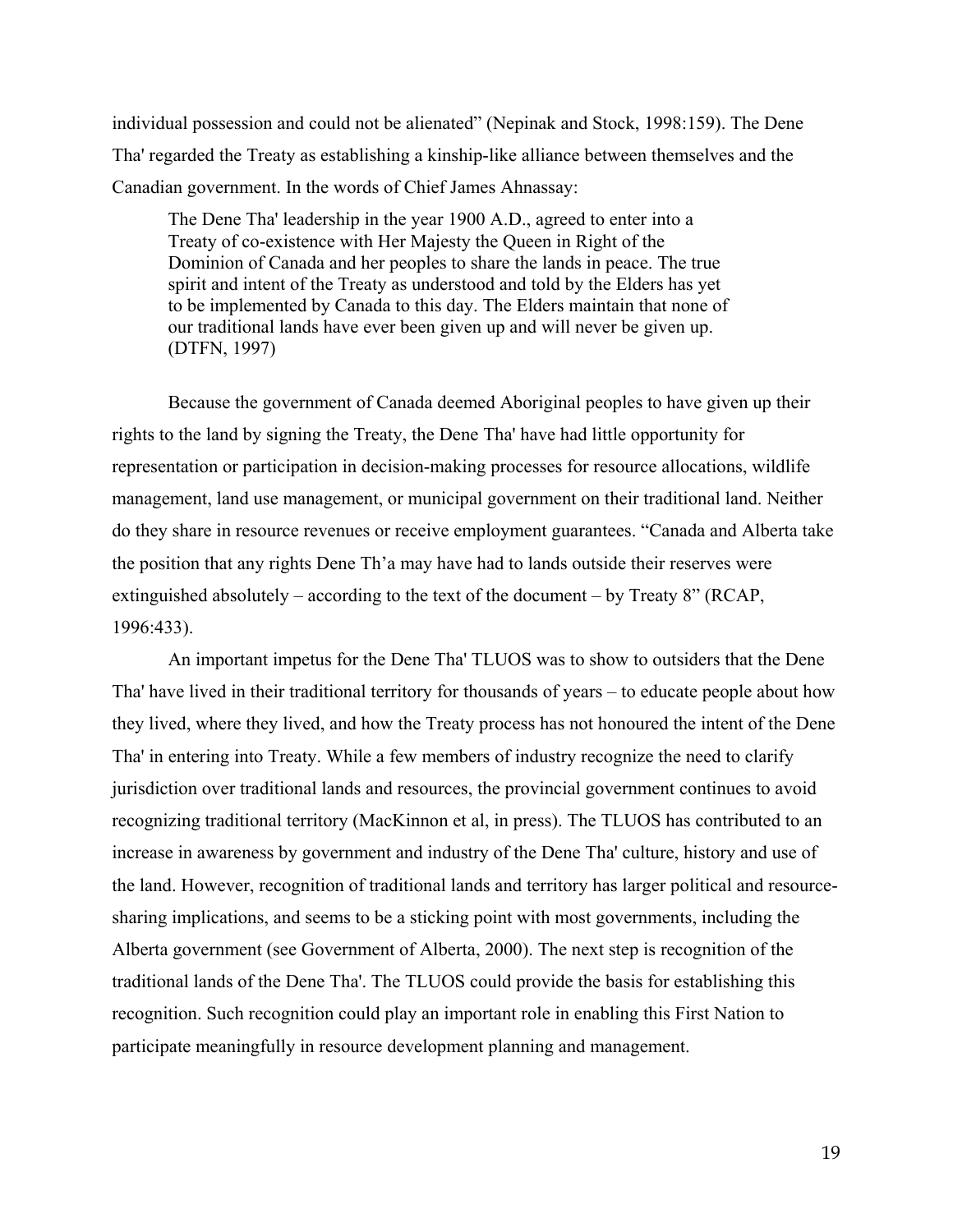#### <span id="page-28-0"></span>**B. Protecting Traditional Sites and Traditional Uses**

Protecting traditional sites and land uses was mentioned frequently and consistently in the interviews. This protection requires not only attention to specific sites, but to the land as a whole. Almost one third of participants commented on the negative impacts development activities have had on Dene Tha' land. Most of those who made note of these negative impacts were elders who have been trapping for decades and continue to do so. One elder commented, *"There is no more big bush for the animals to live in. Before there were lots of wildlife – chickens, birds, rabbits – now there's not very much left. There's nothing left to live off the bush – the bears are starving."* One participant commented that increased awareness of the impacts of development on traditional land was an important purpose of the TLUOS: *"The study was done to let logging people know they are destroying the land, logging on the land is no good – there are no moose where they log. Fur-bearing animals like martens, they live in the trees, they are losing their habitat – also woodland caribou, many used to migrate along the Steen River, now there are very few – loss of habitat is really evident."* It was clear that participants were concerned about the cumulative effects resource development has had on their traditional lands. One participant stated, *"We cared for the land in the past. We looked after all the trees. Now people come and take the forest we have protected."* A few participants talked about the insignificance of money they receive for development activities occurring on their traplines in relation to the effects of development on the land: *"it's like they are paying us back our own money, and they themselves haven't lost anything. They're making little rivers and taking things out from under us. The pipeline is always flowing. The oil companies are paying us now, but they still destroy the land. They build roads that act like giant beaver dams. It disrupts the natural drainage flow on the land."* 

Some participants talked about how development activities negatively impact their ability to carry out traditional land uses. Activity on the land disturbs normal wildlife patterns. One participant stated, *"There is too much disturbance on the land, especially in winter, and so I don't get many furs."* Others talked about the effects of development on the health of wildlife and the environment. *"People are worried about eating some of the meat because of all the birds dying." "We are afraid of eating some wildlife and of drinking the water."* A statement given by one participant illustrates how this has changed the community's relationship to the land: *"Now we have been put in a hard place…they have even made us afraid of our own land."*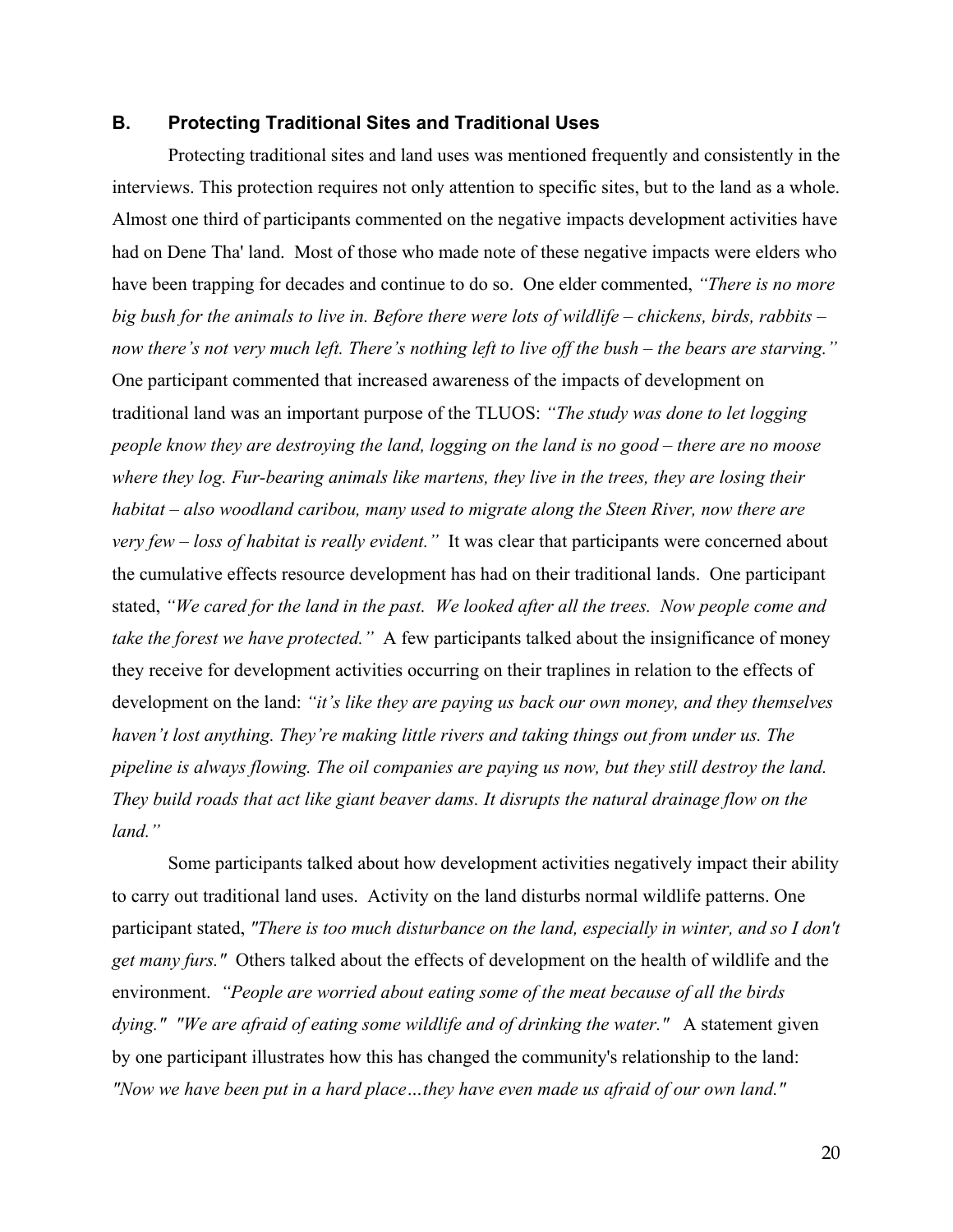In addition to the negative impacts of resource development on traditional land uses, participants also talked about its negative impacts on traditional sites. These included both fixed sites such as graves and historical sites, as well as larger areas used for hunting, trapping, and gathering. About two-thirds of the participants identified the protection of important sites as a major goal of the TLUOS.

There was a general feeling among participants that important sites would receive greater respect from outsiders after being documented on paper. One participant said, *"Now government can recognize these sites because they are written down. Government can understand now."* Some participants stated that the TLUOS has been beneficial in protecting important sites from resource development. *"It (the TLUOS) is increasingly used with developers to protect water sources, herbal medicine sites, and berry areas." "Sites are being protected with service industries, oil companies and forestry."* There was a concern among participants that more sites need to be located using current technology if they are to be protected from development and other activities. If sites are not accurately identified, their location may be forgotten when the Elders pass away. *"It is hard to protect sites if they're not GPSed."* A few participants expressed urgency in completing this task: *"When these elders are gone, how will the sites be GPSed? They're the only ones who know the places - it has to be done right now."* 

Some participants raised concerns about making the location of important sites publicly known. One participant explained that the exact location of important sites must be protected, as people may misuse or take advantage of traditional sites either through bad intent or simple lack of knowledge. *"People may know where medicinal plants grow, but they may not know how to properly harvest them to ensure they grow back. They may not know the side effects, or what the plants can and cannot be mixed with."* The scale of the maps in the book was considered to be an important element in helping to protect the sites. One participant related, *"I was holding up on circulating the book because I thought the information might be too confidential - then I realized that the scale of maps in the book would make it hard for them to use."* Generally, there was a feeling among the participants that the identification and protection of important sites and traditional land uses was one of the most important purposes of the TLUOS.

The cumulative effects of development activities on traditional lands have been well documented in this and other literature. Large-scale development negatively impacts the land base and the water, animals, and plants on which First Nation people rely for food, spiritual, and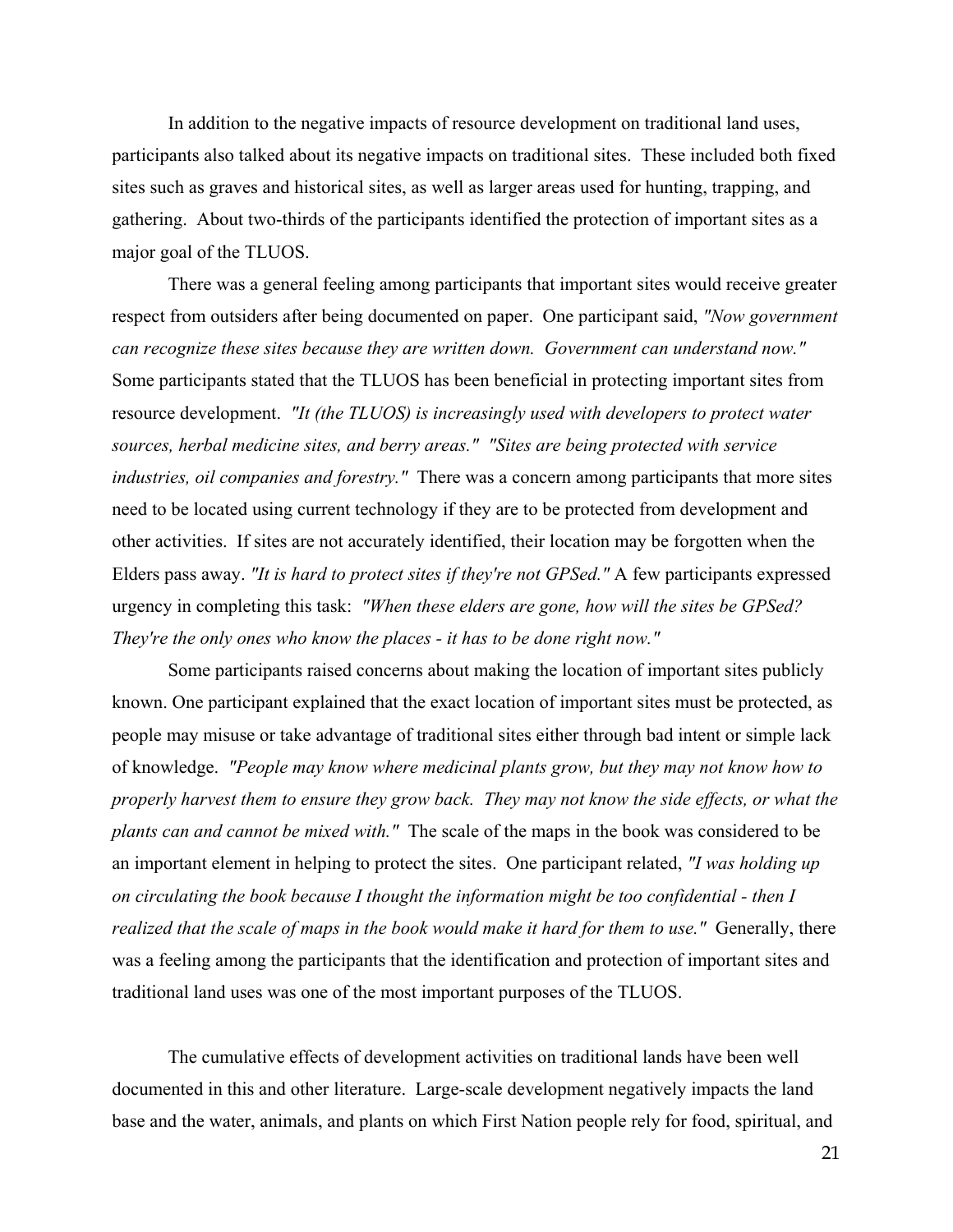medicinal purposes. It also disrupts historical and spiritual sites. By degrading the environment, resource development limits the ability of Aboriginal people to carry out traditional land uses and thus violates their treaty rights. Although the federal government legally affirms the rights of First Nations to hunt, trap, and fish on unoccupied lands, the provincial government is responsible for natural resource allocation, management, and development on provincial Crown land. This jurisdictional problem makes it difficult to integrate resource development activities with concern for negative impacts on First Nation lifestyles. The interpretation of the term 'occupied lands' creates another barrier to the practice of traditional land use activities for the Dene Tha'. Rights to most of the land surrounding the Dene Tha' have been granted to various development interests. Therefore, in the eyes of the government, these lands are 'occupied' and are no longer accessible to the Dene Tha' for traditional use. In the eyes of First Nations, these lands were always occupied by them; in fact they were "known, named, used and managed" by Aboriginal peoples for generations, and therefore were never 'unoccupied' (Nepinak and Stock, 1996). Differing perspectives on land and ownership continue to have negative impacts on First Nations' ability to carry out traditional activities.

First Nation communities are increasingly making use of Geographic Information Systems to store, organize, and share geographic and cultural information about their traditional lands in hopes of having greater involvement in the resource development occurring on their traditional lands. By inputting specific sites and creating detailed, descriptive, computerized maps, GIS enables First Nations to develop visual representations of important aspects of their traditional land. However, it must be recognized that protecting traditional land uses involves more that just protecting important sites. The Dene Tha' TLUOS identifies important fixed sites as well as larger areas important for hunting, gathering, and trapping. It is clear that protecting traditional land uses requires the protection of both specific sites and larger areas, as well as the land as a whole. The use of maps to portray this to outsiders, such as government and industry, is a difficult task.

As stated earlier, Aboriginal relationships to land and views of land are different from Western relationships and views. Isolating traditional sites as specific points on a map separates them from their cultural and ecological context and detracts from their meaning. This can lead outsiders to misinterpret First Nation relationships to the land and thus their concerns about protection of traditional lands: "government and industry planners have often denied Aboriginal ties to the land beyond the existence of these documented sites; sites which from the developer's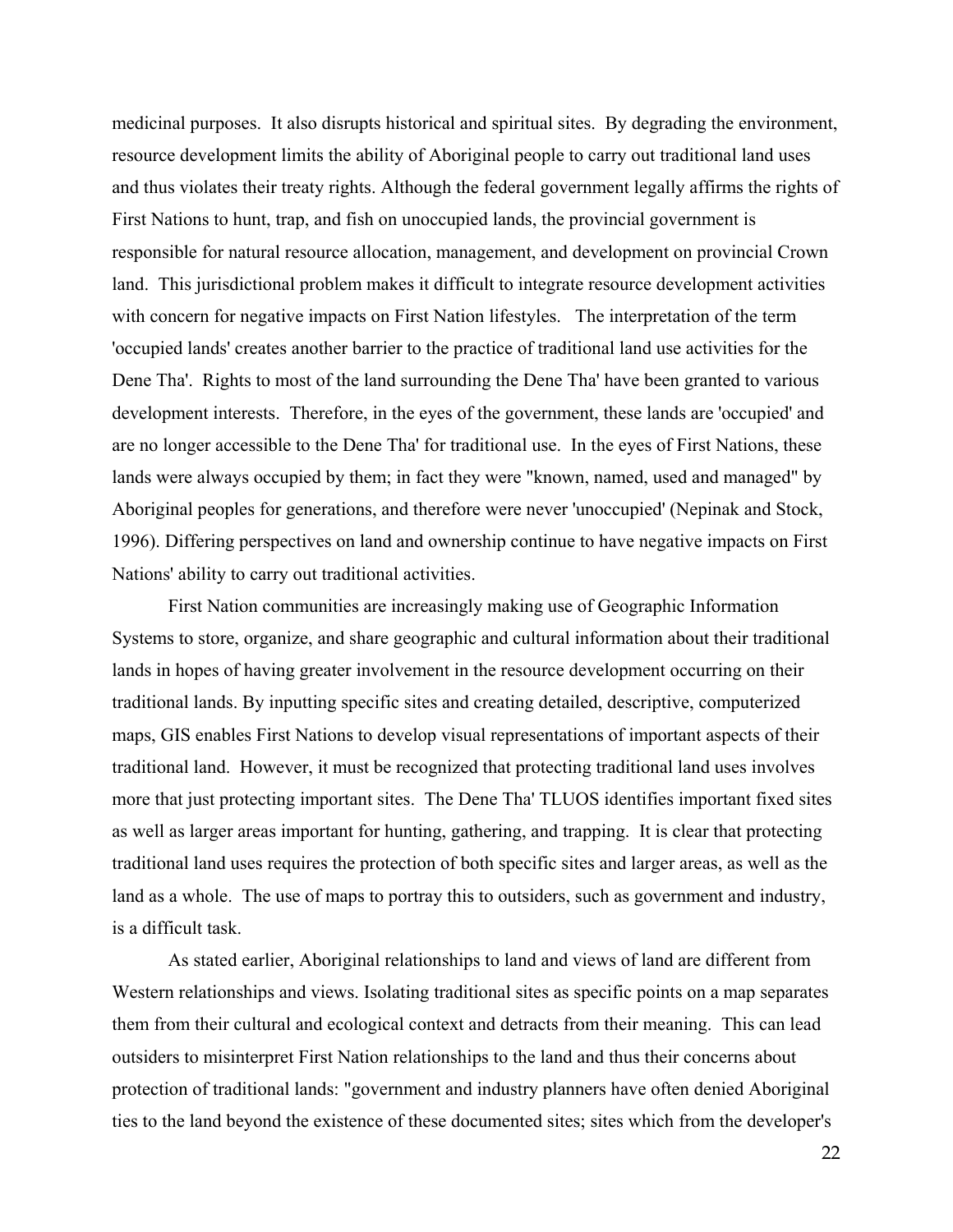<span id="page-31-0"></span>perspective might be grudgingly accepted as small pinpoints in an otherwise empty landscape" (Lane & Chase, 1996 in Hickey & Natcher, 1999: 179).

Participants' statements indicate that the TLUOS has been beneficial in protecting important sites from resource development activities. However, it is unclear whether the TLUOS has been useful in protecting larger areas used for hunting, trapping, or gathering. Indeed, many talked about the continuing negative impacts resource development inflicts on the environment. While the TLUOS has contributed to the protection of some sites, it is limited in its ability to protect traditional land uses. Therefore, it should not be perceived as a stand-alone document.

The traditional knowledge portrayed in the maps of the TLUOS must be accompanied with the traditional knowledge held by community members. "You cannot take the knowledge and ignore the people. In the absence of the people expressing, living and doing, the knowledge loses much of its meaning and its context" (Brubacher and MacGregor, 1999:3). It is important for communities to consider this when they undertake mapping efforts. Tobias explains, "An advantage of collecting your data at 1:50,000 (and not at the operational planning scale of 1:20,000) is that it encourages government and industry to consult with your community. Outsiders are more likely to acknowledge that real live First Nation people are an ongoing and necessary compliment to the imperfect and always incomplete set of reference maps" (Tobias, 2000: 52). The knowledge, experience, and perspective of community members is necessary to assist in the application of the TLUOS for protecting both traditional sites and traditional land uses.

## **C. Communication and Consultation with Industry and Government: Comanagement?**

During the TLUOS, a number of concerns held by Dene Tha' elders, hunters and trappers regarding industrial development in their traditional territory came to the surface. In September 1996, a First Nations Hunters and Trappers Summit was held in Fort Nelson, British Columbia, to discuss such issues. Almost one hundred trappers from Dene Tha' First Nation, Fort Nelson Indian Band, Fort Liard First Nations (NWT) and Kaska Dene Council (Yukon) were in attendance. In addition to concerns regarding increased development and corresponding negative impacts on the land and wildlife, two paramount issues that arose were the lack of First Nations'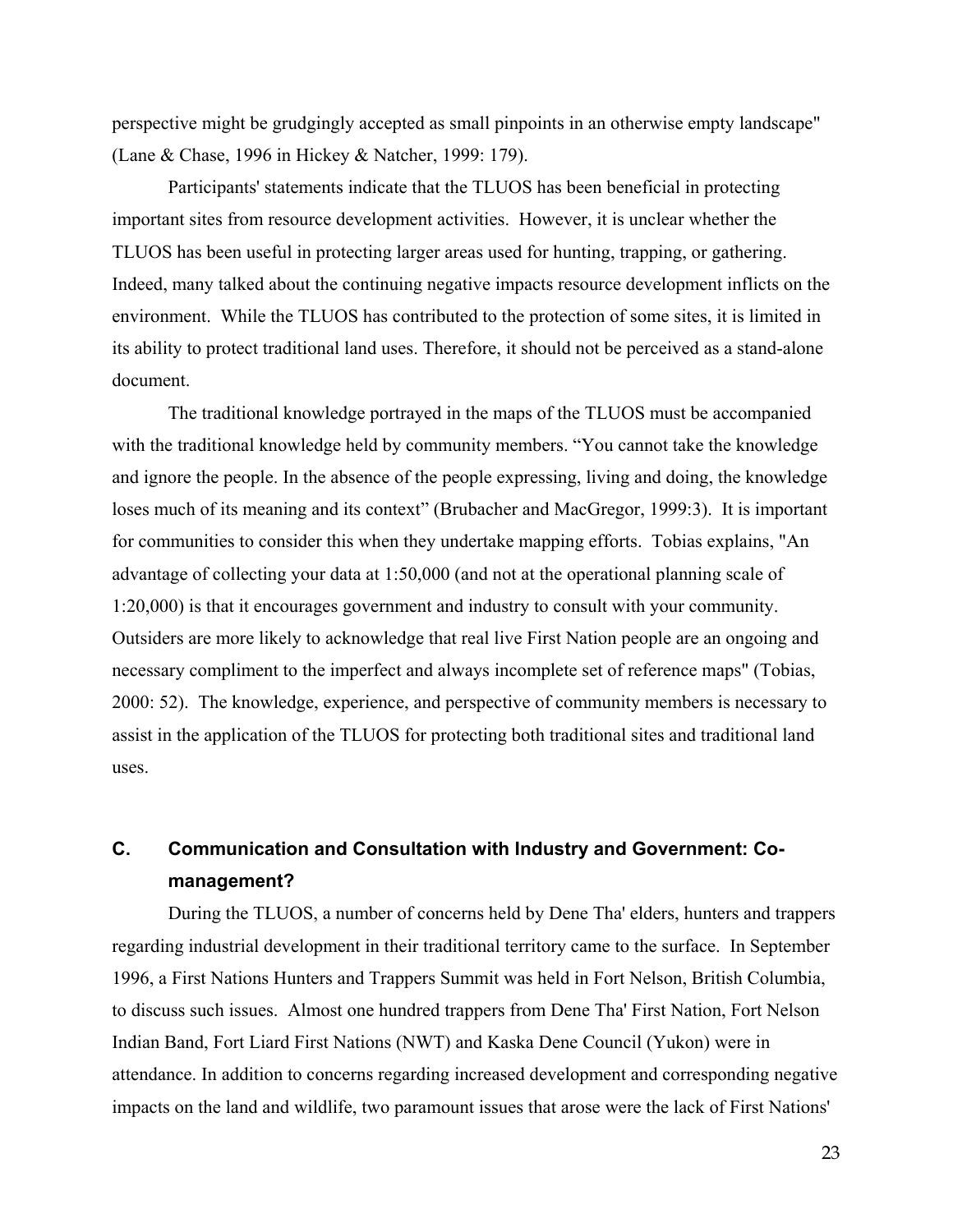input into land use decisions within traditional territories and the notification process employed by industry. At that time, companies sent trappers a registered letter regarding impending development and were usually conducting the work within five days. Dissatisfaction with this notification procedure led to the formation of the Dene Trappers Committee and the Dene Tha' Consultation Process (DTFN, 1997). Although not original goals of the TLUOS, it is clear that both the Dene Trappers' Committee and the Dene Tha' Consultation Process were born out of concerns and issues identified during the TLUOS process.

The Dene Tha' Consultation Process included the sharing of development plans, a referral process, and a schedule of fees. Through the process, The Dene Tha' First Nation required all oil and gas companies operating on Dene Tha' traditional lands to: 1) forward a development plan of activities anticipated before winter operations begin; 2) meet with various Dene Tha' department managers at the beginning of the season to discuss concerns, identify Dene Tha' members who will be affected by plans, and discuss employment and training opportunities; 3) provide written notice to both the affected registered trapper and the DTFN Trapper Committee Liaison prior to immediate commencement of development; 4) meet with various Dene Tha' department managers prior to immediate commencement of development activity to discuss concerns, affected community members, and employment and training; and 5) comply with the schedule of fees for development activity. In the event that concerns were identified in the meetings, followup would include additional community meetings, clarification of concerns and issues, and mitigation wherever possible. In 1999-2000, twenty-three of thirty-two companies operating in the traditional territory followed this procedure, and seven hundred referrals were received by the Dene Tha' First Nation.

The development of the Consultation Process represented a great change in the Dene Tha's relationship with industry. However as government was still uninvolved, it did not impact their relationship with government. During the process of conducting interviews for this research project, the Dene Tha' Consultation Process significant developments occurred. In December 2000, the Alberta Energy and Utilities Board (EUB), the regulating body for oil and gas development in Alberta, endorsed a Pilot Project aimed at formalizing the Consultation Process and providing funding for the TLUOS to continue in the Dene Tha' community. This new development brought government into the process.

The changes that have occurred in the Dene Tha's relationship with industry and government over the past six years are significant. As stated in the TLUOS, "In the past, there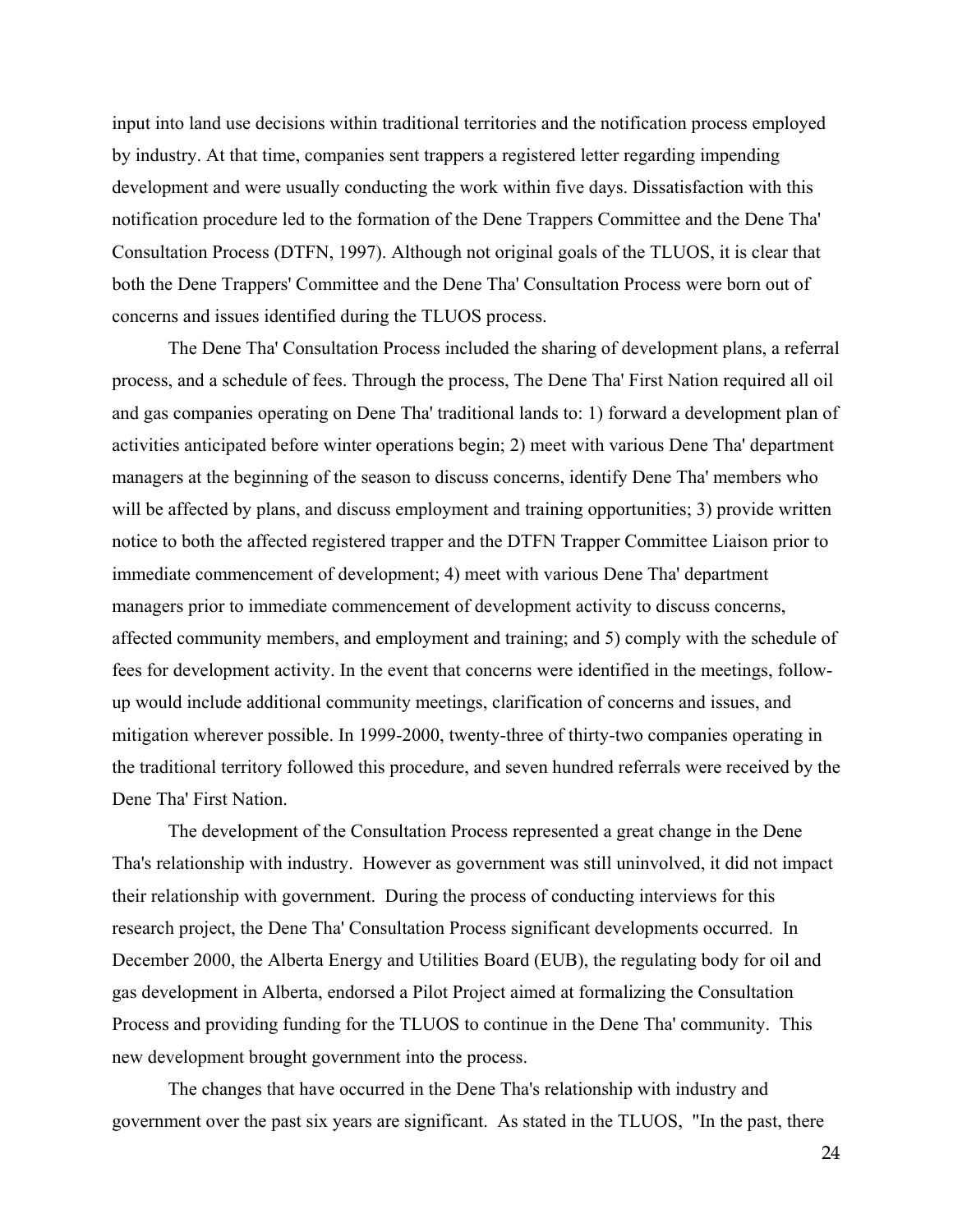<span id="page-33-0"></span>was no developed process for the community to rely upon to communicate to industries that, yes indeed, their activities were negatively disrupting traditional areas" (DTFN, 1997: 17). Throughout the interviews, community members commented on the impacts of the Consultation Process and the Schedule of Fees, and later, on the development of the new Dene Tha' Consultation Pilot Project. The following sections examine the impacts of these developments, as they relate to the TLUOS, on the community.

#### **i. The Meaning of Consultation**

Most of the participants in this study made comments about changes in their community's relationship with industry regarding communication or consultation. Almost one third of the community members interviewed indicated that communication with industry had improved. While communication can mean any combination of meetings, letters, faxes, telephone conversations and so on, consultation has a specific legal meaning in connection with constitutionally protected Aboriginal and Treaty rights. Consultation is a tricky word; it is often interpreted by the public in a variety of ways. From the interview responses it appeared that some of the participants perceived consultation as meetings between the oil companies and the Band, while others perceived it as money that oil companies pay to operate within a specific trapping license. Still others seemed to consider consultation as the passing on of information from industry to Band members. While over half of the respondents indicated that since the TLUOS there had been better consultation with industry, the following statements of respondents are indicative of their various perceptions of consultation. *"They are consulting with us now. Now the companies show the people what is going to be put on the land. People know more about the plans. The oil companies acted like they just discovered the people here after the book was made."* This statement indicates consultation as a form of one-way communication, with industry providing information to the community. Another participant indicated that the purpose of industry consultation was to receive feedback on development plans. *"Oil and gas bring specific sites to the meetings. We say 'these ones have to move' and then they use different techniques so they won't disturb the sites."* A third participant had yet a stronger definition of consultation. *"Consultation is becoming a must; we will not allow anyone on lands without consultation. They consult so they can finish their planning. We meet together and then we do separate planning."*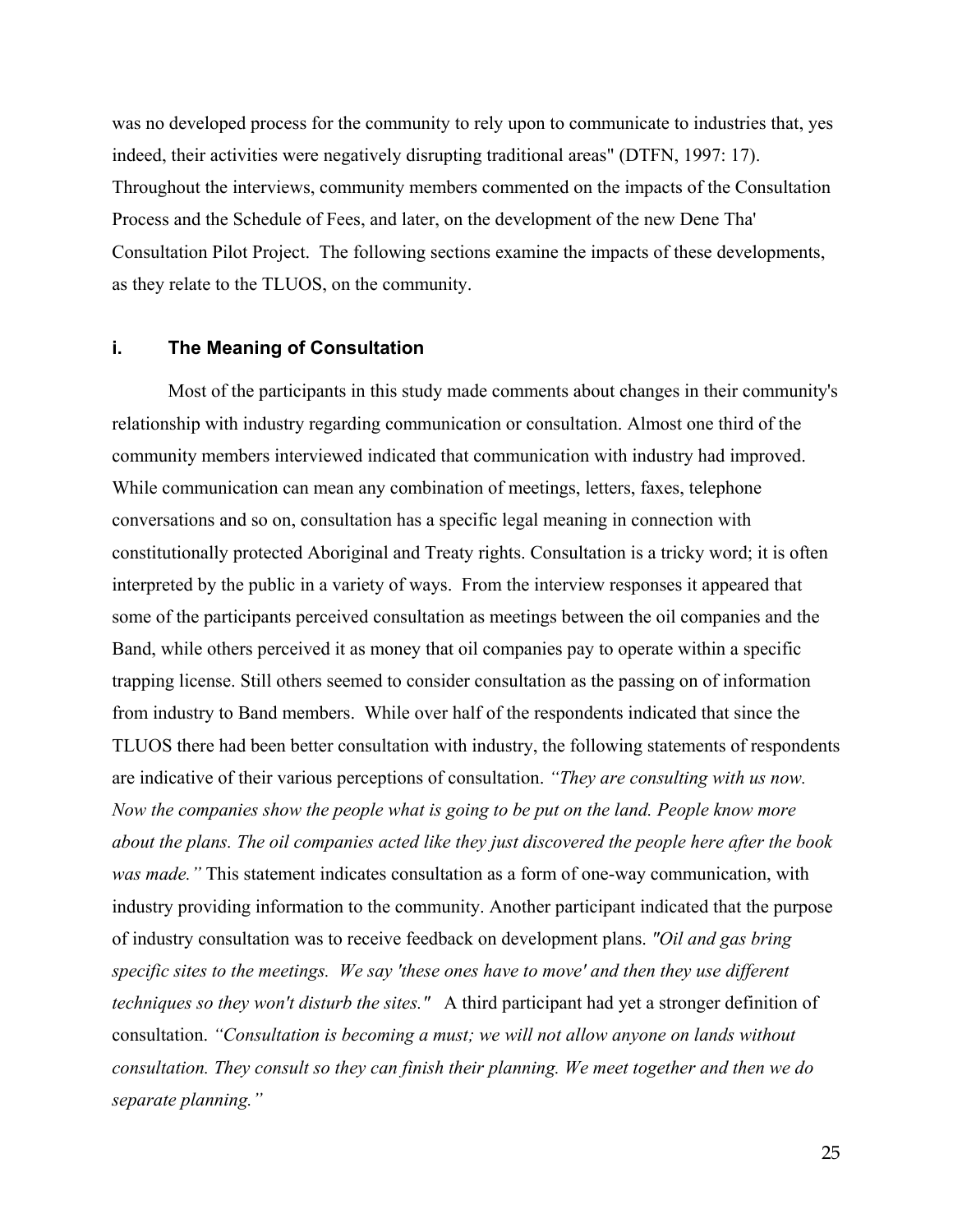Most of the comments regarding improved consultation with industry were directed towards the oil industry. There were mixed perceptions regarding the level of forestry industry consultation. The forest industry was singled out by four community members as specifically not consulting. *"Oil companies consult well. They tell us if they will drill or put a pipeline in. Forestry does not consult well. They clear our land without telling us where they will do it."*  However, three respondents included forestry when speaking of improved consultation and communication with industry. *"Logging is the same process – Band staff go in at the beginning of the year and share concerns with the forestry companies."* Some of the participants were more actively involved in the interactions between resource companies and the Band; this may explain the differing perceptions. Two Band Councilors that were interviewed indicated that the Council intends to pursue increased communication and consultation with the forestry industry.

Some community members directly attributed the improvements in communication and consultation to the TLUOS. One participant indicated that the book helps to initiate interest and communication between the community and industry. *"Improved consultation has happened and will continue to happen…the book opens up dialogue between industry and First Nations. There is good information exchange with industry. Industry uses the book as a guide – for the majority of people it's in their own interests to know about our people."* A Band Councilor stated that the TLUOS has been a driving force in convincing industry to participate in the Consultation Process. *"The book definitely improved consultation. Before that we had a hard time getting oil companies to the table to start an agreement for a consultation process (only 6 of 30 came) – they didn't know why consultation was necessary. After the book was finished we gave copies to all the oil companies. We had several meetings with all the companies in Calgary and explained why we were doing this and about the Fee for Service and everyone just started signing on.*" It was clear from the statements of many participants that the community viewed the TLUOS as an important factor in improving communication and consultation with industry.

Land-based and resource-based rights, such as the right to hunt, trap and fish, are often protected under the terms of the treaties. Existing Aboriginal and treaty rights were recognized and affirmed by the Canadian constitution in 1982. In the last ten years, interpretations of section 35(1) of the *Constitution Act, 1982,* by the Supreme Court of Canada have imposed on government an obligation to ensure that Aboriginal and treaty rights are not unjustifiably infringed upon by certain kinds of actions and decisions. In assessing whether governments are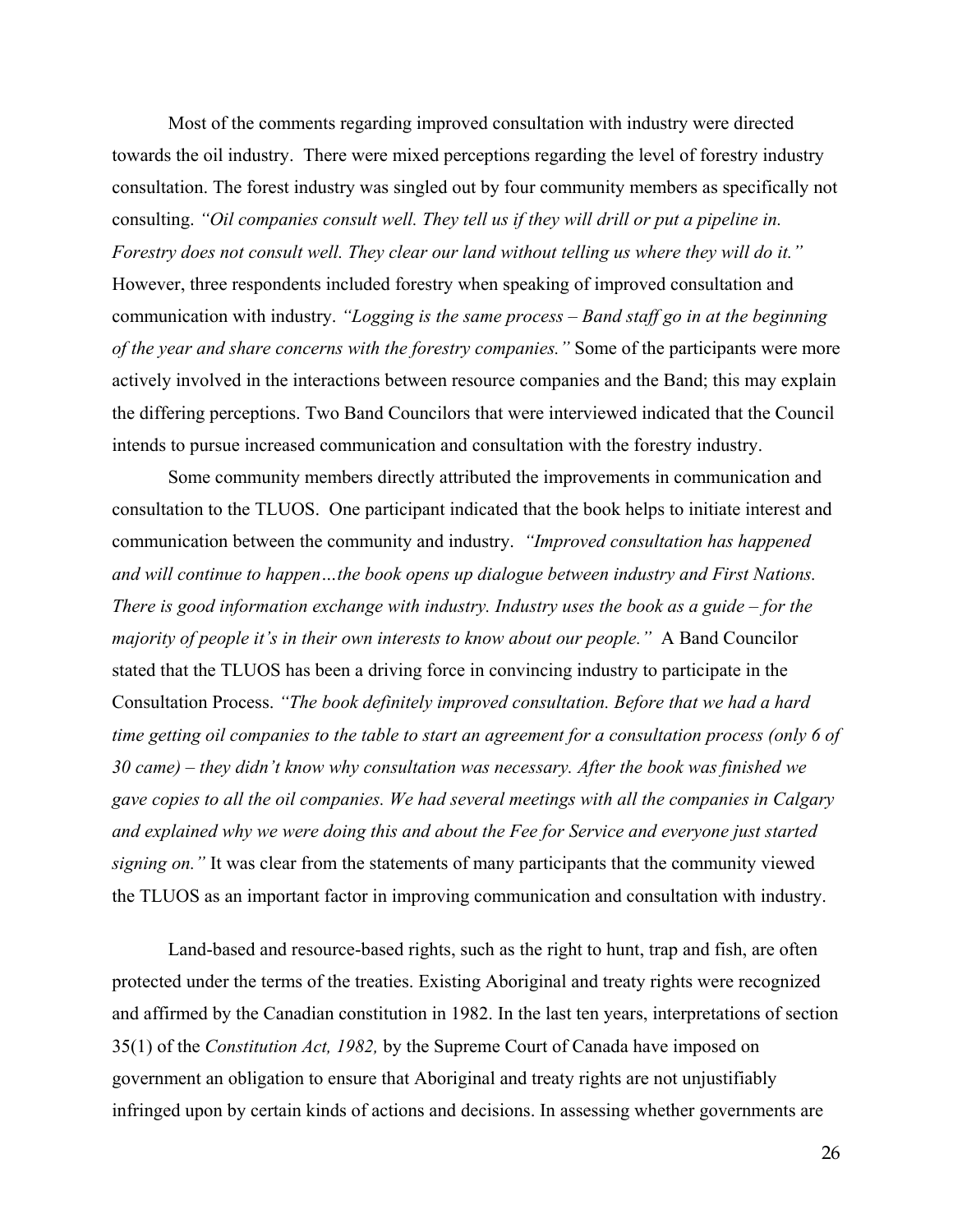fulfilling their obligation, the courts will consider whether there has been adequate consultation with the affected Aboriginal people. Because of its potential impact on Aboriginal land rights, natural resource development is one of the arenas of decision-making where there is a duty to consult. While the courts do not provide prescriptions for proper consultation, some guidelines can be gleaned from case law. Consultation can be viewed as a scale and may require anything from discussion to full consent, depending on the right and on the possible infringement. For consultation to be considered adequate, both the government and the First Nation are required to have sufficient information to determine whether or not a proposed activity or decision will infringe upon treaty rights. Government must seek information regarding the land and resource use of the Aboriginal group who may be affected; Aboriginal groups must have sufficient information regarding both the extent of their own resource use and practices and government's proposed resource use decisions. Without sufficient data, the duty to consult cannot be met (Sharvit et al, 1999).

Traditional land use studies can provide an excellent basis for meeting some of the information requirements of consultation (Sharvit et al, 1999; Brubacher and MacGregor, 1999). They can enable both First Nations and government to gain a clear picture of a community's land and resource use. In fact, it can be argued that the consultation requirements are next to impossible to meet without the collection and documentation of traditional knowledge in some format. However, TLUOSs in and of themselves are not sufficient in meeting all the consultation requirements. Meaningful consultation requires both adequate information and an effective process.

The need for First Nation communities to have sufficient knowledge of government landuse decisions requires a two-way communication process that does not occur when government and industry simply use the TLUOS as a reference for their planning activities. The TLUOS must be recognized as an information tool for assisting First Nations, industry, and government in participating in a process that facilitates First Nation involvement in resource development decision-making. Participatory management, cooperative management, or co-management could serve to create such a process. As stated earlier, the TLUOS must not be viewed as a stand-alone document.

There has definitely been an increase in communication between industry and the Dene Tha' regarding resource management and planning since the completion of the TLUOS. Some participants in this study seemed to indicate improved one-way information sharing between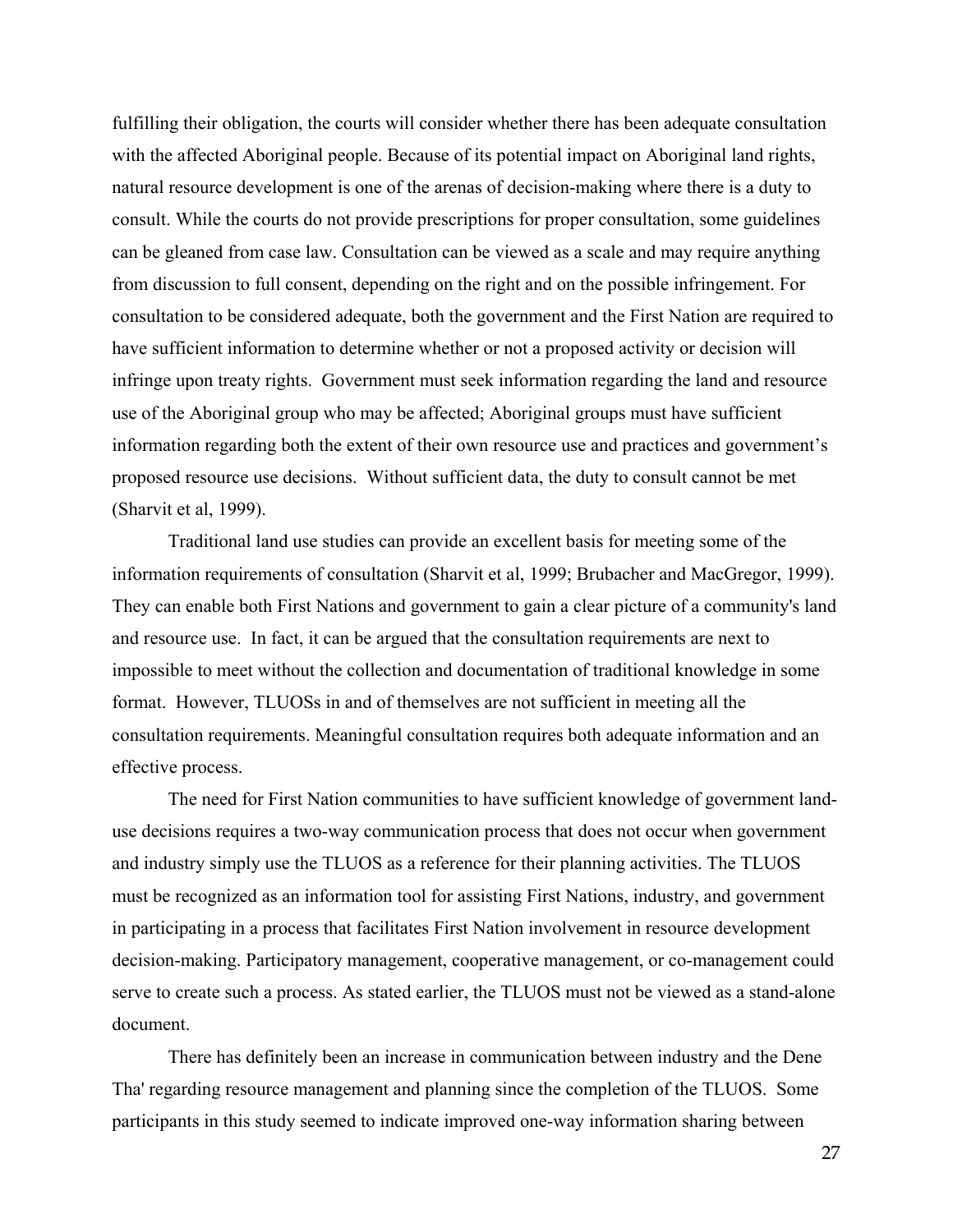<span id="page-36-0"></span>their community and industry; others indicated the development of a two-way communication process that is more indicative of meaningful consultation. The improved communication between the Dene Tha' and industry is a beneficial achievement. However, participant statements seem to indicate that industry's communication with the Dene Tha' comes late in the process of resource development decision making and seems to revolve around mitigating impacts and considering the concerns of the Dene Tha'. This does not meet the requirement of meaningful consultation. The TLUOS has been useful in providing a backbone of information regarding Dene Tha' land and resource use and it has fostered improved communication between the community and industry. Until recently government has not been involved in the process. Whether the new Dene Tha' Pilot Consultation Project, endorsed by the EUB, will create a process that enables meaningful consultation, and facilitates greater involvement of the Dene Tha' in resource development decision-making, remains to be seen.

#### **ii. Schedule of Fees**

As identified earlier, the Schedule of Fees was one component of the Dene Tha' Consultation Project. It has been placed in a separate section because a significant number of respondents identified it as a specific benefit resulting from the TLUOS. The Schedule of Fees required industry to pay specific amounts of money, depending on the type of development activity, to trappers affected by resource development within their trapline. According to a DTFN document, the Schedule of Fees is not trapper's compensation, but rather payment for consultation and information sharing regarding the impact of resource development activities on Dene Tha' First Nation traditional lands.

Almost half of the community members interviewed mentioned the Schedule of Fees as a benefit that came out of the TLUOS. They associated the book with industry recognition, and part of that recognition being the Schedule of Fees. One participant felt that the book influenced oil companies by showing how the Dene Tha' have cared for the land, historically and currently*. "The TLUOS is probably why companies started paying for use of the land through the Schedule of Fees. …Others (oil companies) have recognized how we use the land, how we care for it, and how they impact it… now they have begun paying us for the land."* Another community member identified the change in industry response to the community as being based in recognition of their traditional land*. "With the Schedule of Fees, the book is helpful because it shows traplines.*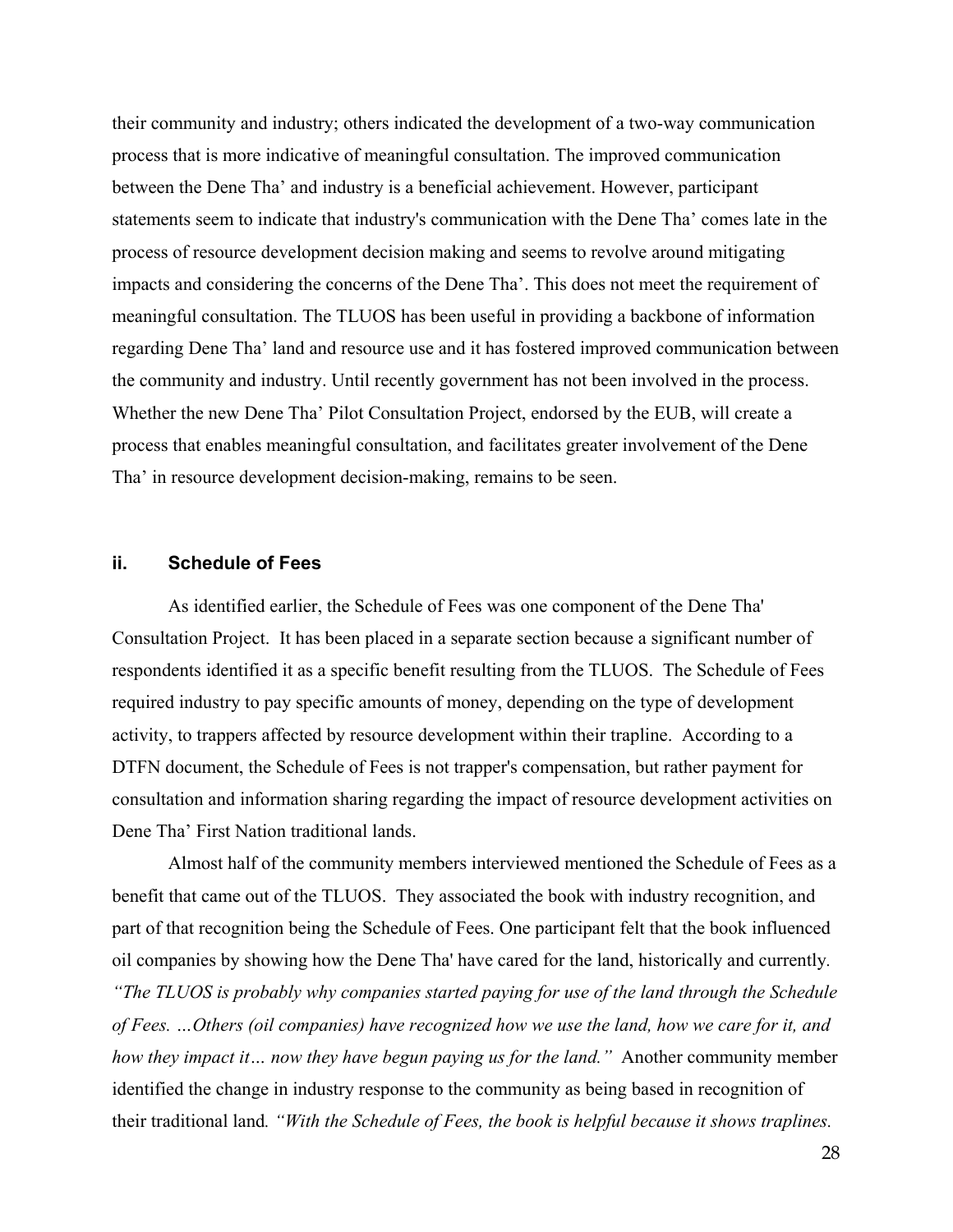*They (companies) know it is our land and now they are paying us."* Some participants said that the money received through Schedule of Fees is helpful for trappers. One participant said that the success of the Schedule of Fees has helped the community gain respect from outsiders. *"The book reinforced the Schedule of Fees for the Trappers' Committee…It increased the government's respect for the community and what they (we) could do. For example, the community was able to address companies that didn't comply to the Schedule of Fees through existing EUB channels – these channels had been there all the time."* 

Although most of the participants who spoke about the Schedule of Fees viewed it as a benefit to the community, some had concerns with it. Two participants linked the Schedule of Fees to decreases in traditional land use. *"A lot of people went back to the land. But some people didn't go back because now they are given money for their land from the Schedule of Fees."*  Others expressed concern that the entire community is not able to benefit from the Schedule of Fees. They felt the money from the Schedule of Fees should be distributed more equitably or invested in infrastructure for the community. *"The public (band members) are not benefiting from consultation – shouldn't be just trappers who benefit, everyone should benefit."* One participant felt that the Schedule of Fees had focused attention on money considerations and had detracted from the larger goals of the TLUOS. *"The purpose of the Trappers' Committee and the Schedule of Fees was to secure the land, follow it for spills and damages, and to get respect and recognition for our land. But many people in the community only see the monetary side of it."*

The opportunity for income in a community affected by poverty is always a welcome benefit. Participants clearly indicated that money received through the Schedule of Fees had been helpful in creating additional income for Trappers affected by resource development. In addition to the monetary benefits, industry compliance with the Schedule of Fees also represented progress in the pursuit of some other community goals: industry recognition of the Dene Tha's presence on the land, and the community's strengthened ability to work effectively with industry. With the introduction of the Dene Tha' First Nation Consultation Pilot Project, endorsed by the EUB, Canadian Association of Petroleum Producers (CAPP), and the DTFN, there have been changes regarding the Schedule of Fees. However, the recognition of the Dene Tha' presence on the land and the strengthened working relationship with industry are reflected by this initiative.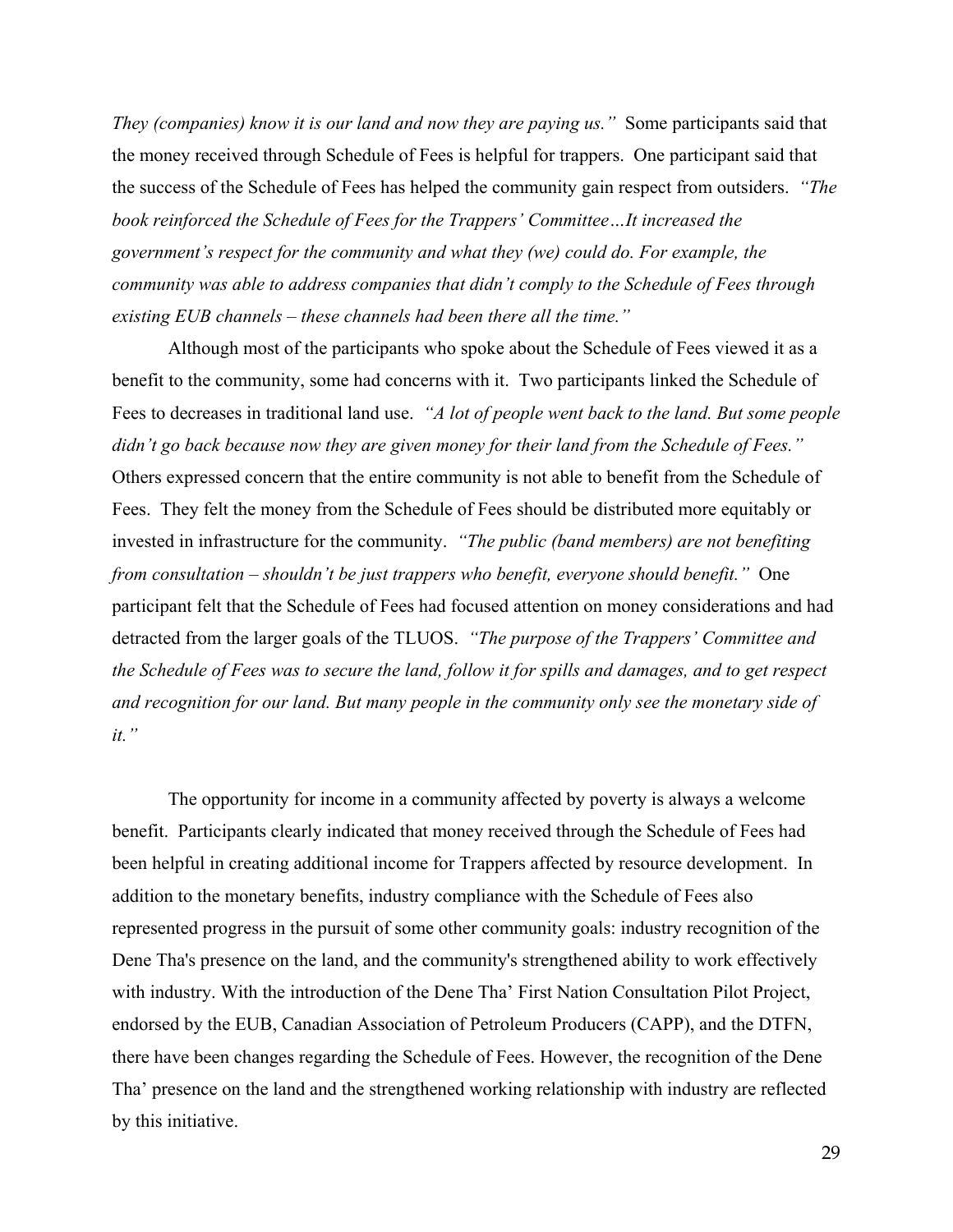#### <span id="page-38-0"></span>**iii Dene Tha' Consultation Pilot Project**

Until late fall of 2000, the DTFN Consultation Process had been entirely initiated by the Dene Tha' and adhered to by approximately two-thirds of oil and gas industry proponents in the area: there was no government involvement in the Process. This changed in November 2000, when the Dene Tha' Consultation Pilot Project was established, with participants listed as the DTFN, the Canadian Association of Petroleum Producers (CAPP) and the Government of Alberta. The project was recognized and endorsed by the Alberta Energy and Utilities Board (EUB) in December 2000, when it issued an Information Letter (IL 200-5) requesting all companies proposing to explore and develop oil and gas resources in northwest Alberta to consult with the Dene Tha' and its trappers. The Pilot Project is scheduled until September 2001, at which time a new agreement will be negotiated.

The Pilot Project consists of both a consultation component and a capacity building component. A Steering Committee will oversee the Project and make recommendations for a long-term consultation and capacity building arrangement.<sup>[9](#page-38-1)</sup> The Pilot Project essentially follows the same consultation process as that developed by the community; however it introduces three important changes from the original Dene Tha' Consultation Process: (1) an Alberta government representative will join the Dene Tha' and industry in meetings to review Development Plans; (2) a Dene Tha' capacity building process has been added, which involves a continuation of the TLUOS; and (3) the Schedule of Fees has been replaced by funding for the Pilot Project.<sup>10</sup>

The capacity building component of the Pilot Project seeks to address the fact that "in order for consultation to be meaningful and effective, the DTFN must have the necessary capacity to properly assess the impact of oil and gas development activity" *(*CAPP website*).* This capacity will be developed through the continuation of Dene Tha' "Traditional Use Studies", including data collection (GPS field surveys), system development, and mapping. The new "Consultation Office" will include six full-time staff, six contract interviewers, training and equipment, and consultation fees.

Two of the Band Councilor's who have been most involved in the Consultation Process and the Consultation Pilot Project see the TLUOS as instrumental in the current developments.

 $\overline{a}$ 

<span id="page-38-1"></span><sup>&</sup>lt;sup>9</sup> This Steering Committee will be composed of two government representatives, two industry representatives and four DTFN representatives.

<span id="page-38-2"></span><sup>&</sup>lt;sup>10</sup> One Council member explained "The Schedule of Fees is not the same (money per structure). Now it is information based…an amount given to us to build a database…payment is to find the information. It became a new animal after the Alberta government got involved…an evolution of the process".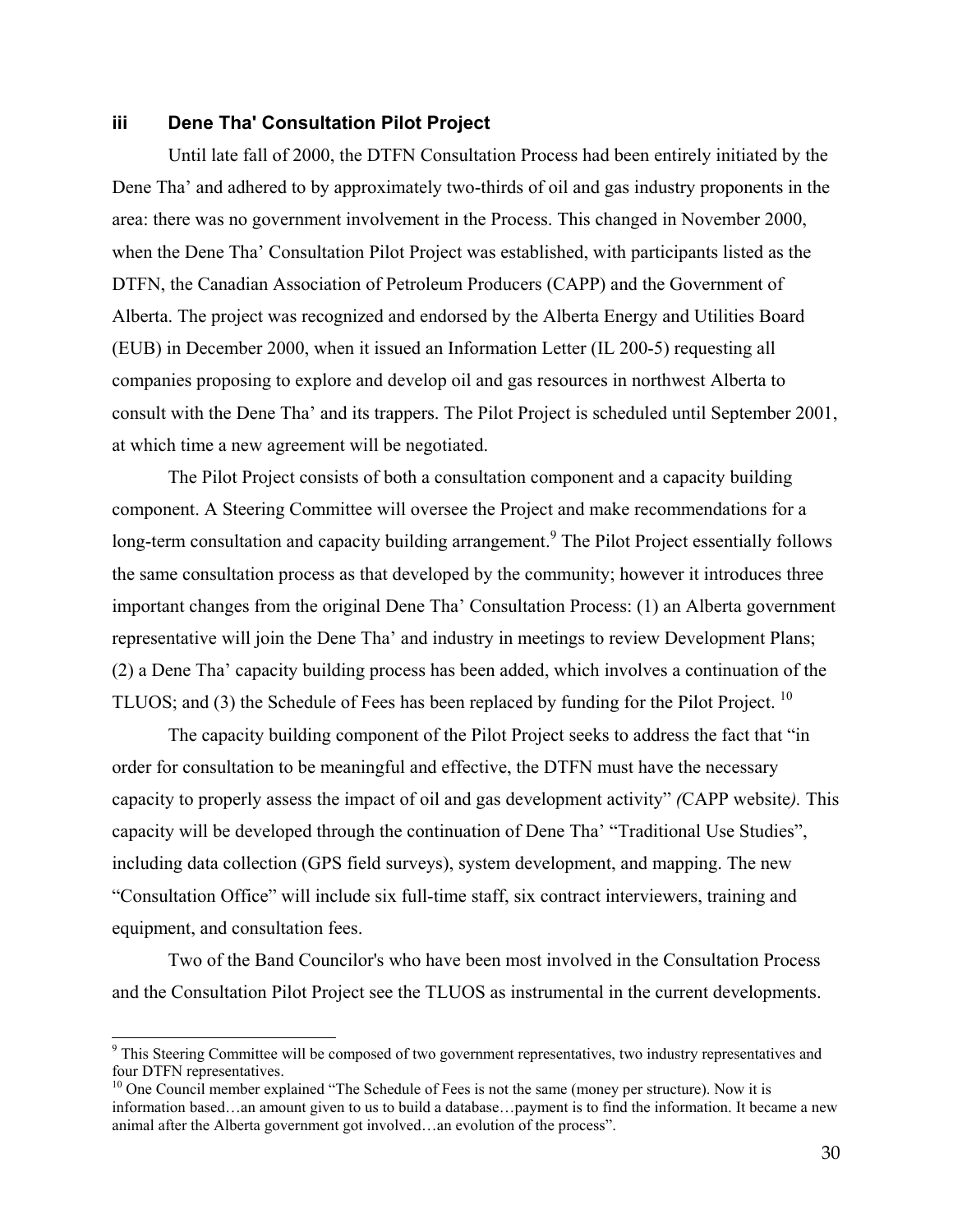<span id="page-39-0"></span>One Councilor noted the following change: *"Because of the TLUOS, there is starting to be a really good working relationship with the oil companies and the province."* Another Councilor saw the current situation as a progression. *"The TLUOS was a trigger for the Pilot Project. The EUB project is just a step in the evolution of what started with the TLUOS …it is all part of the same thing. It* [the Pilot Project] *will go and it will evolve again after September."* Both the TLUOS and the Pilot Project are seen as essential to being able to actively and effectively carry out roles in consultation and planning: *"Groundbreaking has been done with the TLUOS – now we just need to get the database done so we are not always reactive."* The current Pilot Project is updating the collection of data using GPS only in certain areas of the Dene Tha' traditional lands. The Band Council hopes to see a new negotiation in September 2001, which will extend the Traditional Use Studies for several years and expand the data collection to include the entirety of the traditional lands.

The involvement of the Alberta Government, the EUB, and CAPP in the Dene Tha' Consultation Pilot Project is a great step forward for the Dene Tha'. It shows that the DTFN have been able to significantly increase recognition of their concerns regarding traditional lands and their need to be involved in resource development decision-making. In addition, the Pilot Project has recognized the TLUOS as an important tool for both fulfilling the information requirements of meaningful consultation and building capacity within the community. While it is still too early to say whether the Pilot Project will lead towards meaningful long-term consultation and capacity building, this achievement points to significant community empowerment for the Dene Tha' First Nation, both internally and in external relations with industry and government.

#### **iii. Training and Employment**

Because the Dene Tha' TLUOS was conducted in a participatory manner, the process itself resulted in some opportunities for training and employment. Community researchers were trained and employed in interviewing and research techniques; the mapping process created employment opportunities and resulted in training for the use of GPS and GIS technology. As mentioned earlier, the TLUOS led to the development of the Dene Trappers' Committee and the creation of a paid position for a Trapper Liaison. Community members gained valuable experience through the TLUOS process. *"For the community researchers, that experience*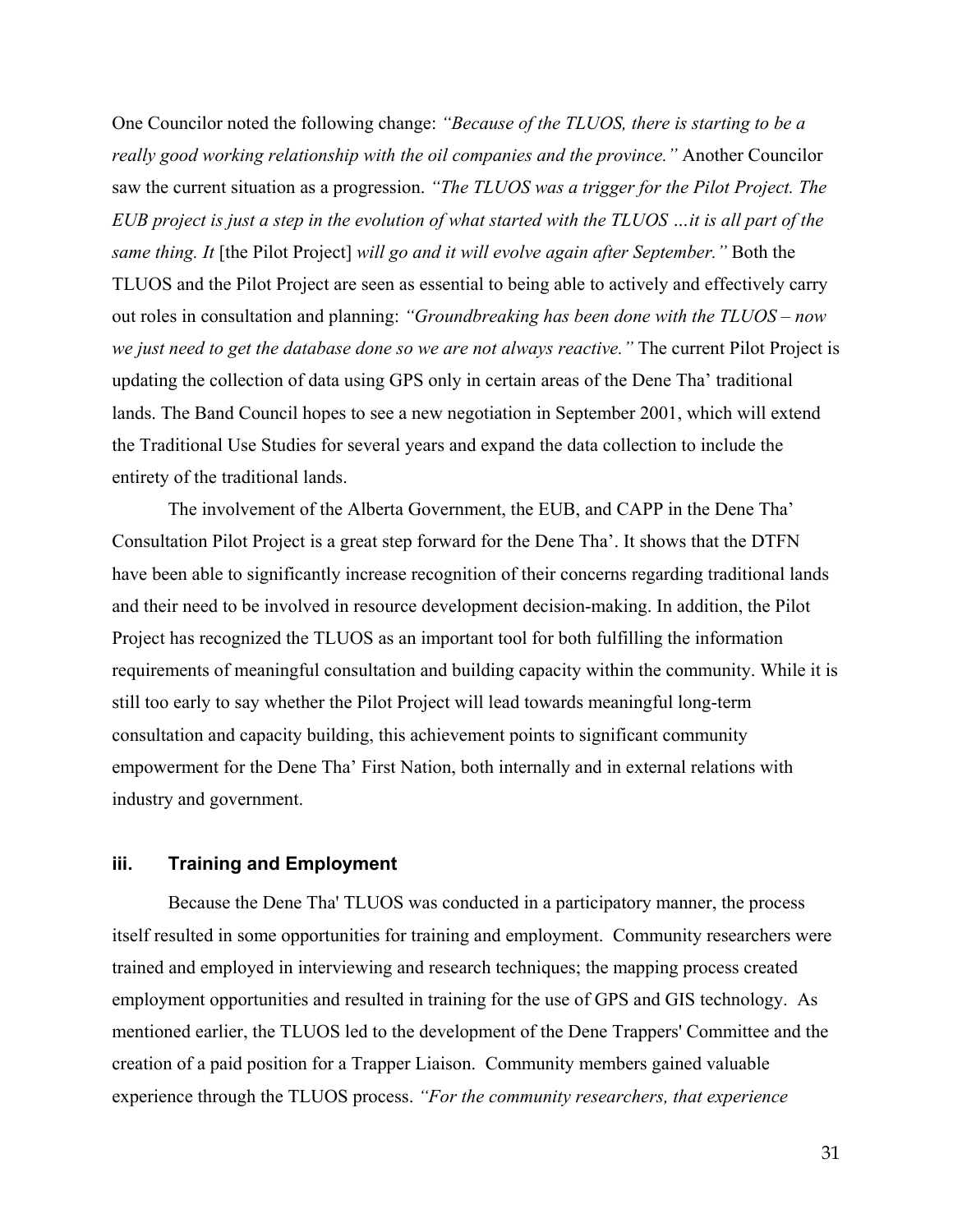*enhanced their understanding of their culture and how they present and interpret things to outside people."* This experience also led to new employment opportunities for some community members: *"Working on this book helped prepare me for Dene Language and Culture teaching at the school."*

Over half of the community members interviewed indicated that the TLUOS also resulted in increased training and employment by improving the community's consultation process with industry. *"Companies who are doing projects on traditional land consult with us, so we know what is happening on our land. Then the community can ask for people to be employed through the projects. Younger people are trained (safety tickets etc.) so that they can be ready to go out and work. The economic development officer trains people so that they can work on upcoming projects.*" Interviewees indicated that there has been training for seismic, forestry and log building, and that training and employment have increased for seismic work and pipeline work. *"New training has resulted from consultation; employment and training is now on the table."*

*"Opportunities are more open – the Band has ongoing initiatives with major corporations in the area. A lot more of our people are working out there every year, more studying and trying to complete education and training."* In addition to training and employment, several interviewees mentioned sub-contracting by Band-member owned companies had increased: *"Band-member owned companies are involved in a lot of activity – learning how to deal with the big companies and secure contracts."* One Band Council member stated: *"When oil companies come on the land now they have to give us the right of first refusal for employment and contracts."* 

One interviewee discussed a program that he felt had developed as a result of changes brought about by the TLUOS, such as increased communication with oil companies, increased respect, and a concerted effort on the part of the Band to create employment and request the use of the Dene Tha' workforce. *"Dr. Fred Carnu spearheaded a program called 'Mbeddhii' (which means 'leader' or 'boss' in Dene) – the program was for training a number of community members with the help of NAIT, SAIT and oil companies for work in the petroleum chemical industry or business administration, etc. – and to develop leadership potential and capacity for the Band so the Band would be in a position to self-determine and have a prosperous and successful First Nation – this program is still continuing."* 

While most of the participants talked about positive outcomes regarding training and employment, a few participants expressed that available opportunities are still not sufficient. *"Young people are waiting for their cards. There's not enough employment. There are too many*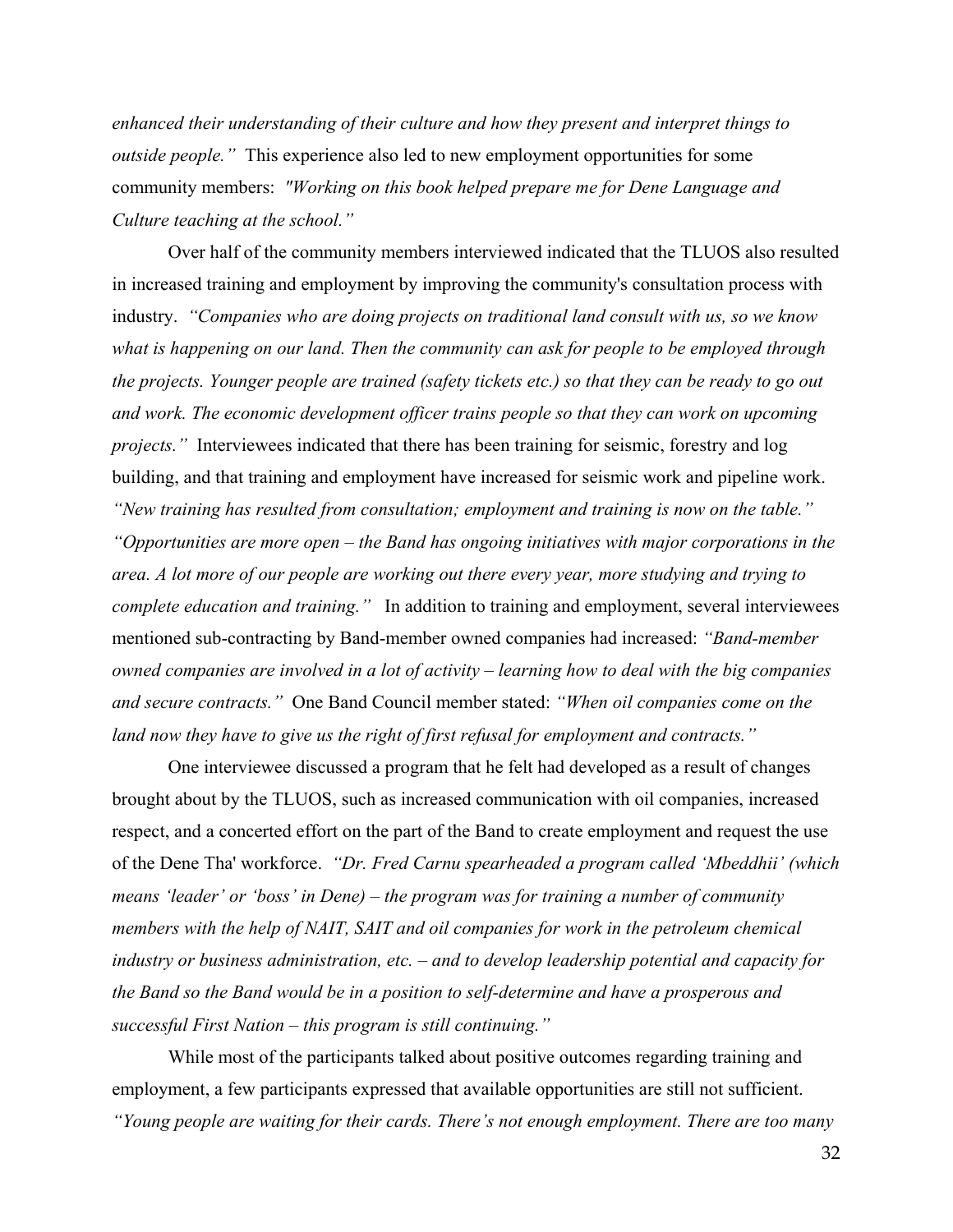*people wanting work: Dene, Cree, Metis, non-native. There are too many conditions tied to jobs (even fire-fighting is hard) and it makes it difficult for young people to get work."* A few participants in this study felt that industry efforts towards employment for First Nation people had not gone far enough. *"Opportunities for First Nations are low – usually oil companies bring in their own people…" "Maybe oil companies decided to give a few jobs to a few people…at times they come up with a few seasonal jobs on pipelines but not oil rigs."*

 Other participants in this study talked about barriers that exist which prevent community members from accessing available employment opportunities. Some of the barriers identified were cultural. Employment opportunities are not always compatible with the lifestyles of community members who seek to participate in the wage economy as well as continue traditional land uses. *"Forestry looks for more long-term jobs. Projects are longer…Traditional users of the land don't see the potential in the long-term employment. They're used to short-term, labour work.*" Another participant pointed out organizational and personal capacity barriers to employment. The complex history of a self-sufficient people made dependent on government cheques, and the effect this has on the fabric of society and families, as well as individual pride and initiative, creates barriers to accessing available employment. *"Employment and training are there. The problem is commitment by Band members due to lack of previous schooling or personal competence…There are economic benefits but who regulates and controls them? For example, in regards to the OSB (Oriented Strand Board) plant…the people needed to know they would need Math and Science…now very few of our Band members are employed there because they weren't prepared."* Educational barriers to employment were also pointed out by participants. *"It would be easier if both parties (industry and the community) spoke the same language – with lack of education on the reserve it is hard for Band members to learn the new technology that is a criteria for the technical institutes."* One elder's statement captured the challenges that exist in the transition from a subsistence economy to at least partial involvement in the industrial economy: *"Native people depend on trapping. Everything is new to trappers, and we don't understand what is going on. Everything is harder. It's more difficult for people to get employment because people need to have certificates to get a job, even for fire-fighting and chainsaw."* 

A few participants expressed that the community needed to pursue goals larger than the creation of training and employment opportunities. One participant explained that the rapid depletion of natural resources on traditional land would leave the community without an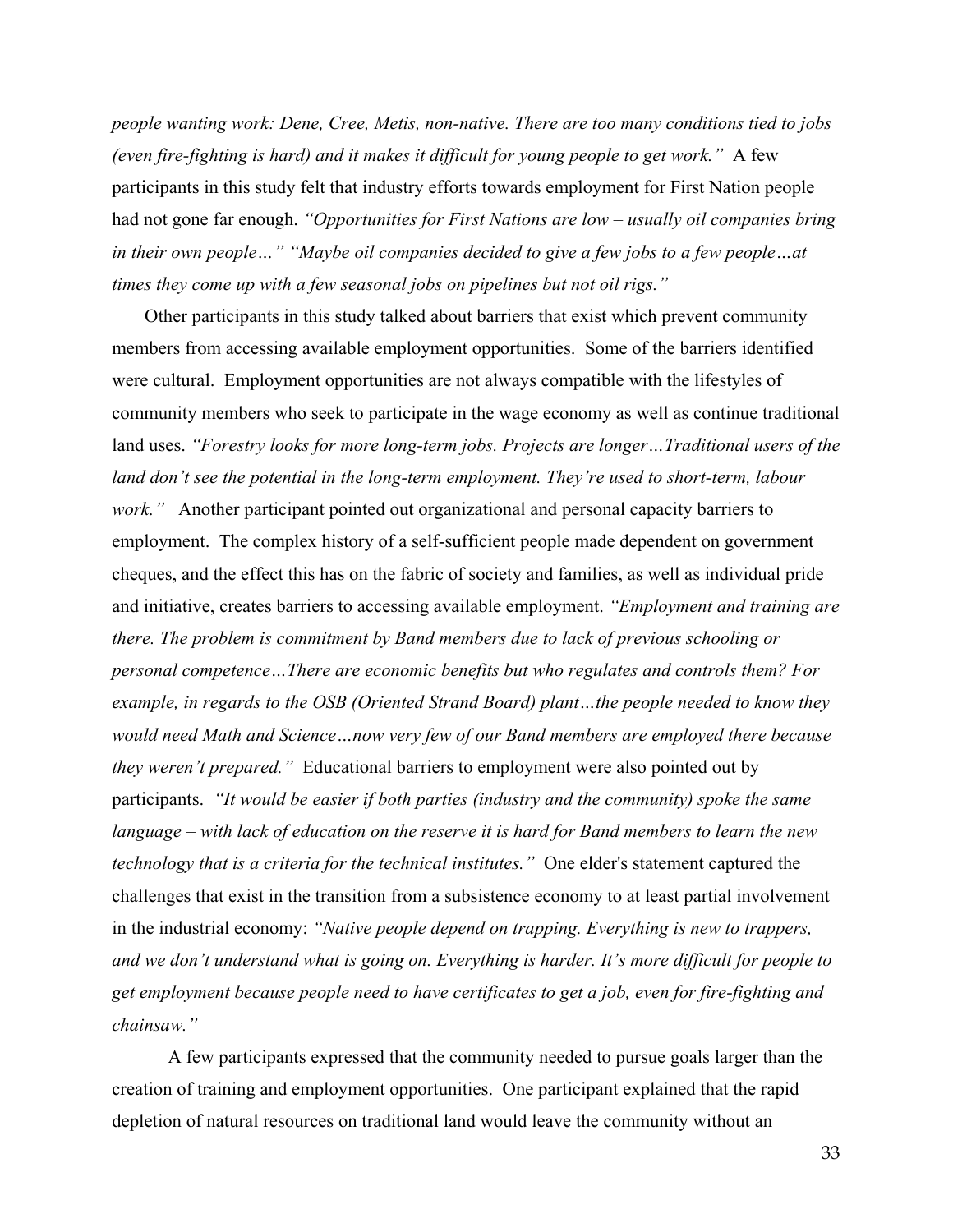economic base if the Band did not start undertaking its own oil and forestry activities. *" The Band needs self-sufficiency."* A few elders stated that the TLUOS should be used to identify opportunities to benefit from the land for the future rather than just recording land uses from the past. *"(The TLUOS) should look at current uses of the land and how people can benefit from the land today. For example, new uses and new ways to benefit."* These elders expressed that traditional land uses are not just old land uses; they stretch into the present and the future, change over time, and can provide insight into economic activities that may benefit the community.

As discussed earlier, poverty is an overwhelming issue on most Canadian reserves. Faced with the responsibility of creating economic and social well-being in their communities, most Band Council members are naturally seeking training and employment opportunities for their members. While participants' statements indicate that training and employment opportunities for Dene Tha' community members have increased as a result of the TLUOS, these opportunities have not always considered barriers faced by community members or compatibility with First Nation lifestyles. It must be recognized that First Nation communities often have their own goals regarding employment.

Aboriginal communities, even when offered full employment, "will not necessarily give up their way of life for wages. Rather, wage earners typically combine rather casual employment and resource harvesting, by deciding how best to use and manage lands, time and cash. The result is the mixed economy". (Elias and Weinstein, quoted in Bush et. al, 1999:1-3)

While income and employment are undeniably necessary, flexibility for cultural, family, and community activities, as well as traditional land uses, is of utmost importance. The need for employment opportunities and economic development to be compatible with cultural values calls for a goal larger than industry-led job creation for First Nation people.

Self-sufficiency through the development of an economic base and community-led economic development has become a goal of many first Nation communities. As indicated by participants' responses, Dene Tha' community members hope to find new economic opportunities that are compatible with, if not based upon, traditional land uses. Economic development is rarely successful if it conflicts with community values or ignores cultural goals. Indeed, many economic development endeavors have failed because they were imposed from the outside with inadequate understanding of culture, existing community resources, constraints, and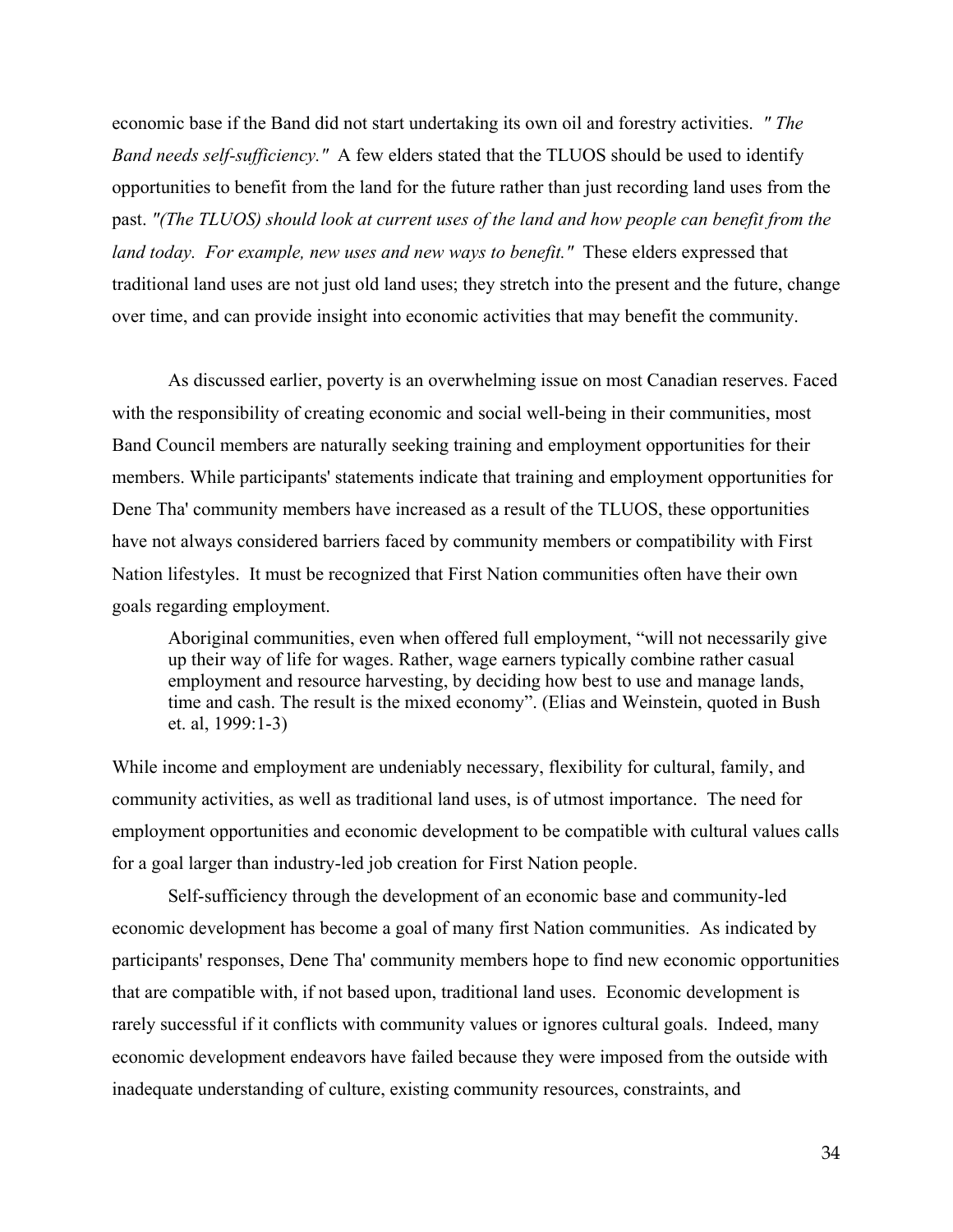<span id="page-43-0"></span>environment. In an interview with the Forestry Chronicle, Peggy Smith of the National Aboriginal Forestry Association states:

What happens most often is that Aboriginal people are forced into participating in economic development that has been determined by someone else. This usually means that Aboriginal people become hewers of wood for large forest companies. While there is nothing inherently wrong with being a logger, these type of large-scale, high-volume extraction industries have often depleted the resources in a short time, then moved on. Smaller scale, employment intensive, culturally appropriate, higher value-added operations would provide long-term sustainable industries. ( Hagerman, 1998: 368)

While jobs and training are important to the Dene Tha' in addressing immediate economic need, it is unlikely they will contribute to long-term solutions unless they are compatible with values and culture and are part of a larger program of community-controlled economic development. In promoting jobs and training as benefits to the community, industry and government should be aware of this. By enhancing consultation processes with industry, documenting both current land-uses and past land-uses, and by exploring opportunities for economic development, the TLUOS can play an important role in the short-term goal of creating training and employment opportunities, as well as the long-term goal of achieving sustainable community economic development.

## **V. COMMUNITY EMPOWERMENT**

The Dene Tha' did not identify community empowerment as a specific goal when they undertook the TLUOS in 1995. However, during the interviews many participants made statements about how the TLUOS had brought about empowering changes both within the community and in the community's relations with others. As explained earlier, the Dene Tha' used a participatory process to conduct their TLUOS. It became evident through the interviews that this process was a very important component of the TLUOS project. A few participants indicated that being involved in the TLUOS had brought about positive changes for individuals. For some, the participatory process created an opportunity to contribute their skills in a meaningful way: *"I was fortunate to be available to help in something I really believed in."* For others, it created an opportunity to learn new skills, new information, and to play new roles in their community. Generally, those interviewed who had been involved in the study described it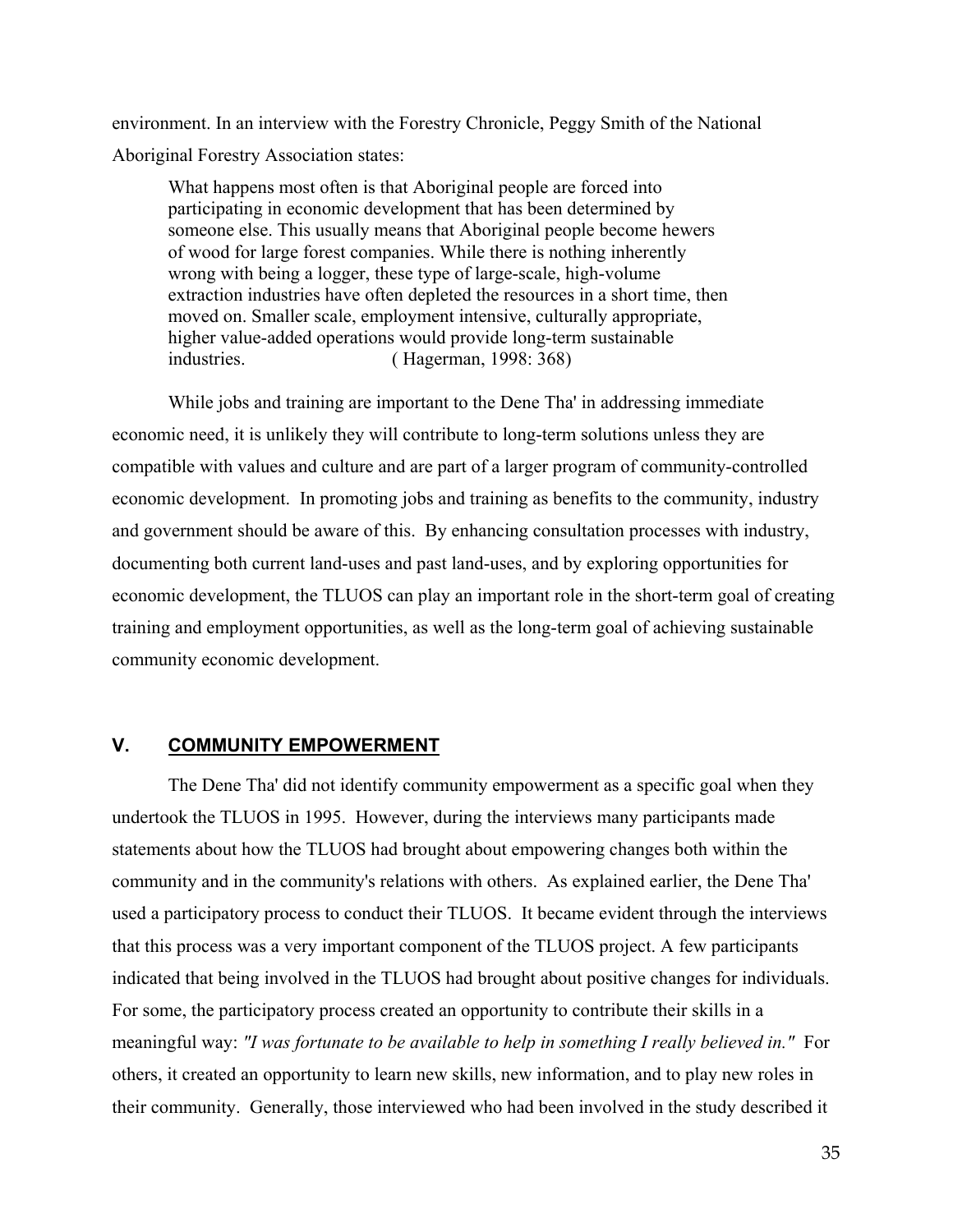as a rewarding experience. One participant related, *"It was sad for me that this project had to end."* Other participants indicated that the TLUOS process had brought about broader changes within the community. A few participants said the process helped to strengthen and improve relationships within the community. Others said it fostered a sense of confidence in the community's ability to realize its goals: *"It created pride in leadership that something could actually happen. The book is a tangible result. People pulled together to get it done. If we work on one project and succeed, it shows that there can be spin-off projects, and if they are pursued we can succeed at them too."* The participatory process also created a sense of community ownership over the project. One participant explained, "*Not very many projects arise like this where the whole community is involved. When people talk about the TLUOS, no one ever says 'they did it', they always say 'we did it'".*

The traditional knowledge collected and documented through the TLUOS also brought about positive changes within the community. It resulted in recognition of the knowledge held by community members. One participant stated that as a result of the TLUOS, *"the community thinks they have something to offer."* Some participants said they were surprised at all the knowledge held within their community and felt proud of their culture: *"I was surprised there was stuff I didn't know."* Because the TLUOS was conducted in a participatory manner, the community had control over the design and content of the TLUOS book. As a result, it contained many photographs and stories that may not have been included if an outside consultant had been solely responsible. This had a strong impact within the community. One participant explained, *"There was an increase in community pride - a lot of people were surprised when we came out with the book."* Other participants said that children in the community feel very proud to see photographs of their relatives in the book.

Some of the participants talked about how the TLUOS would be useful in helping the community to heal and move into the future in ways compatible with their cultural beliefs and values. One participant talked about how the book is used in youth camps and said, *"youth are being refocused because of this."* Another saw the book as a useful tool for giving the Dene Tha' some influence over their children's education: *"Since school was established on the Reserve there has always been an English version of education and English perspective. We should have a Native perspective."* By helping people to regain cultural beliefs and knowledge, one participant felt the book could help foster health and wellness in the community. *"The book is important for health and wellness. It is important for us to go back to our roots. If we are not*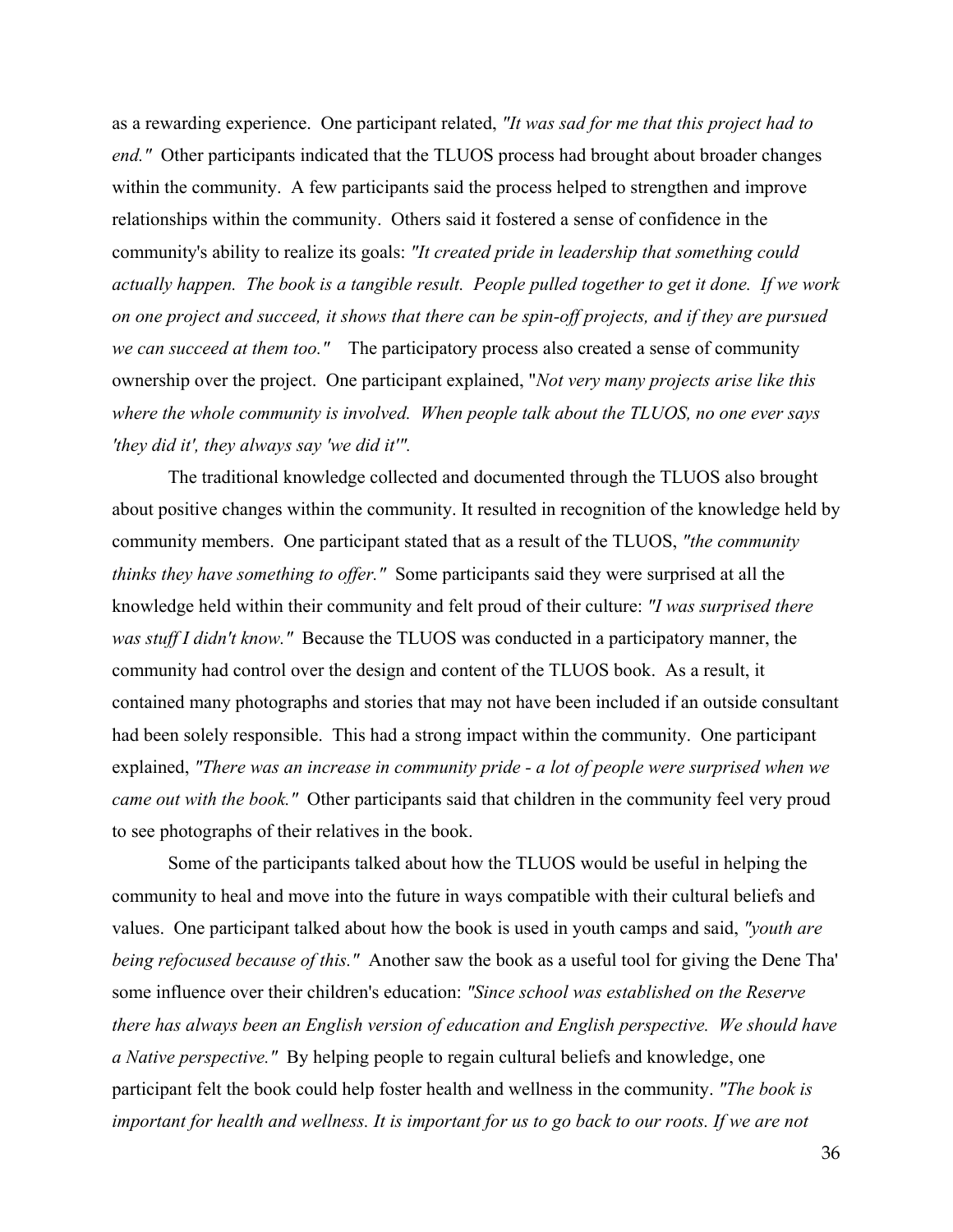*connected to our spirituality we will not be healthy."* A few of the participants felt that by helping to strengthen Dene Tha' culture, the book could assist the community in making decisions that affect the future in ways supportive of their beliefs and values. One participant said that beliefs act as a guide. A few others explained, *"The book is not just to capture the past, but also to prepare for the future. The book is just a start." "It is about more than just using the land.*" In general, it was felt that collecting and sharing traditional knowledge within the community would help the community to grow stronger. As one Elder stated, *"If we pick good stories we won't have to suffer. The things we have been collecting for ourselves are causing suffering for us. We are hurting ourselves. We need to collect good stories and learn from the past. If we listen to the stories and learn from them it will pull us through."* 

Other comments made by participants indicated that the TLUOS had helped to empower the community in its relations with others. One participant indicated that the process of conducting the TLUOS helped community members to develop communication skills and forge relationships with industry that proved useful later on. *"We had to write letters to industry to get funding for the TLUOS. This experience was very helpful for our future relations with industry."* A few participants stated that the community gained increased confidence in dealing with industry as a result of the TLUOS. *"The Band is more confident now. In the past the Band usually just signed off agreements without going into studies. Now we are more aware of requirements."* Community leaders also gained necessary knowledge through the TLUOS and its resulting increase in community and industry communication. *"The Band is more aware of how industry works with government and First Nations… the regulations, land uses, formats being used by different companies to access land, surface rights, exploration, and drilling programs."* 

Community empowerment has been defined as a process in which people gain control over their lives, democratically participate in the life of their community, and gain a critical understanding of their environment (Perkins & Zimmerman, 1995). It is a process that helps a community build the "characteristics, skills, and energy to take on the challenges it will need to face in order to move to greater levels of well-being and prosperity" (Bopp et.al, 2000: 1). As First Nations strive towards self-government, greater participation in resource management and development, and improving their social and economic conditions, activities that lead to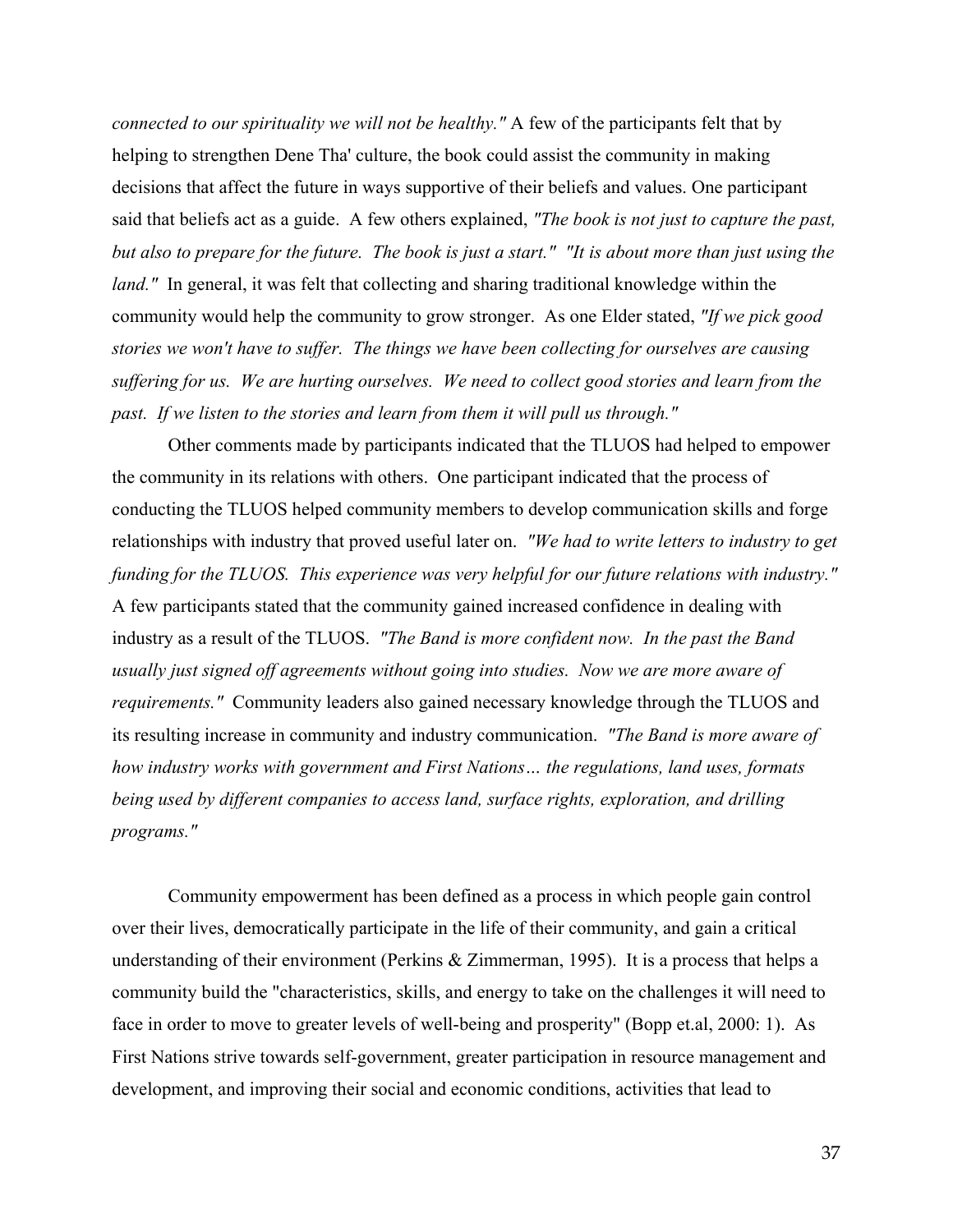community empowerment will prove beneficial in helping community members to work together effectively in pursuit of common goals.

Community empowerment provides communities with the capacity to better address the needs of their members. Bopp et. al describe community capacity as being composed of seven factors: shared vision; sense of community; communication; participation; leadership; resources, knowledge, and skills; and ongoing learning. Responses given from participants in the study illustrate that when communities implement TLUOSs in a participatory way, they hold the potential of building community capacity. A participatory TLUOS involves community members and can build communication and leadership skills. In gathering and sharing traditional knowledge, it helps to strengthen cultural beliefs and values and thus can strengthen the sense of community. A report on the TLUOS conducted by Whitefish Lake First Nation found that "by bridging both young and old together to communicate about the land a renewed sense of pride and territorial identity has arisen" (Hickey, 1999: 23). This strengthened sense of community can translate into shared vision and commitment to work together towards common goals.

Participatory TLUOSs also assist in developing resources, knowledge, and skills within communities and can foster a process of ongoing learning. During the Dene Tha' TLUOS, GPS equipment was purchased that is now available for further use by the community. GPS equipment and skills can enable communities to participate with industry and government in land management and resource development planning (Hickey, 1999). As community researchers are trained and carry out their work, they gain valuable research, interviewing, and analyzing skills. This is an asset for communities as they undertake future research activities. Barsh explains that "the most effective means of preventing the unjust exploitation of indigenous peoples' traditional knowledge is to ensure that the people themselves have the information, training, and institutional structures of their own to evaluate external research proposals, negotiate collaborative agreements" (1996. p10). Having community members actively involved in the TLUOS process builds community commitment to the project and can help to ensure the TLUOS is used to its potential by the community (Hickey, 1999). If the Dene Tha' TLUOS continues to be an ongoing process, as envisioned by some participants in this study, it will foster ongoing learning within the community.

Empowerment both within the community and in the community's relations with others has important implications in the community's pursuit of larger socio-economic goals. By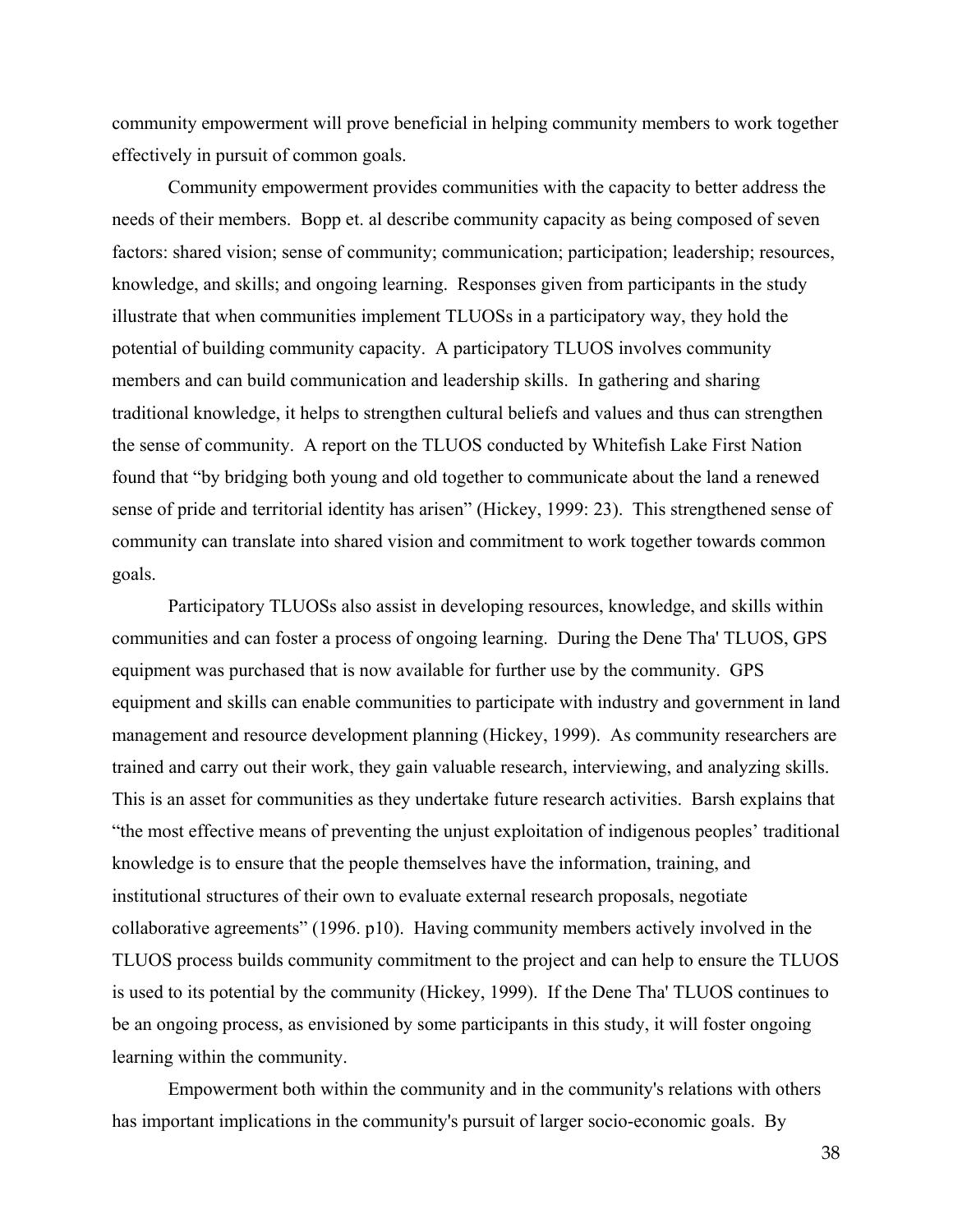<span id="page-47-0"></span>strengthening and maintaining Dene Tha' culture, traditional knowledge, and traditional land uses, and by increasing the community's capacity to participate in resource development decision-making, the TLUOS can assist the Dene Tha' in pursuing sustainable economic development activities. As discussed earlier, First Nations have their own goals regarding economic development. Job creation may be more important than profit levels; what a venture contributes to the community may be more important than the bottom line. The ability to identify these goals, and to work together as a community as well as in relation with others, is necessary if First Nations are to be leaders of their own economic development. Smith explains that both control over resources and a strong cultural foundation are necessary for sustainable economic development.

Only when the individual tribe both controls its own resources and sustains its identity as a distinct civilization does economic development make sense; otherwise, the tribe must choose between cultural integrity and economic development.(Smith 1994:177)

Statements from participants in this study indicate that the TLUOS can play a role in empowering the community to achieve these goals. If TLUOSs are conducted in a participatory manner, the process can assist First Nation communities in gaining the confidence, vision, and leadership necessary to identify their goals and pursue them both within their community and in relation with others.

#### **CONCLUSION**

The purpose of this study was to evaluate the impacts of the Dene Tha' TLUOS within the community and in the community's relations with others. The Dene Tha' TLUOS has been used to document and teach cultural information for the benefit of community members. The TLUOS has fostered discussion and awareness of the need to maintain culture and traditional uses of the land. The book and the knowledge within it have created pride within the community members and increased their own recognition of the amount and value of the knowledge that is held within the community.

The Dene Tha' TLUOS had a definite impact on the community's relations with others. The book increased awareness and recognition of both the Band and traditional uses of the land. It was a catalyst for increased communication and consultation, particularly with industry. With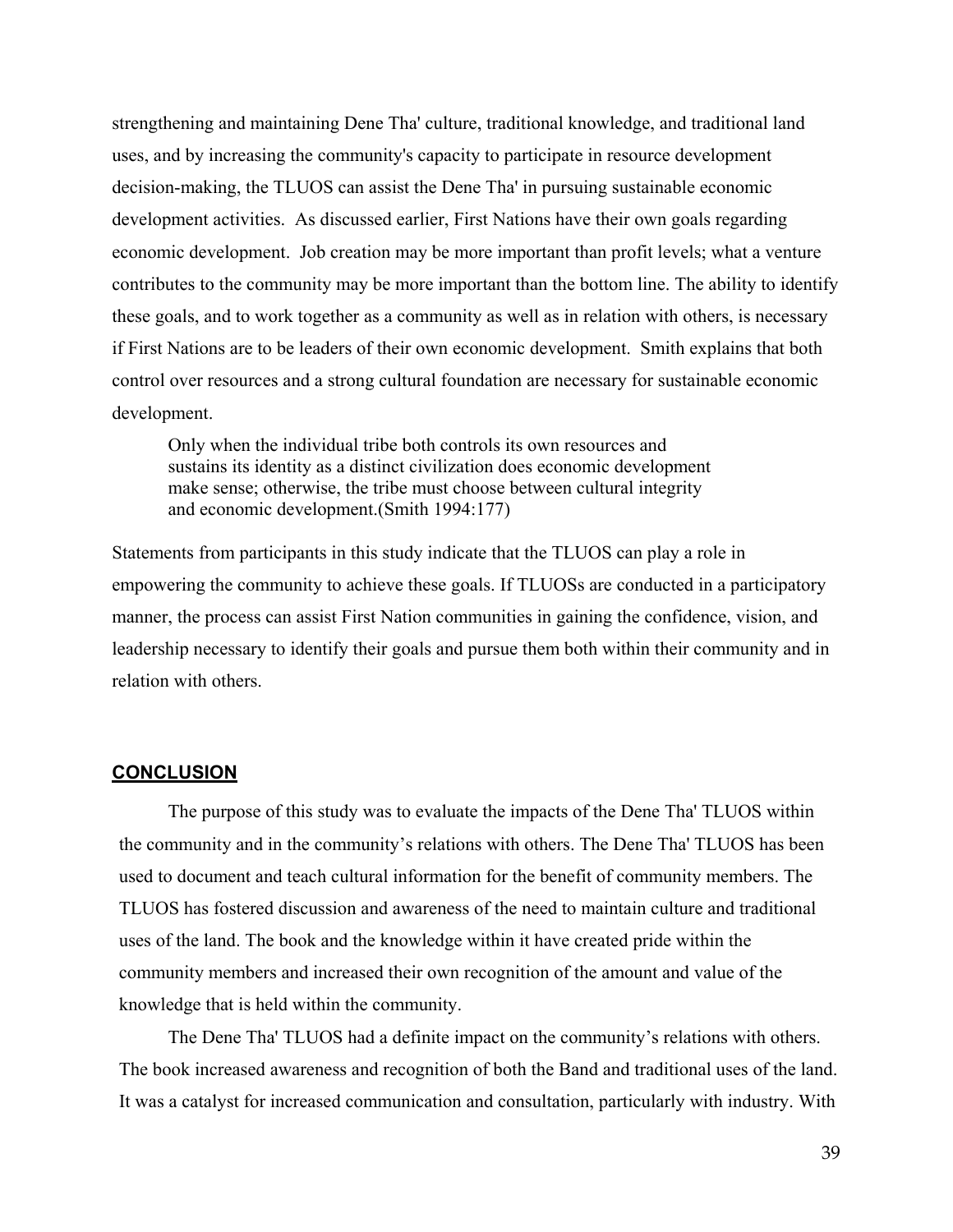increased communication and consultation, the TLUOS had a secondary effect of increasing employment and training opportunities for the Dene Tha'. The TLUOS was an important element in the initiation of the Dene Tha' Consultation Process. Perhaps most importantly, the participatory nature of the Dene Tha' TLUOS has been empowering for the community, both internally in developing its sense of skill and accomplishment (capacity-building), and externally in creating the confidence and knowledge base to be proactive in dealing with industry and government.

Traditional Land Use and Occupancy Studies present the opportunity to learn about and document past and present Aboriginal culture and relationship to the land; this knowledge and understanding, according to the elders, is necessary to make wise and appropriate decisions in planning for the future. The imposition of Western culture and systems on Aboriginal communities has had devastating effects on these communities. TLUOS can contribute to a number of things First Nations require to create a positive future of long-term socioeconomic health and well-being in their communities and to facilitate increased self-sufficiency and autonomy.

TLUOS can contribute to maintaining culture and developing a stable, culturally appropriate economic base. The continued development of a mixed economy of traditional uses and contemporary economic activity that is in keeping with their culture, can allow First Nations to pick a middle path, rather than being forced to choose between tradition and culture, or full assimilation into the Western industrial/post-industrial economy. Participatory TLUOSs can contribute to maintaining culture by recording stories and knowledge of the elders, encouraging traditional use of the land, and identifying and protecting traditional sites. They can contribute towards increased economic opportunities for First Nations by raising awareness and recognition of the extent of past and current presence on the land. Subsequently, industries (and sometimes governments) tend to increase communication and consultation, and First Nations are able to put opportunities for training, employment and Aboriginal contractors on the table. While this is by no means a satisfactory long-term culturally-centred economic base, it is usually very important in Aboriginal communities that are often characterized by devastating poverty.

In order to maintain traditional uses and develop a culturally appropriate economic base, the land with which First Nations are physically and spiritually entwined must retain some level of ecosystem health, bio-diversity and intactness. TLUOSs can contribute to decreasing fragmentation of land due to industrial development if protection of sites is viewed as protecting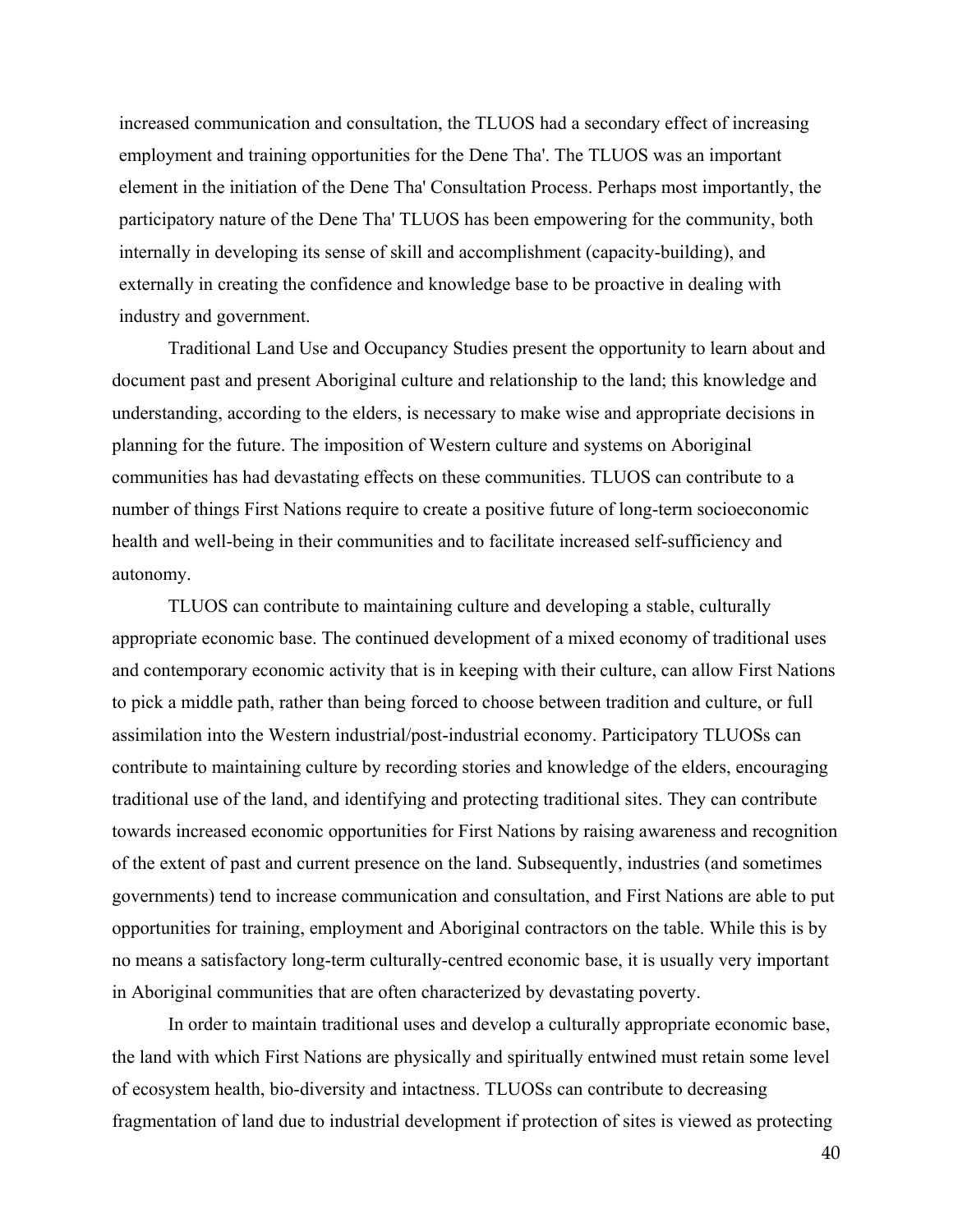both fixed sites and larger hunting and trapping areas, as well as monitoring cumulative effects of development on the entirety of the traditional land. Many elders emphasized that without the land, the people lose their culture, identity, food source, spirituality and meaning.

Maintaining an intact land base and achieving some economic benefit from resource activity within traditional lands also requires meaningful participation of First Nations in resource planning and management. A move towards a system of joint planning, cooperative planning or co-management is a viable option for creating meaningful participation. Data from TLUOSs cannot be separated from the people, and simply utilized in current land and resource management systems, without misinterpretation and loss of community control. Further, in order for Aboriginal peoples to make their potentially valuable contribution to the sustainable development of lands and resources, they must participate actively in resource planning. Participatory TLUOSs can both provide the informational base and contribute towards the capacity-building needed for First Nations participation in cooperative management of land and resources.

 Traditional Land Use and Occupancy Studies illustrate a clear long-term presence and relationship with traditional lands of Aboriginal peoples. Dispossession of lands and culture has contributed enormously to the socioeconomic poverty of all First Nations across Canada and within Alberta. Dene Tha' traditional lands have undergone vast change in the last forty years, with the pace and scale of resource development constantly increasing. While Canadian industries, government and citizens are reaping significant economic benefits from resource extraction on traditional lands, First Nation communities remain impoverished, living in conditions far below the Canadian average. The Canadian paradigm of natural resource management has been a limiting factor in the ability of First Nations to create viable economies and communities. This paradigm of natural resource management must be transformed into one that recognizes the need for cooperative management. Only with this transformation will the future socioeconomic health and viability of Aboriginal peoples be ensured. Traditional Land Use and Occupancy Studies can contribute to needed change by assisting both in maintaining culture and land, and promoting First Nations meaningful involvement in land and resource planning and management. This kind of change can be a first step in the restoration of selfsufficiency for the Dene Tha' First Nation.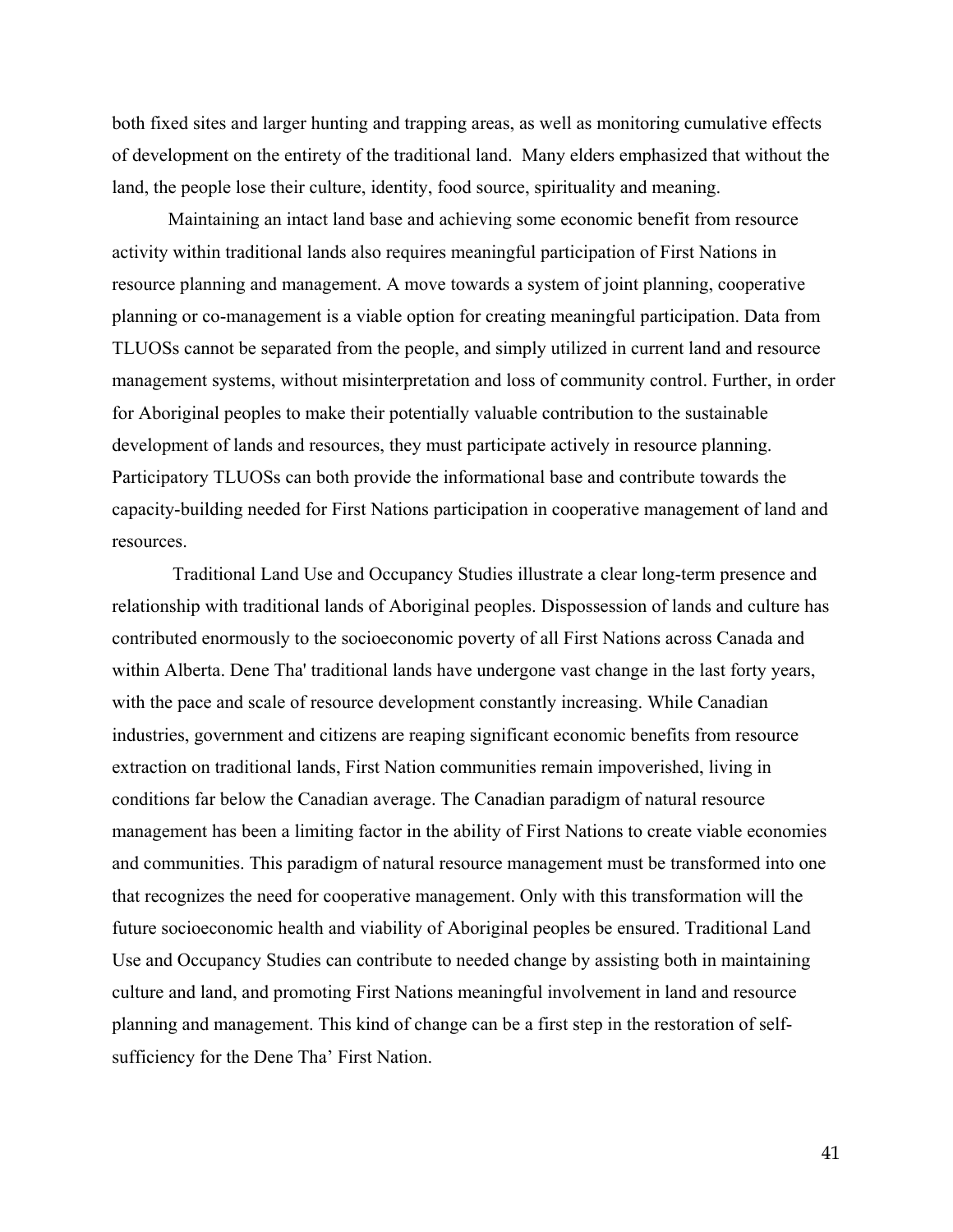#### <span id="page-50-0"></span>**Appendix 1: RECOMMENDATIONS**

In order for First Nations to maximize the positive impacts of Traditional Land Use and Occupancy Studies, and use them as a tool to move forward in achieving desired change, a number of conditions must be in place. The first and second recommendations are directed to all parties involved in Traditional Land Use and Occupancy Studies. The third recommendation applies to all parties involved in the application of TLUOSs to resource planning and management.

#### **A. Recommendation One: TLUOS as an Ongoing Process**

TLUOS must be recognized and implemented as ongoing processes. Traditional Land Use and Occupancy Studies are ongoing processes in two senses. First, in addition to historic uses, TLUOSs need to map current uses if they are to achieve their potential. As culture changes, uses of the land changes. These new changes and their effect on the land need to be documented. While the treaty protects hunting trapping and fishing rights, it must be recognized that treaty rights are not frozen in time. First Nations should not be restricted to benefiting from the land in the ways they benefited from it in the past, because culture and use of the land are evolving, not static. First Nations need to map current uses so that they understand how they are using the land and to identify possibilities of involvement and benefit from contemporary uses of the land.

Second, TLUOSs should not be considered one-time projects. It is never possible to collect all the relevant information in one attempt; there are always more people to be interviewed, more sites to be GPSed, and more information to be added as elders think and talk more about traditional use and knowledge. Also, current uses will need to be added on a consistent basis. Many of the community members identified the TLUOS as a continuing project that will need to be updated regularly. Therefore, TLUOSs should be viewed as ongoing projects. In order to be useful and effective, TLUOSs need ongoing funding, personnel, equipment and office space, located in the First Nation community.

#### **B. Recommendation Two: Participatory TLUOS**

Traditional Land Use and Occupancy Studies should be conducted in a manner that maximizes community involvement and control. Many of the impacts that community members identified as beneficial would not have been present in a TLUOS directed and conducted by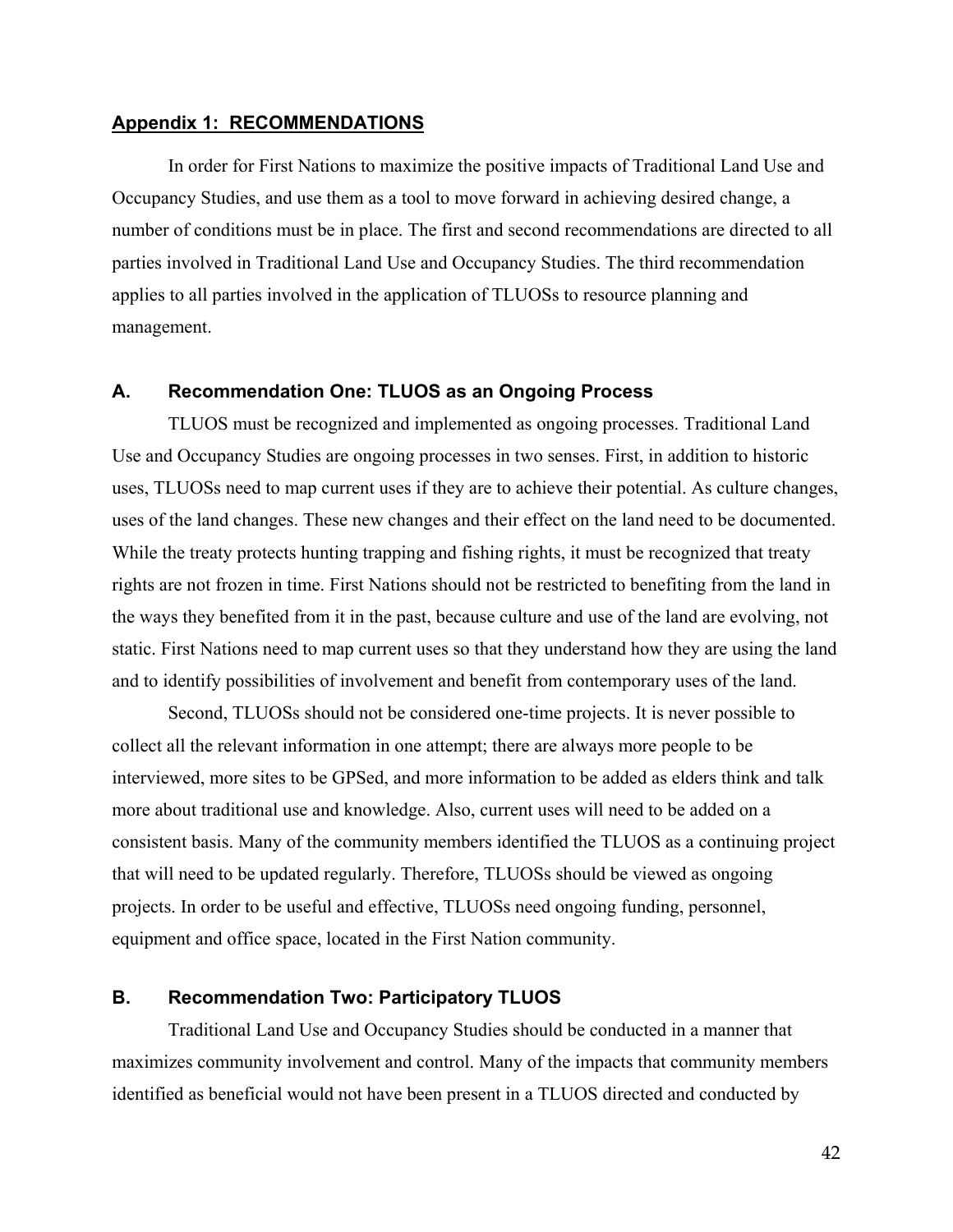<span id="page-51-0"></span>outsiders to the community. As mentioned in the text, the participatory approach facilitated building of capacity and skills, teaching in the oral tradition, strengthening communication, relations and sense of community, and strengthening of pride, identity, culture and community empowerment. There is a marked difference between people outside a community coming in and studying the community and its members, and a community collecting its own history and knowledge. In the Dene Tha' TLUOS, the Community Advisory Committee was able to guide the project so that it was carried out to meet the purposes of the Dene Tha', rather than some outside interest. Community direction effects the kind of knowledge collected and presented in the TLUOS report and increases awareness of the project within the community. When First Nations control their own TLUOS, they can set the research agenda to meet the needs of their community. Therefore we recommend that Traditional Land Use and Occupancy Studies, as well as related ongoing and follow-up activities, be conducted in a participatory, community directed manner.

## **C. Recommendation Three: TLUOSs are not Stand-alone Documents**

Traditional Land Use and Occupancy Studies should not be used as stand-alone documents; the data cannot be separated from the people. In order to ensure maximum impact of the TLUOS, we have the following recommendations regarding consultation. Consultation should be expanded to involve the Alberta government, the Dene Tha', the oil and gas industry, the forestry industry, and any other industries with impact on the land. It is the responsibility of the Alberta government to initiate a comprehensive consultation process, and to ensure that this process meets the requirements of the duty to consult Aboriginal peoples. Finally, differing perceptions of the purpose of Traditional Land Use and Occupancy Studies have contributed to the misapplication of TLUOSs as stand-alone documents. This is likely to happen when TLUOSs are viewed as a tool for industry to use in planning. With regard to resource planning and management, TLUOSs should be viewed as a tool for First Nations to use in consultation, so that they can fully assess the potential impact of proposed resource developments on their traditional lands. In the event of a move towards joint planning or cooperative management, accurate and updated TLUOSs would be an essential resource for First Nations to bring to such an endeavor.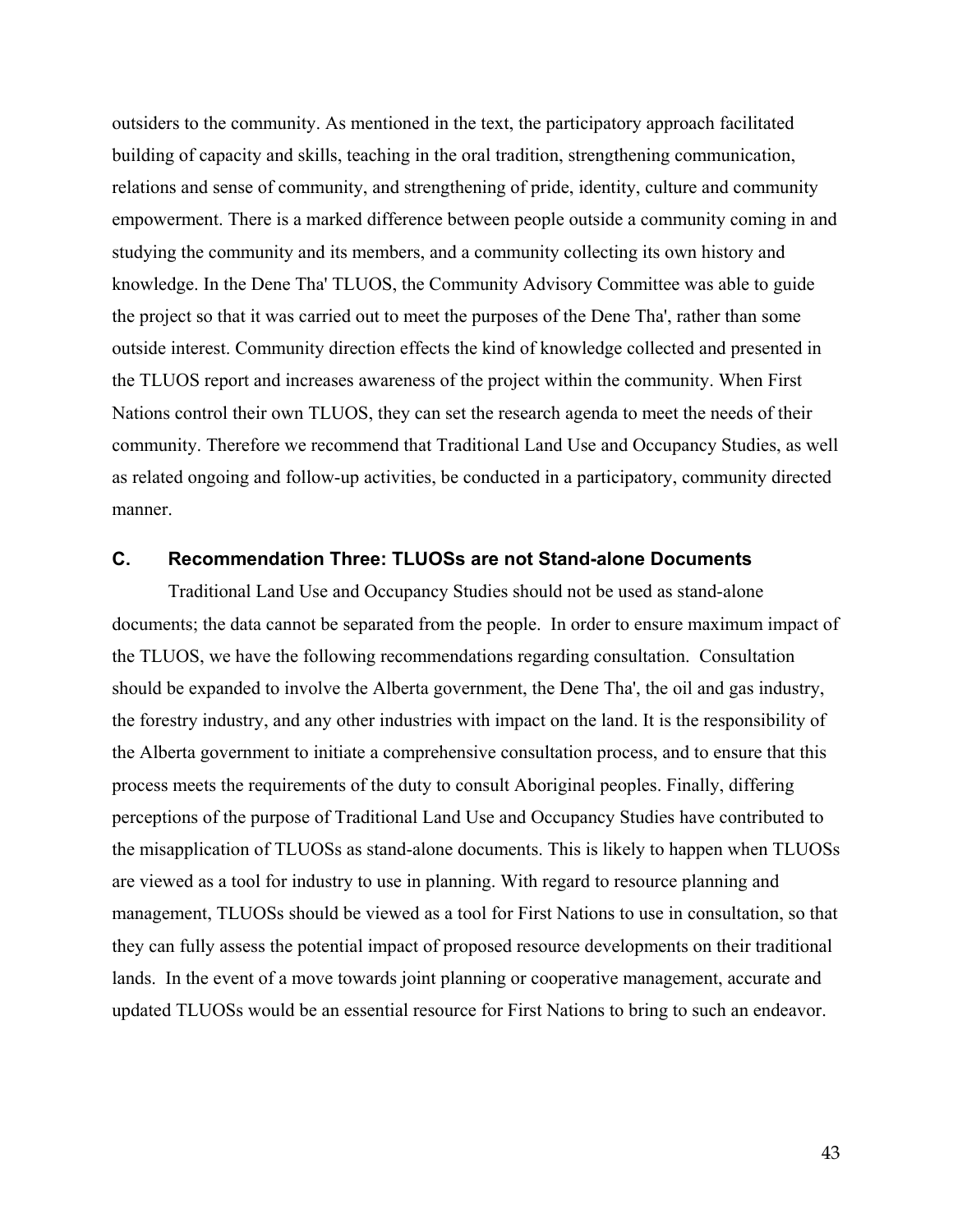## <span id="page-52-0"></span>**REFERENCES**

Alberta Forest Products Association Website. www.abforestprod.org/toc.html

Alberta Economic Development Website. www.alberta-canada.com/indinfo/oandg.cfm

Alberta Environmental Protection (1998). *The Boreal Forest Natural Region of Alberta*. Edmonton: Alberta Environmental Protection.

Alberta Resource Development Website. www.resdev.gov.ab.ca/forestry/minister/Cardinal.htm

Asch, Michael & Smith, Shirleen (1993). Some Facts and Myths About the Future of the Hunting and Trapping Economy in Alberta's North *in* McCormack, Patricia A. & Ironside, R. Geoffrey (Eds.) *The Uncovered Past: Roots of Northern Alberta Societies*. Edmonton: Canadian Circumpolar Institute, University of Alberta.

Barsh, Russel (1996). *Forests, Indigenous Peoples and Biodiversity*. A Contribution to the Four Directions Council: 15 January 1996.

Bopp, M., GermAnn K., Bopp, J., Littlejohns, L.B., Smith, N., Coe, M., George, M., Newman, E., Reichel, C., & Stauffer, J. (2000). *Assessing Community Capacity for Change.* Cochrane, Alberta: David Thompson Health Region and Four Worlds Centre for Development Learning.

Brubacher, D. and McGregor, D. (1998). *Aboriginal Forest-Related Traditional Ecological Knowledge in Canada*. Paper presented at the nineteenth session of the North American Forest Commission in Villahermosa, Mexico. November 1998.

Bush, D., Rowell, R. & Cheecham, M. (1999). Surmont Commercial Oil Sands Project Environmental Impact Assessment: Traditional Land Use Study. Calgary: AXYS Environmental Consulting.

CAPP Website. *Dene Tha' Consultation Pilot Project.* www.capp.ca/

Dene Tha' First Nation (1997). *Dene Tha' Traditional Land-Use and Occupancy Study*. Calgary: The Arctic Institute of North America.

Goulet, Jean-Guy A. (1998). *Ways of Knowing: Experience, Knowledge, and Power Among the Dene Tha.* Vancouver: UBC Press.

Government of Alberta (2000). *Strengthening Relationships: The Government of Alberta's Aboriginal Policy Framework.* Edmonton, Alberta: Government of Alberta, Aboriginal Affairs and Northern Development. www.aand.gov.ab.ca/aand/pages/resources/publications.html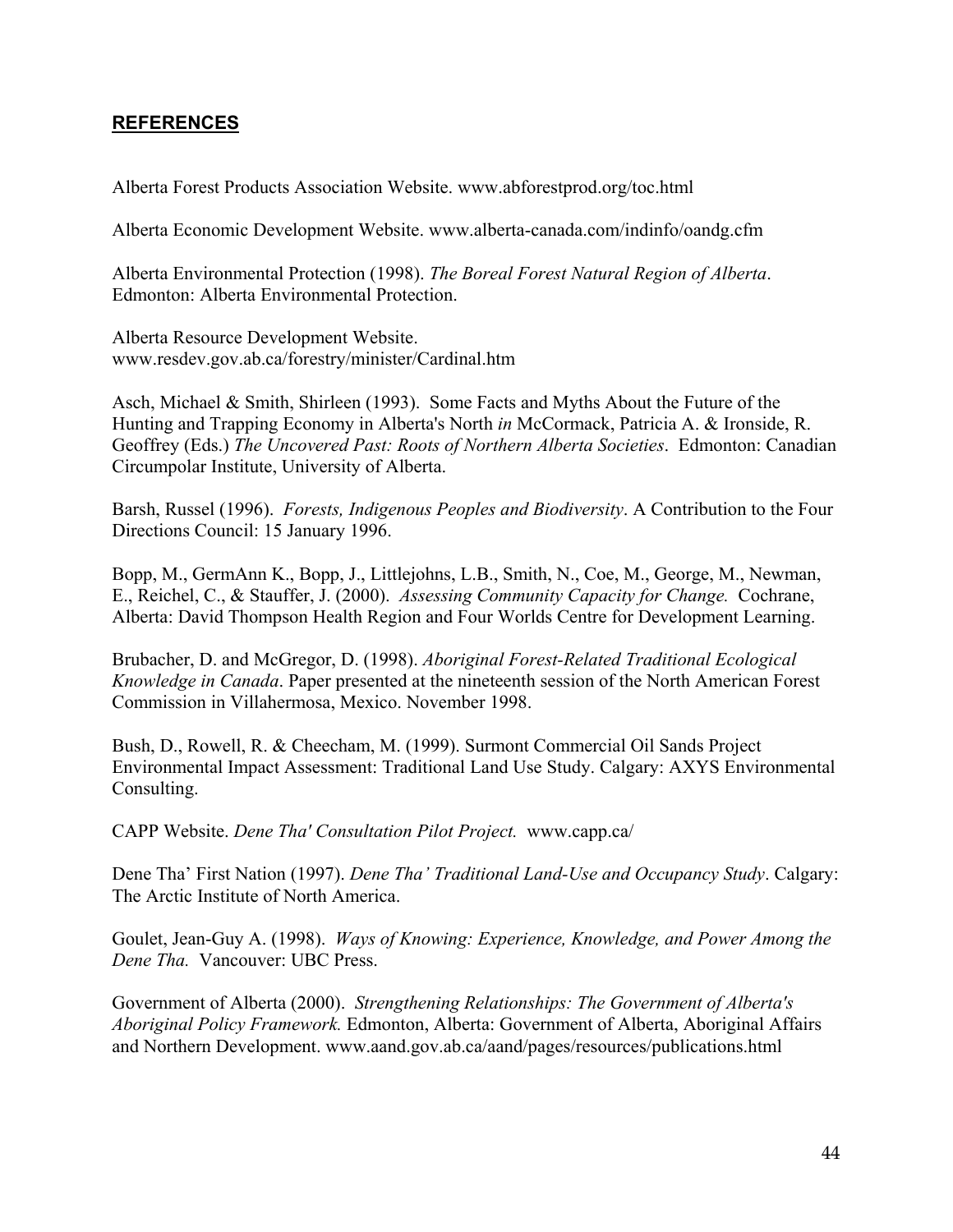Grand Council of Crees Website. *A Response to the Government of Canada's Third Periodic Report on the Implementation of the International Covenant on Economic, Social, and Cultural Rights, November 1998.* www.gcc.ca/Political-Issues/international/reciting\_the\_symptoms.htm

Hagerman, Ellen (1998). The National Aboriginal Forestry Association: An Interview with Harry Bombay and Peggy Smith*. Forestry Chronicle* 74(3): 367-369.

Hickey, Clifford (1999). *Whitefish Lake First Nation Land Use and Occupancy Study: Project Report.* Edmonton: Sustainable Forest Management Network.

Hickey, C. and Natcher, D. (1999). Recognizing the Cultural Landscape in Land Use Research *in*  Veeman, T.S, Smith, D.W., Purdy, B.G., Salkie, F.S. and Larkin, G.A. (Eds.) *Proceedings of the 1999 Sustainable Forest Management Network Conference.* Edmonton: Sustainable Forest Management Network. 177-181.

Institute on Governance (1998). *Exploring the Relationship Between Aboriginal Peoples and the Canadian Forest Industry: Some Industry Perspectives.* Ottawa: Canadian Forest Service.

Johnson, Benjamin D. (1997). *The Use of Geographic Information Systems (GIS) by First Nations.* Vancouver: University of British Columbia, School of Community and Regional Planning. http://www.nativemaps.org/StoriesNewsReviews/Reviews/abstracts/Ben.htm.

Kassam, Karim-Aly & Maher, Sean (2000). *Indigenous Cartesian and Cartographic: Visual Metaphors of Knowledge in Arctic (Tundra) and Sub-Arctic (Taiga) Communities.* Edmonton, Alberta: Paper presentation for the Association for the Unity and Integration of Knowledge 2000 Congress of the Social Sciences and Humanities.

Legat, Allice (Ed.) (1991). *Report of the Traditional Knowledge Working Group*. Yellowknife: Government of the Northwest Territories, Department of Culture & Communications.

MacKinnon, Laura, Apentik, Ceasar & Michael Robinson (2001). Revisiting Traditional Land Use and Occupancy Studies: Relevance and implications for resource management in Alberta. *Forestry Chronicle* 77(3).

Nepinak, Harvey & Stock, Karen (1996). Waterhen Sacred Sites and Land Use Management *in* Oakes, Jill, Riewe, Rick & Kinew, Kathi (Eds.) *Sacred Lands: Aboriginal World Views, Claims and Conflicts.* Edmonton: Canadian Circumpolar Institute. 157-162.

Payne, Harvey & Nepinak, Chief Harvey (1996). The Significance of First Nations' Access to Natural Resources and Economic Development *in* Oakes, Jill & Riewe, Rick (Eds.) *Issues in the North* 1:167-173. Edmonton: Canadian Circumpolar Institute.

Perkins, Douglas D. & Zimmerman, Marc A. (1995). Empowerment Theory, Research, and Application. *American Journal of Community Psychology* 23(5).

Pratt, Larry & Urquhart, Ian (1994). *The Last Great Forest: Japanese Multinationals and Alberta's Northern Forests.* Edmonton: Net West Press.